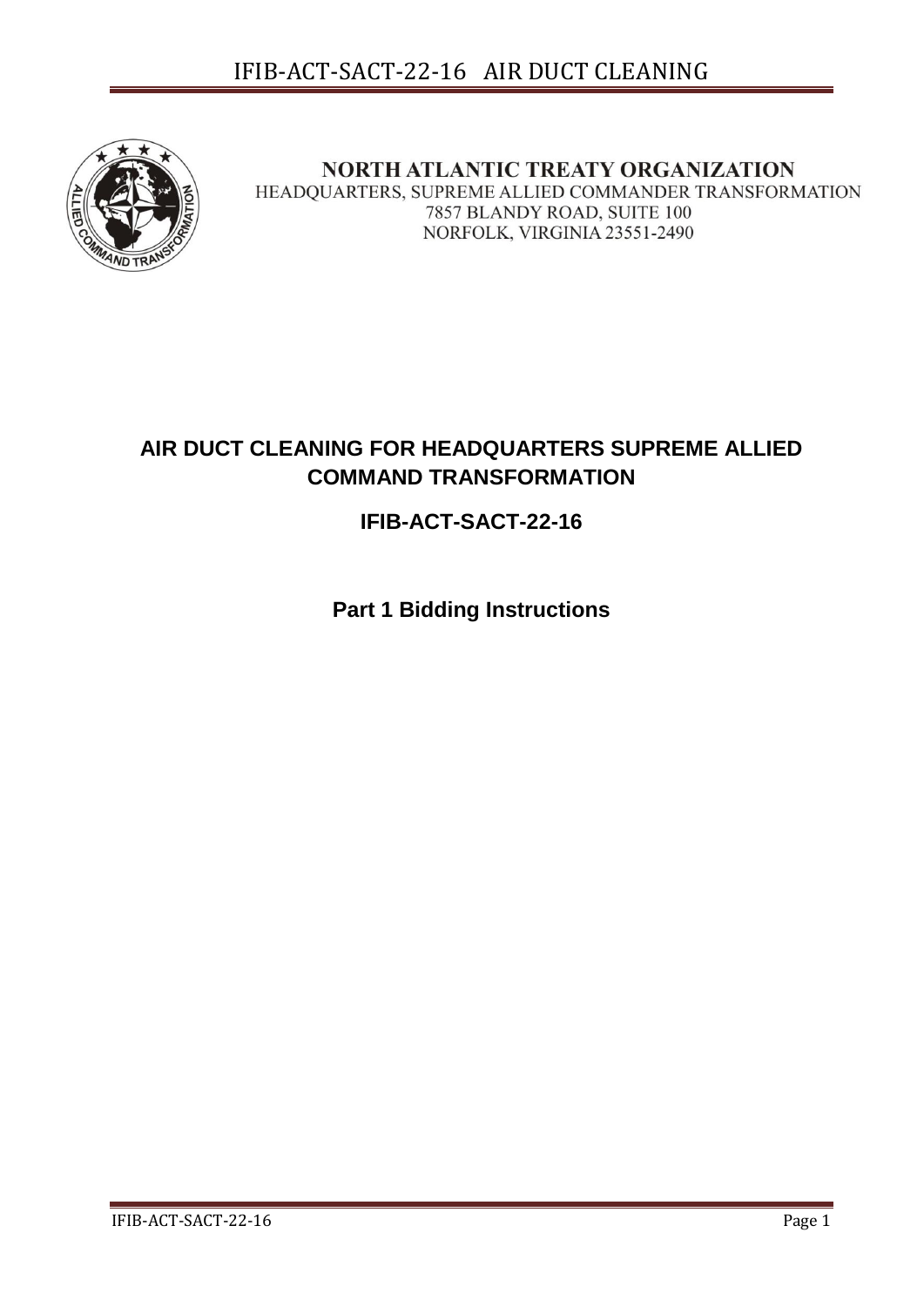# **TABLE OF CONTENTS**

- 1. General
- 2. Classification
- 3. Definitions
- 4. Eligibility
- 5. Duration of the Contract
- 6. Exemption of Taxes
- 7. Amendment or Cancellations
- 8. Clarifications
- 9. Bid Closing Date
- 10. Bid Validity
- 11. Contents of Proposal
- 12. Proposal Submission
- 13. Late Proposals<br>14. Bid Withdrawal
- **Bid Withdrawal**
- 15. Bid Evaluation
- 16. Clarifications
- 17. Award
- 18. Communications
- 19. Points of Contact

# **ENCLOSURES:**

- 1: Proposal Checklist
- 2: Address Label
- 3: Compliance Statement
- 4: Past Performance
- 5: Mandatory Price Proposal format
- 6: Statement of Work/Annex A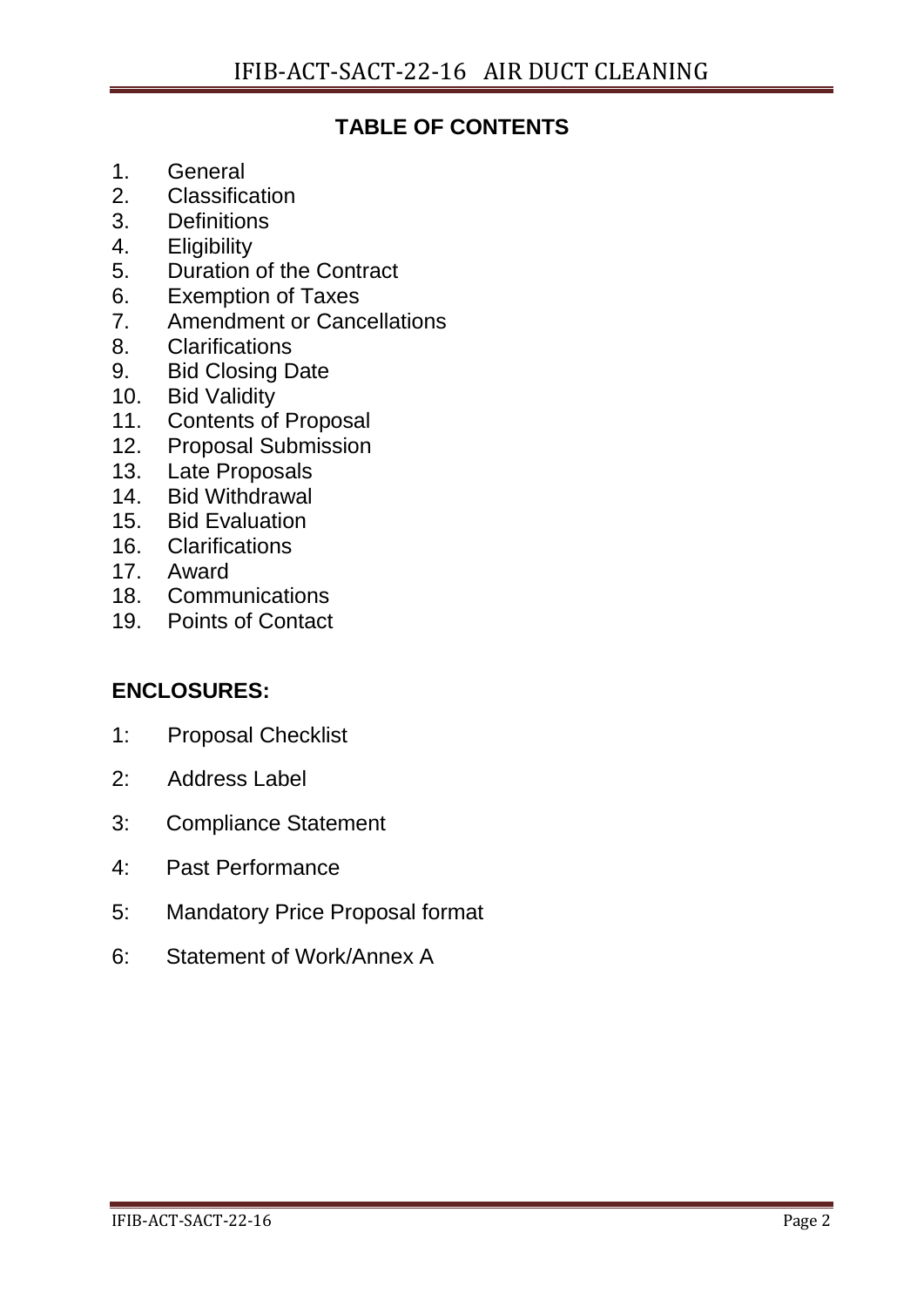# **PART 1 BIDDING INSTRUCTIONS**

# **1. General**.

This is a firm fixed price for the acquisition of air duct cleaning services of HQ SACT, Norfolk, Virginia.

# **2. Classification.**

This IFIB is an UNCLASSIFIED document.

# **3. Definitions**

a) The "Prospective Bidder", shall refer to the entity that has completed and returned the Enclosure of the transmittal letter of this IFIB, and has indicated thereon its intention without commitment, to participate in this IFIB.

b) The term "Bidder", shall refer to the bidding entity that has completed a bid in response to this IFIB.

c) The term Contractor shall refer to the bidding entity to which the contract is awarded.

d) The term "Contracting Officer" designates the official who executes this IFIB on behalf of HQ SACT.

e) "Contracting Officer`s Technical Representative" or "COTR" is the official who is appointed for the purpose of determining compliance of the successful bid, per the technical specifications.

f) The term "HQ SACT" shall refer to Supreme Headquarters Allied Commander Transformation.

g) The term "ACT" shall refer to Allied Commander Transformation.

h) The term "NATO", shall refer to the North Atlantic Treaty Organisation.

i) The term "days" as used in this IFIB shall, unless otherwise stated, be interpreted as meaning calendar days.

# **4. Eligibility**.

This IFIB is open to companies:

(a) Established in a North Atlantic Treaty Organization Alliance member nation.

(b) Working as licensed general contractors in the required field and legally authorised to operate in the United States of America, at the time of bidding.

(c) That have performed the desired past performance including size, cost and scope, as described in this IFIB.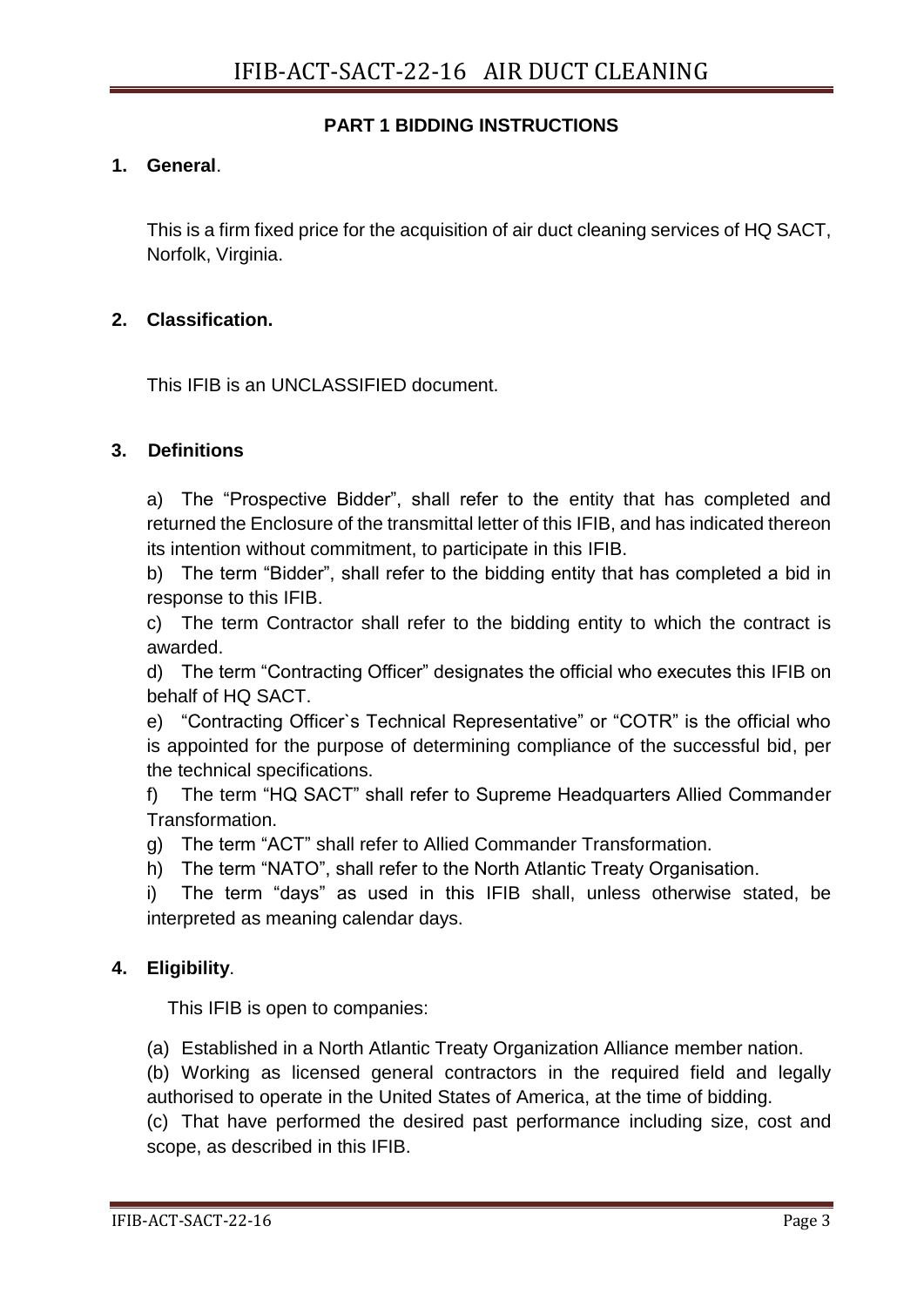# **5. Duration of Contract**

(a) The contract awarded shall be effective April 2022 or upon date of award, to 30 September 2022, subject to funding.

# **6. Exemption of taxes**.

(a) In accordance with the agreements (Article VIII of the Paris Protocol dated, Paris Protocol dated 25 August 1952) goods and services under this contract are exempt from taxes, duties and similar charges.

# **7. Amendment or Cancellation**.

(a) HQ SACT reserves the right to amend or delete any one or more of the terms, conditions or provisions of the IFIB prior to the date set for bid closing. A solicitation amendment or amendments shall announce such action.

(b) HQ SACT reserves the right to cancel, at any time, this IFIB either partially of in its entirety. No legal liability on the part of HQ SACT shall be considered for recovery of costs in connection to bid preparation. All efforts undertaken by any bidder shall be done considering and accepting, that no costs shall be recovered from HQ SACT. If this IFIB is cancelled any/all received bids shall be returned unopened, per the bidder's request.

# **8. Clarifications**.

(a) Prospective Bidders should seek clarification at their earliest convenience. Any explanation regarding the meaning or interpretation of this IFIB, terms, clause, provision or specifications, shall be requested in writing, from the Contracting Officer. The Contracting Officer must receive such requests for clarification no later than 10 calendar days prior to the bid closing date.

(b) Information in response to a request for clarification to a prospective bidder shall be furnished to all prospective bidders as a Question and Answer amendment. All such amendments shall be incorporated into this IFIB. Oral Interpretations shall not be binding.

(c) The bidder shall submit with the bid, evidence of documented contracts for the air duct cleaning of similar sized systems and components. The bidder will provide the names and addresses of at least 3 customers with whom the bidder has documented contracts for facilities in excess of 100,000 square feet with similar scope of work, including contact name, address and telephone number. (From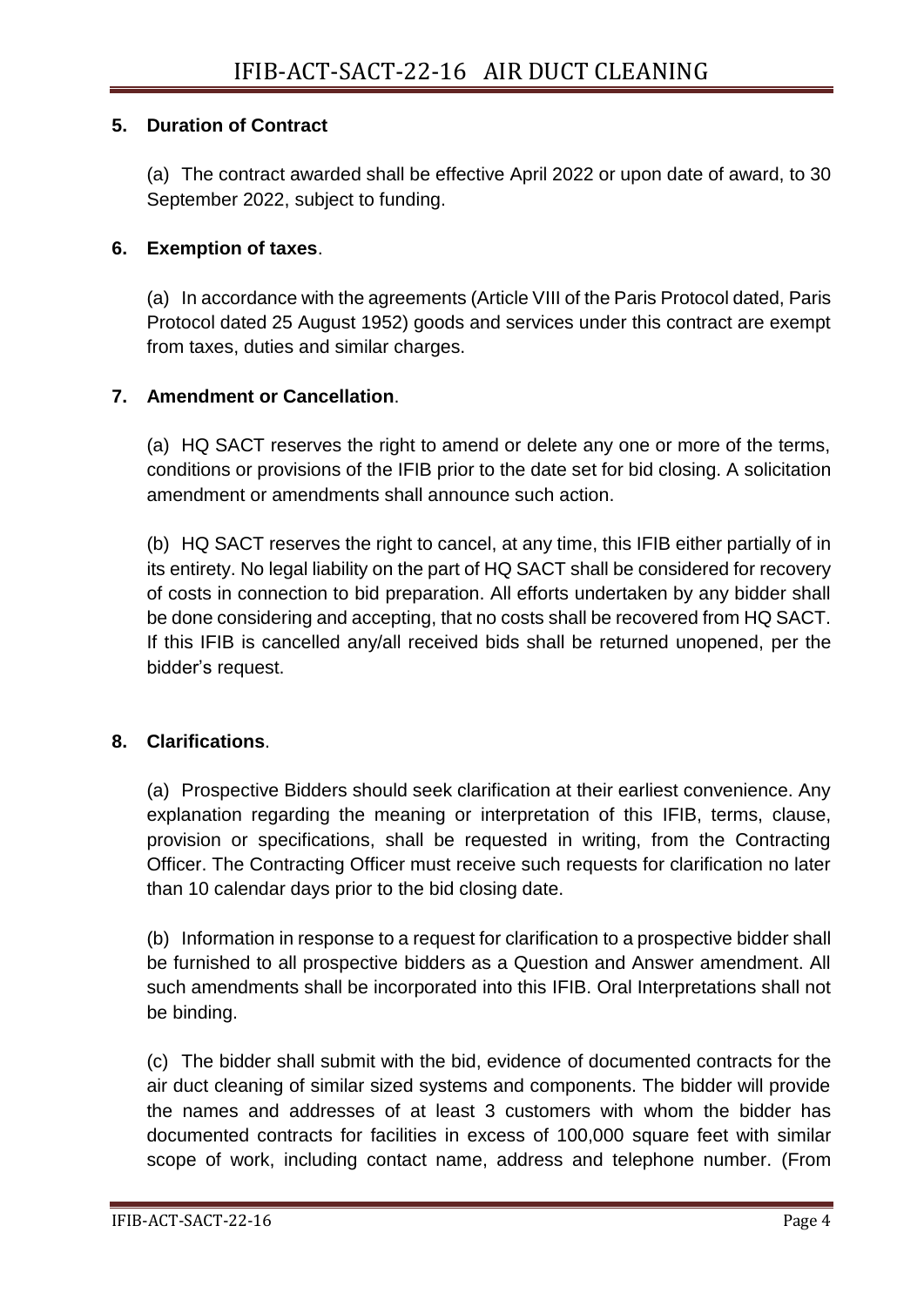Annex A Technical Evaluation Matrix, recommended to transfer it over to bidding process)

# **9. Bid closing date.**

(a) Bids shall be received at HQ SACT, Purchasing and Contracting Office, no later than 25 March 2022 at 1230pm EST Eastern Standard Time, Norfolk, Virginia, U.S.A. No bids shall be accepted after this time and date.

## **10. Bid Validity**.

(a) Bids shall be remain valid for a period of one hundred and twenty days (120) from the applicable closing date set forth within this IFIB. HQ SACT reserves the right to request an extension of validity. Bidder shall be entitled to either grant or deny this extension of validity; HQ SACT shall automatically consider a denial to extend the validity as a withdrawal of the bid.

## **11. Contents of Proposal**.

**The proposal shall consist of electronic copies only, A) e-mailed as one single PDF file version for the technical proposal and B) e-mailed as one single PDF file version for the price proposal. Both the technical and price proposal are required no later than 25 March 2022, 1230pm, Eastern Standard Time, Norfolk, Virginia, USA**.

### NO PAPER COPY PROPOSALS ARE REQUIRED!

A table of contents for the entire proposal (Checklist provided as Enclosure #1)

- (a) The bidder's full name address, Point of Contacts, Telephone, Fax number and Internet site, (See Enclosure#2);
- (b) Compliance statement (See Enclosure#3);
- (c) Provision of administrative and technical volumes
- (d) Compliance criteria, (See Annex A to Statement of Work).
- (e) Past performance (See Enclosure#4)
- (f) Company price proposal (Enclosure#5)

### **12. Proposal Submission.**

(a) Proposals shall be submitted via two separate e-mails, one containing a single PDF Technical volume and one containing a single PDF Price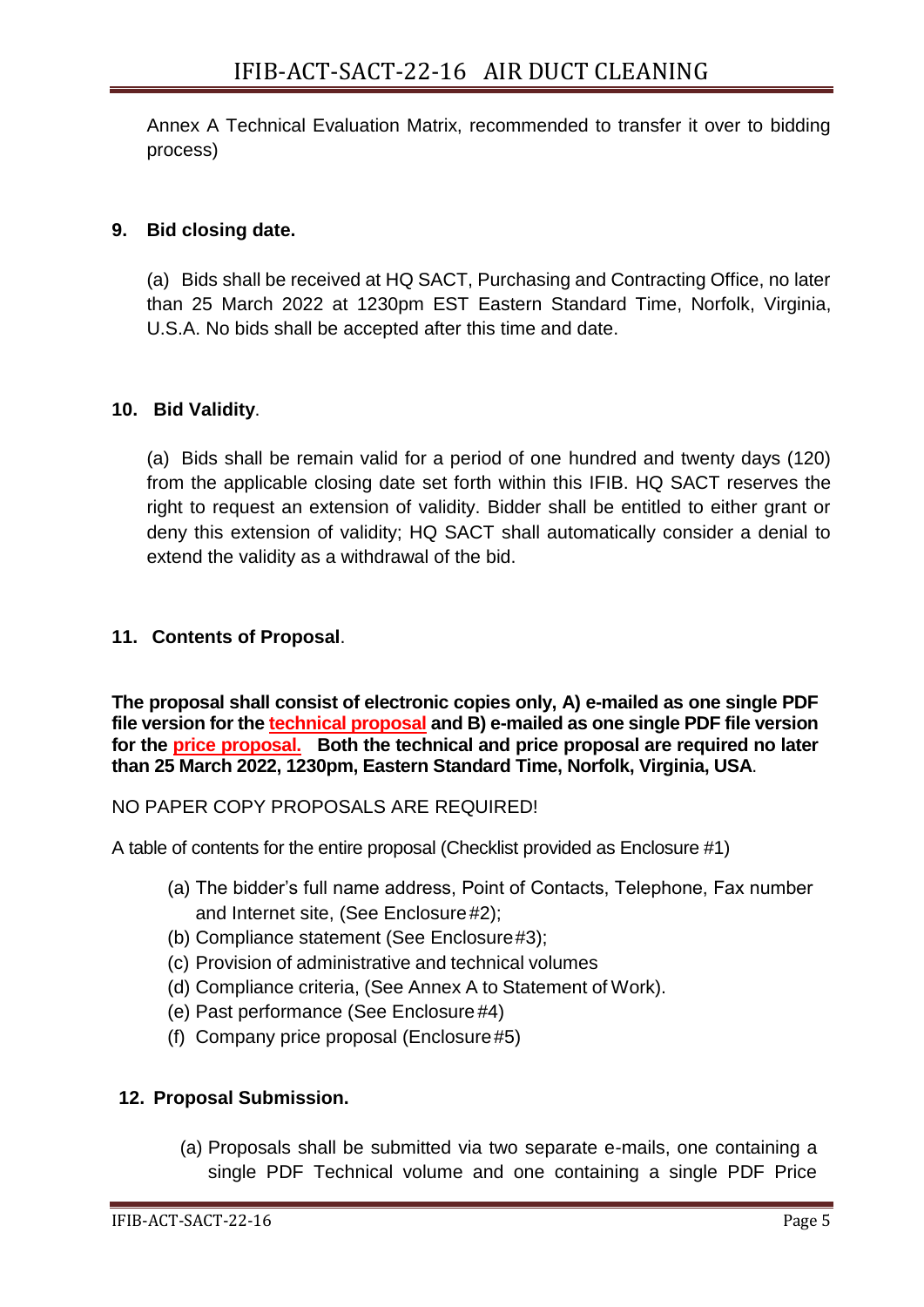volume. The e-mail title shall clearly cite the IFIB Solicitation reference number and identify if it is Technical or Pricing. E-mails should be sent to the identified Contracting Officers and internal company personnel ONLY.

- (b) **Price proposals shall be in U.S. Dollar currency.** Contractor may request payment post award in alternate currency based on agreed conversion rate.
- (c) Prices shall be on a Firm Fixed Price Basis and include any relevant discount schedule.
- (d) It is the sole responsibility of the interested company to review any Q & A that may be issued in support of this solicitation, prior to bid submission at **[www.act.nato.int/contracting](http://www.act.nato.int/contracting)**
- (e) No oral bids or oral modifications or telephonic bids shall be considered.
- (f) It is the ultimate responsibility prior to submission that all proposal submissions are reviewed to ensure they meet the technical and administrative specifications and that offers meet the limitations and expressed conditions.

# **13. Late Proposals.**

(a) It is solely the bidder`s responsibility that every effort is made to ensure that the proposal reaches HQ SACT prior to the established closing date and time. All late bids shall be returned to the offering company unopened. Only if it can be unequivocally demonstrated that the late arrival of the bid package was the result of NATO staff negligence (mishandling) shall the bid be considered.

(b) A delay in a commercial courier service does not constitute a delay by NATO or government channels.

# **14. Bid Withdrawal**.

(a) A bidder may withdraw their bid up to the date and time specified for bid closing. Such a withdrawal must be completed in writing or facsimile, with attention to the HQ SACT Contracting Officer. The proposal shall be returned unopened, at the expense of the company.

# **15. Bid Evaluation.**

(a) The evaluation of bids and determination as to the responsiveness and technical adequacy or technical compliance, of the products or services requested, shall be the responsibility of HQ SACT. Contract award shall be based upon the Lowest Priced, Technically Compliant bid. Such determinations shall be consistent with the evaluation criteria specified in the RFQ. HQ SACT is not responsible for any content that is not clearly identified in any proposal package.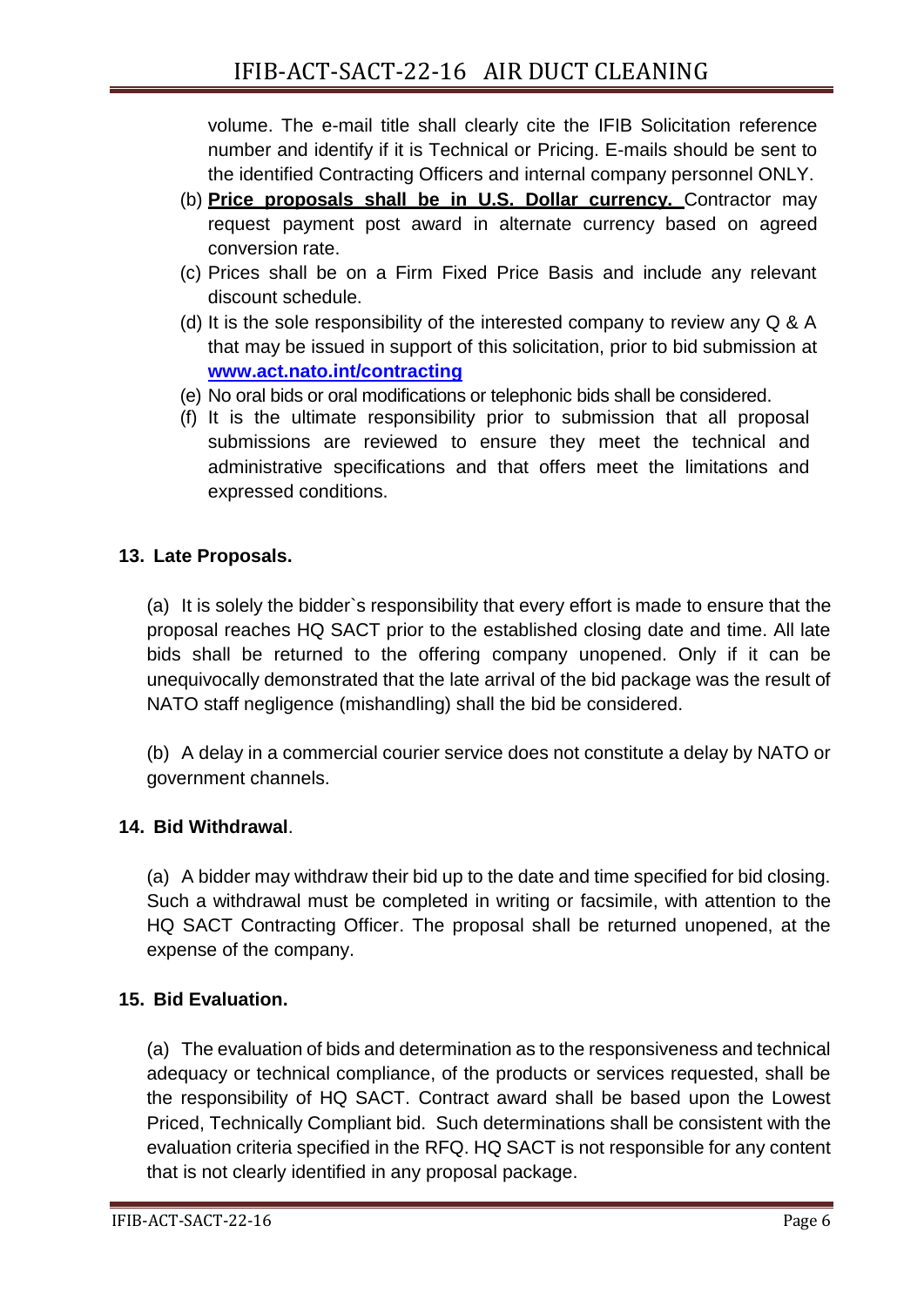(b) Proposals shall be evaluated taking into consideration of the following factors;

Successful administrative submission of bid packages and requested Enclosures 1-5, as listed in this IFIB (Pass/Fail).

Successful determination of Technical compliance in accordance with Annex A of the SOW. (Pass/Fail).

- Successful cost price criteria. (Lowest Price Technically Compliant Offer).

Upon determination that the technical volume is responsive and technically compliant, such offers shall be approved to the next phase (price) of the Contract Award Committee two-step process.

- Contract Award Committee (CAC) shall open and record the price proposals of the Technically Compliant offers.

**Important Note:** Award may be made from initial offers without discussions.

NATO will collect information from references provided by the Offeror in regard to its past performance. The Offeror must provide the information requested for performance risk evaluation, or affirmatively state that it possesses no directly related or similar past performance. Firms lacking relevant past performance shall receive an "unknown" evaluation for performance risk.

# **16. Clarifications.**

(a) During the entire evaluation process HQ SACT reserves the right to discuss any bid with the order to clarify what is offered and interpretation of language within the bid, to resolve in potential areas of non-compliance.

# **17. Award.**

(a) HQ SACT contemplates to award to a single source.

(b) HQ SACT Contract Awards Committee shall award the contract to the Bidder whose conforming proposal represents the Lowest Priced Technically Acceptable offer.

(c) HQ SACT reserves the right to negotiate minor deviations to the listed Special and General Terms and Conditions to this IFIB.

(d) Contract Award date is anticipated 1 April 2022.

### **18. Communications.**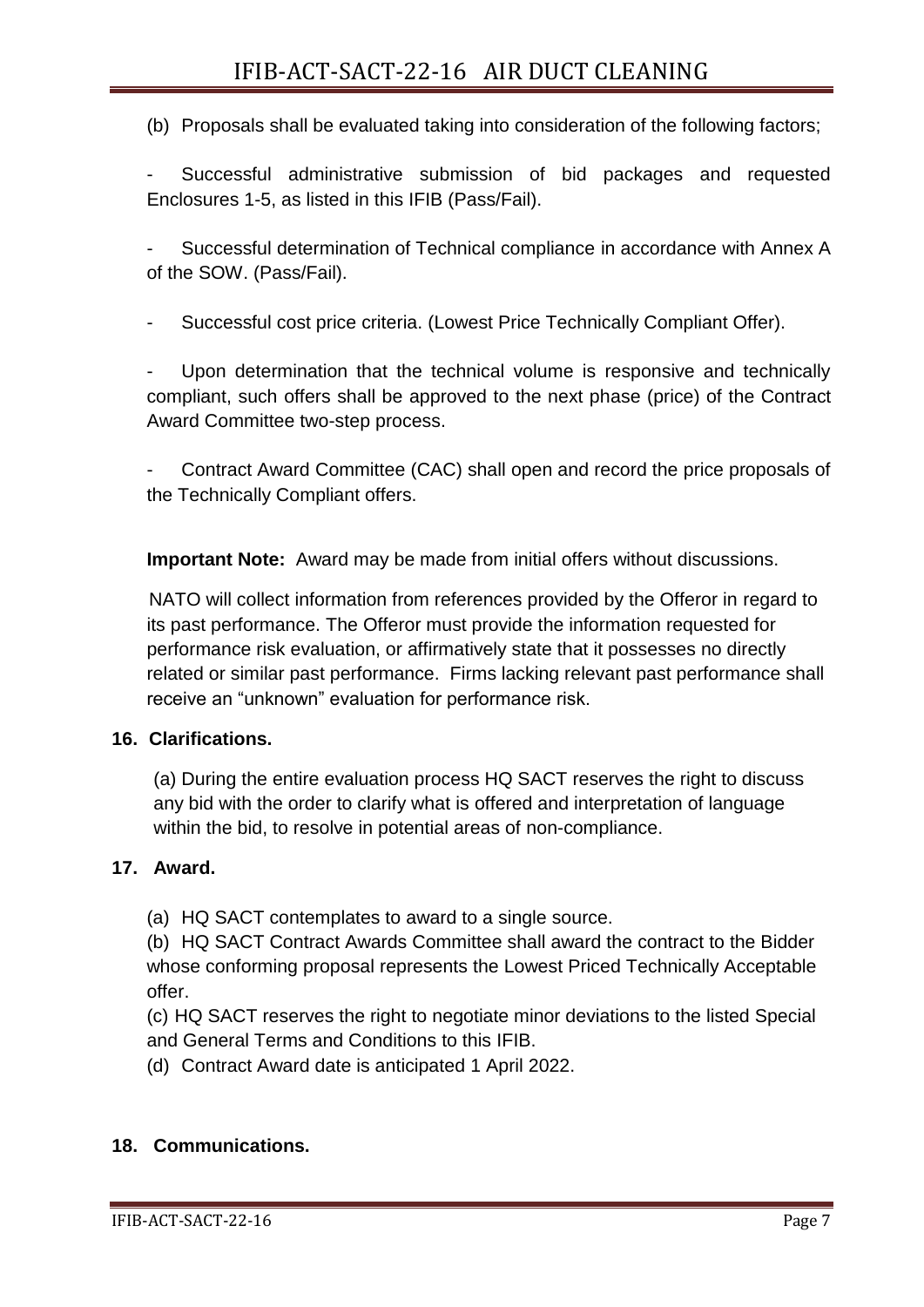(a) All communication related to this IFIB, between a prospective bidder and HQ SACT shall be only being through the nominated HQ SACT Contracting Officer. Designated contracting staff shall assist the HQ SACT Contracting Officer in the administrative process. There shall be no contact with other HQ SACT personnel in regards to this IFIB. Such adherence shall ensure Fair and Open Competition with equal consideration and competitive footing leverage to all interested parties.

# **19. Point of contact is;**

LCDR Mark Macsule, HQ SACT Contracting Officer 757-747-3612

[Mark.macsule@act.nato.int](mailto:Mark.macsule@act.nato.int)

And

Ms. Kellie Hagen, Assistant Contracting, 757-747-4180

[Kellie.hagen@act.nato.int](mailto:Kellie.hagen@act.nato.int)

(a) All correspondence shall be forward to:

Purchasing & Contracting,

BUDFIN Branch,

IFIB-ACT-SACT-22-16,

7857 Blandy Road, Suite 100,

Norfolk, VA, U.S.A.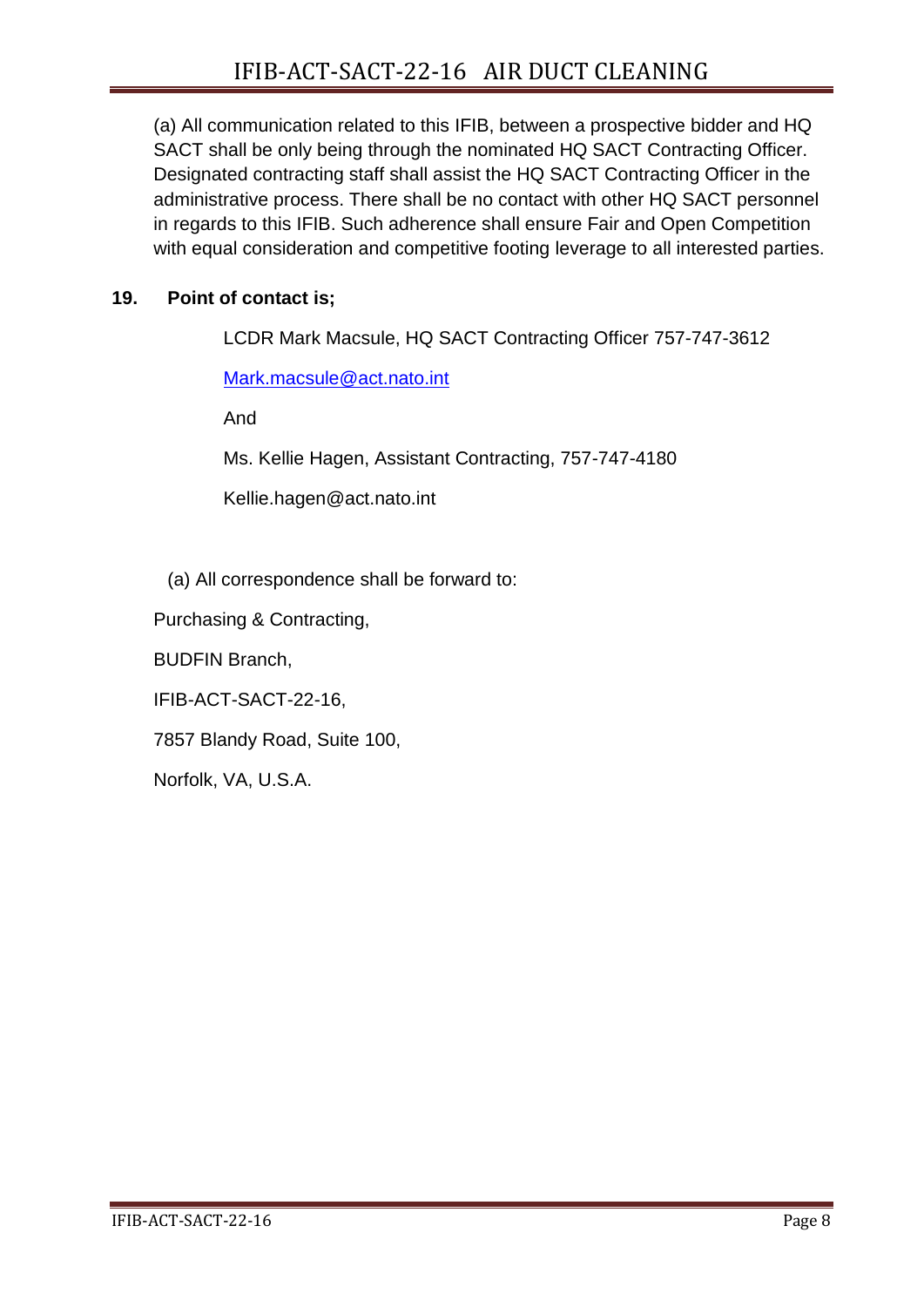# **PROPOSAL CONTENT / CHECKLIST**

# **Table of Contents**

| Bidder's name, address, POC, Contact numbers, email address. |
|--------------------------------------------------------------|
| Mailing label.                                               |
| Compliance Statement.                                        |
| Past performance (including References).                     |
| List of Key personnel.                                       |
| <b>Technical Proposal.</b>                                   |
| Price Proposal.                                              |

This Enclosure is designed to assist the respective company provide HQ SACT with all necessary documents/information required. For clarification, please refer to Bidding instructions in part 1 of subject solicitation. Page 9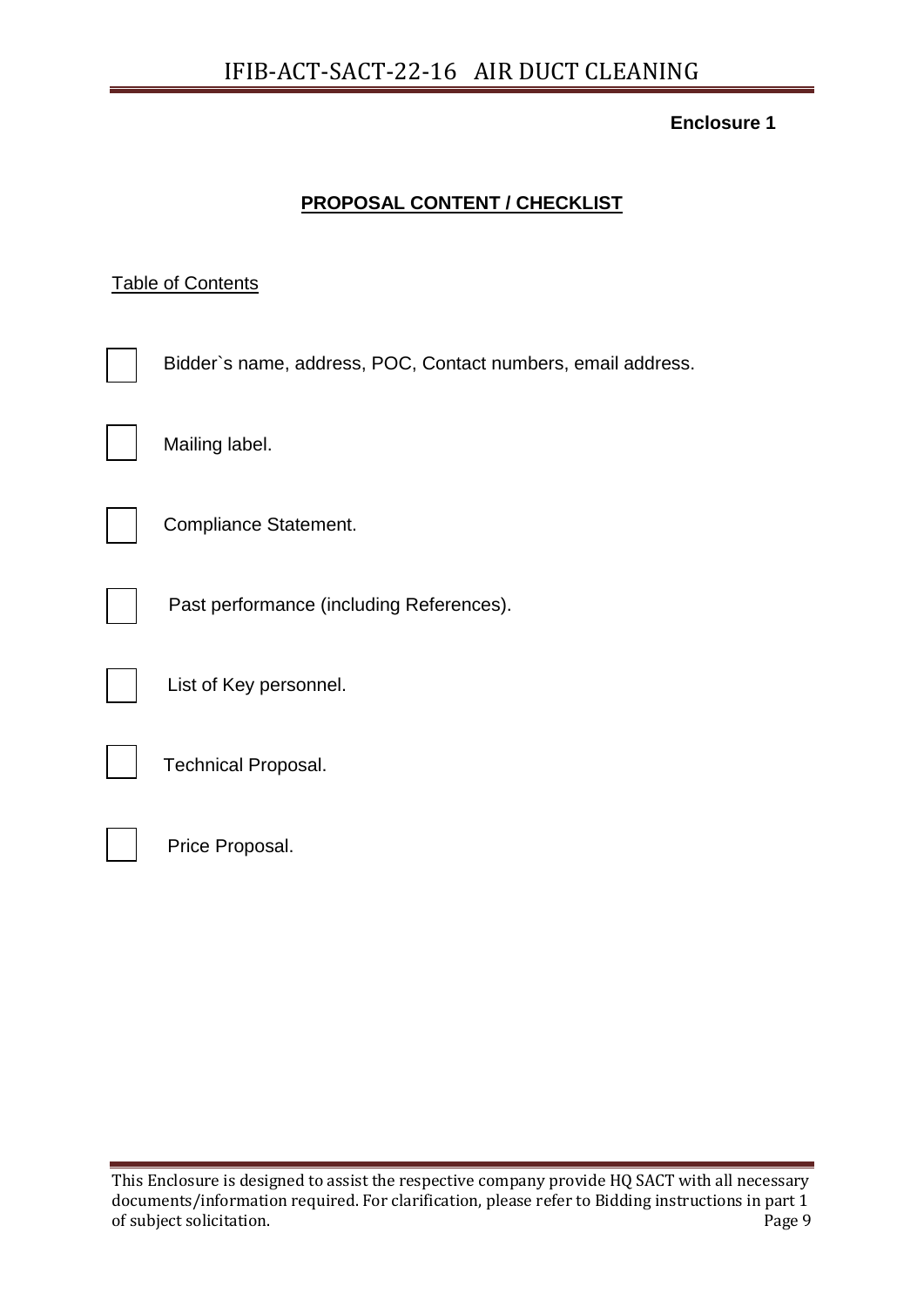(The label below is to be completed by the bidder and affixed to the exterior envelope; parcel or package mailed or deliver to ACT)

# **SEALED BID TO IFIB-ACT-SACT-22-16**

**(To be opened by Contract Awards Committee (CAC) Only)**

**Sender: \_\_\_\_\_\_\_\_\_\_\_\_\_\_\_\_\_\_\_\_\_\_\_\_\_\_\_**

 **\_\_\_\_\_\_\_\_\_\_\_\_\_\_\_\_\_\_\_\_\_\_\_\_\_\_\_**

 **\_\_\_\_\_\_\_\_\_\_\_\_\_\_\_\_\_\_\_\_\_\_\_\_\_\_\_**

**Supreme Allied Commander Transformation Chairman, Contracts Award Committee IFIB-ACT-SACT-22-16 Attn: LCDR Mark Macsule 7857 Blandy Road, Suite 100, Norfolk, VA 23551-2490 U.S.A**

This Enclosure is designed to assist the respective company provide HQ SACT with all necessary documents/information required. For clarification, please refer to Bidding instructions in part 1 of subject solicitation. Page 10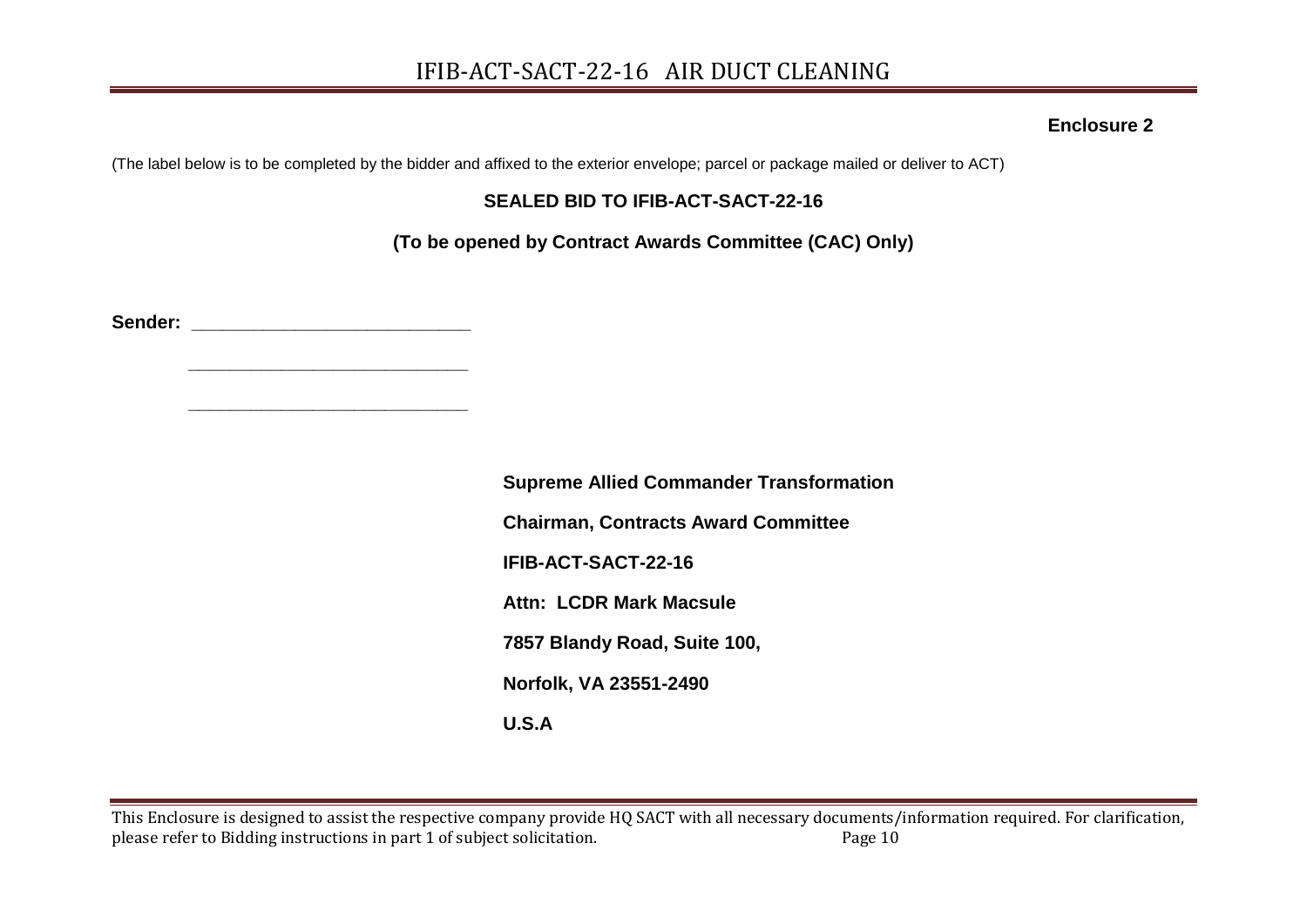## **COMPLIANCE STATEMENT TO SEALED BID IFIB-ACT-SACT-22-16**

It is hereby stated that our company has read and understands all documentation issued as part of IFIB-ACT-SACT-22-16. Our company proposal submitted in response to the referenced solicitation is fully compliant with the provisions of IFIB-ACT-SACT-22-16, and the intended contract with the following exception(s); such exemptions are considered non substantial to the HQ SACT solicitation provisions issued.

| Clause                           | Description of Minor Deviation.   |  |
|----------------------------------|-----------------------------------|--|
|                                  |                                   |  |
|                                  |                                   |  |
| ------------------------------   |                                   |  |
| ------------------------------   |                                   |  |
| -----------------------------    |                                   |  |
| ------------------------------   |                                   |  |
|                                  |                                   |  |
| ---------------------------      |                                   |  |
|                                  |                                   |  |
|                                  | (If applicable, add another page) |  |
|                                  |                                   |  |
| Company: _____________________   |                                   |  |
|                                  |                                   |  |
| Name & Title: __________________ | Date:                             |  |
|                                  |                                   |  |
| <b>Company Bid Reference:</b>    |                                   |  |

Bidder's proposal must be based on full compliance with the terms, conditions and requirements of the IFIB and all future clarifications and/or amendments. The bidder may offer variations in specific implementation and operational details provided that the functional and performance requirements are fully satisfied. In case of conflict between the compliance statement and the detailed evidence or explanation furnished, the detailed evidence/comments shall take precedence/priority for the actual determination of compliance. Minor or non substantial deviations may be accepted. Substantial changes shall be considered non responsive.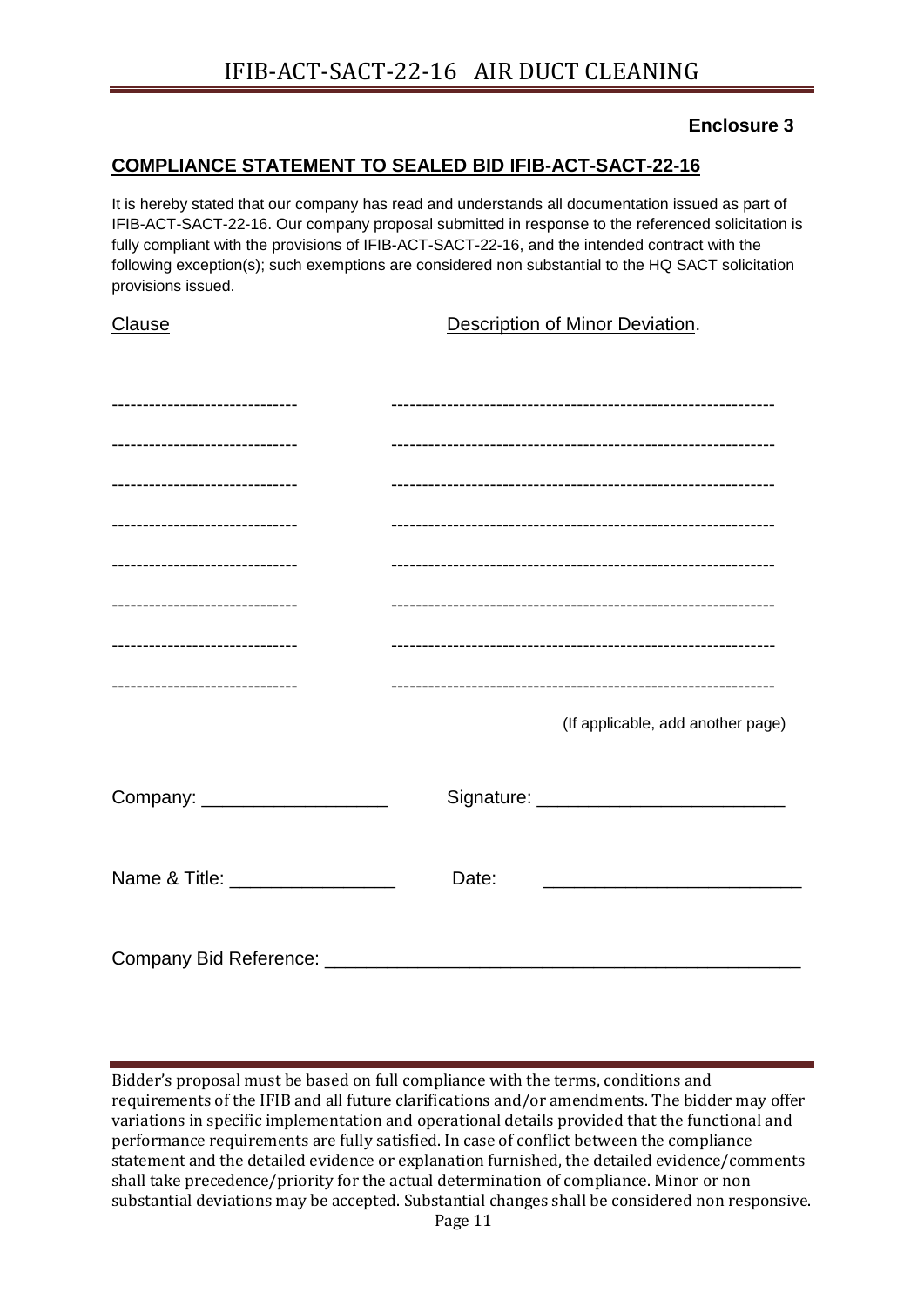# PAST PERFORMANCE INFORMATION FORM

**PAST PERFORMANCE DATA** 

**Contracting Agency:** 

(b) Contract No:

(c) Type of Contract (Firm Fixed Price, IDIQ, Requirements):

(d) Title of Contract:

(e) Description of Work Performance and Relevance to Current Acquisition (Type of facility, capacity, estimated patronage, summary of staff used):

This Enclosure is designed to assist the respective company provide HQ SACT with all necessary documents/information required. For clarification, please refer to Bidding instructions in part 1 of subject solicitation. Page 12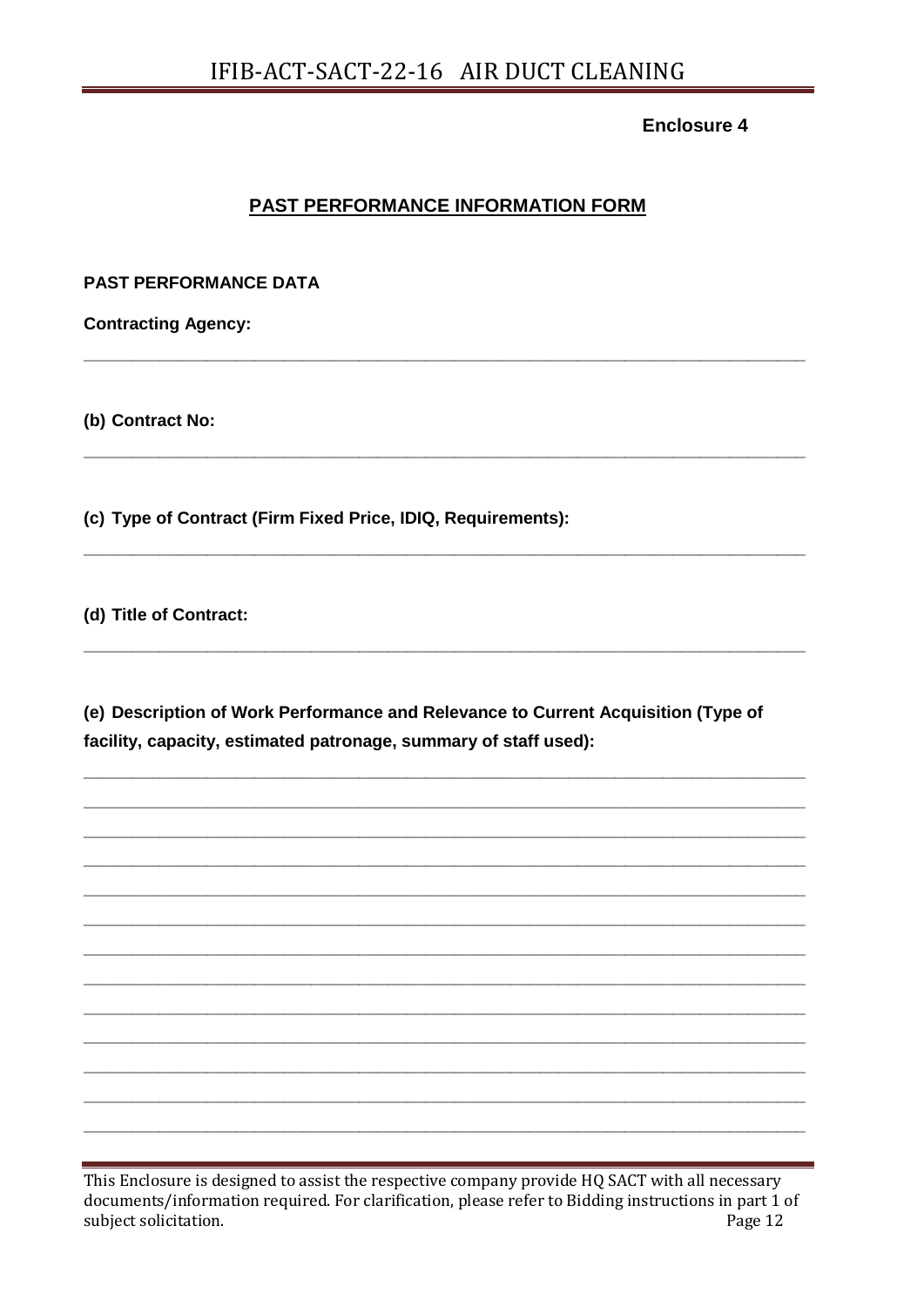# IFIB-ACT-SACT-22-16 AIR DUCT CLEANING

| <b>Contract Dollar Amount:</b><br>(f)<br>(g) Period of Performance:<br>(h) Name, Address, Fax and Telephone No. of Reference:<br>Indicate Whether Reference Acted as Prime or Sub-contractor:<br>Comments regarding compliance with contract terms and conditions: |                                                                                                |
|--------------------------------------------------------------------------------------------------------------------------------------------------------------------------------------------------------------------------------------------------------------------|------------------------------------------------------------------------------------------------|
|                                                                                                                                                                                                                                                                    |                                                                                                |
|                                                                                                                                                                                                                                                                    |                                                                                                |
|                                                                                                                                                                                                                                                                    |                                                                                                |
|                                                                                                                                                                                                                                                                    |                                                                                                |
|                                                                                                                                                                                                                                                                    |                                                                                                |
|                                                                                                                                                                                                                                                                    |                                                                                                |
|                                                                                                                                                                                                                                                                    |                                                                                                |
|                                                                                                                                                                                                                                                                    |                                                                                                |
|                                                                                                                                                                                                                                                                    |                                                                                                |
|                                                                                                                                                                                                                                                                    |                                                                                                |
|                                                                                                                                                                                                                                                                    |                                                                                                |
|                                                                                                                                                                                                                                                                    |                                                                                                |
|                                                                                                                                                                                                                                                                    |                                                                                                |
|                                                                                                                                                                                                                                                                    |                                                                                                |
|                                                                                                                                                                                                                                                                    |                                                                                                |
|                                                                                                                                                                                                                                                                    |                                                                                                |
|                                                                                                                                                                                                                                                                    |                                                                                                |
|                                                                                                                                                                                                                                                                    |                                                                                                |
|                                                                                                                                                                                                                                                                    |                                                                                                |
|                                                                                                                                                                                                                                                                    |                                                                                                |
|                                                                                                                                                                                                                                                                    |                                                                                                |
|                                                                                                                                                                                                                                                                    |                                                                                                |
|                                                                                                                                                                                                                                                                    | (i)                                                                                            |
|                                                                                                                                                                                                                                                                    |                                                                                                |
|                                                                                                                                                                                                                                                                    |                                                                                                |
|                                                                                                                                                                                                                                                                    | (j)                                                                                            |
|                                                                                                                                                                                                                                                                    |                                                                                                |
|                                                                                                                                                                                                                                                                    |                                                                                                |
|                                                                                                                                                                                                                                                                    |                                                                                                |
|                                                                                                                                                                                                                                                                    |                                                                                                |
|                                                                                                                                                                                                                                                                    |                                                                                                |
|                                                                                                                                                                                                                                                                    | This Enclosure is designed to assist the respective company provide HQ SACT with all necessary |

documents/information required. For clarification, please refer to Bidding instructions in part 1 of<br>subject solicitation. Page 13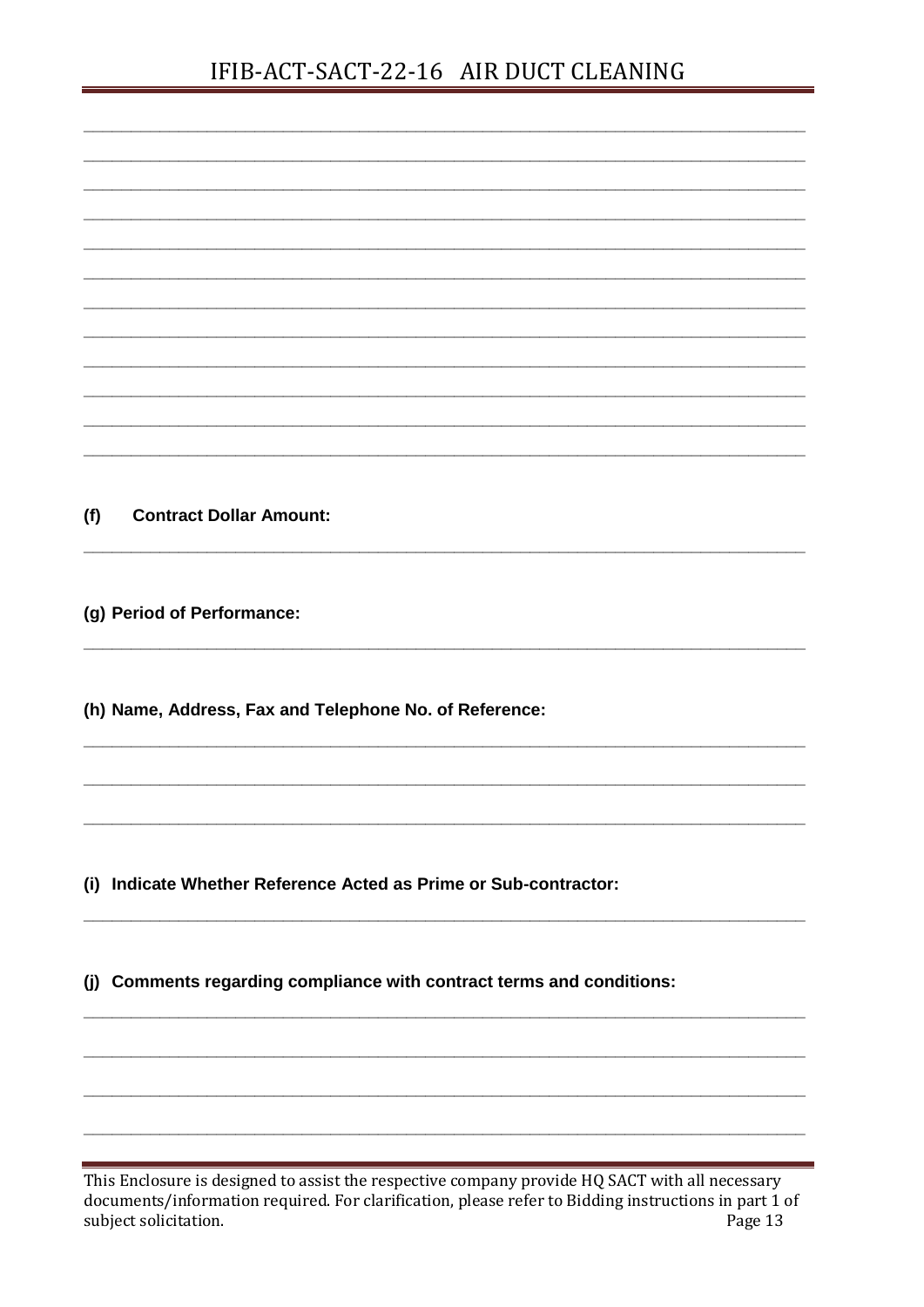# IFIB-ACT-SACT-22-16 AIR DUCT CLEANING

**\_\_\_\_\_\_\_\_\_\_\_\_\_\_\_\_\_\_\_\_\_\_\_\_\_\_\_\_\_\_\_\_\_\_\_\_\_\_\_\_\_\_\_\_\_\_\_\_\_\_\_\_\_\_\_\_\_\_\_\_\_\_\_\_\_\_\_\_\_\_\_\_\_\_\_\_**

**\_\_\_\_\_\_\_\_\_\_\_\_\_\_\_\_\_\_\_\_\_\_\_\_\_\_\_\_\_\_\_\_\_\_\_\_\_\_\_\_\_\_\_\_\_\_\_\_\_\_\_\_\_\_\_\_\_\_\_\_\_\_\_\_\_\_\_\_\_\_\_\_\_\_\_\_**

**\_\_\_\_\_\_\_\_\_\_\_\_\_\_\_\_\_\_\_\_\_\_\_\_\_\_\_\_\_\_\_\_\_\_\_\_\_\_\_\_\_\_\_\_\_\_\_\_\_\_\_\_\_\_\_\_\_\_\_\_\_\_\_\_\_\_\_\_\_\_\_\_\_\_\_\_**

**\_\_\_\_\_\_\_\_\_\_\_\_\_\_\_\_\_\_\_\_\_\_\_\_\_\_\_\_\_\_\_\_\_\_\_\_\_\_\_\_\_\_\_\_\_\_\_\_\_\_\_\_\_\_\_\_\_\_\_\_\_\_\_\_\_\_\_\_\_\_\_\_\_\_\_\_**

**\_\_\_\_\_\_\_\_\_\_\_\_\_\_\_\_\_\_\_\_\_\_\_\_\_\_\_\_\_\_\_\_\_\_\_\_\_\_\_\_\_\_\_\_\_\_\_\_\_\_\_\_\_\_\_\_\_\_\_\_\_\_\_\_\_\_\_\_\_\_\_\_\_\_\_\_**

**\_\_\_\_\_\_\_\_\_\_\_\_\_\_\_\_\_\_\_\_\_\_\_\_\_\_\_\_\_\_\_\_\_\_\_\_\_\_\_\_\_\_\_\_\_\_\_\_\_\_\_\_\_\_\_\_\_\_\_\_\_\_\_\_\_\_\_\_\_\_\_\_\_\_\_\_**

**\_\_\_\_\_\_\_\_\_\_\_\_\_\_\_\_\_\_\_\_\_\_\_\_\_\_\_\_\_\_\_\_\_\_\_\_\_\_\_\_\_\_\_\_\_\_\_\_\_\_\_\_\_\_\_\_\_\_\_\_\_\_\_\_\_\_\_\_\_\_\_\_\_\_\_\_**

**(k) Complete Contact Information for client:**

**(l) Permission to contact client for reference: Yes/ No** 

**\_\_\_\_\_\_\_\_\_\_\_\_\_\_\_\_\_\_\_\_\_\_\_\_\_\_\_\_\_\_\_\_**

**Name/Signature of Authorized Company Official** 

**\_\_\_\_\_\_\_\_\_\_\_\_\_\_\_\_\_\_\_\_\_\_\_\_\_\_\_\_\_\_\_\_\_\_\_\_\_\_\_\_\_\_\_\_\_**

This Enclosure is designed to assist the respective company provide HQ SACT with all necessary documents/information required. For clarification, please refer to Bidding instructions in part 1 of subject solicitation. Page 14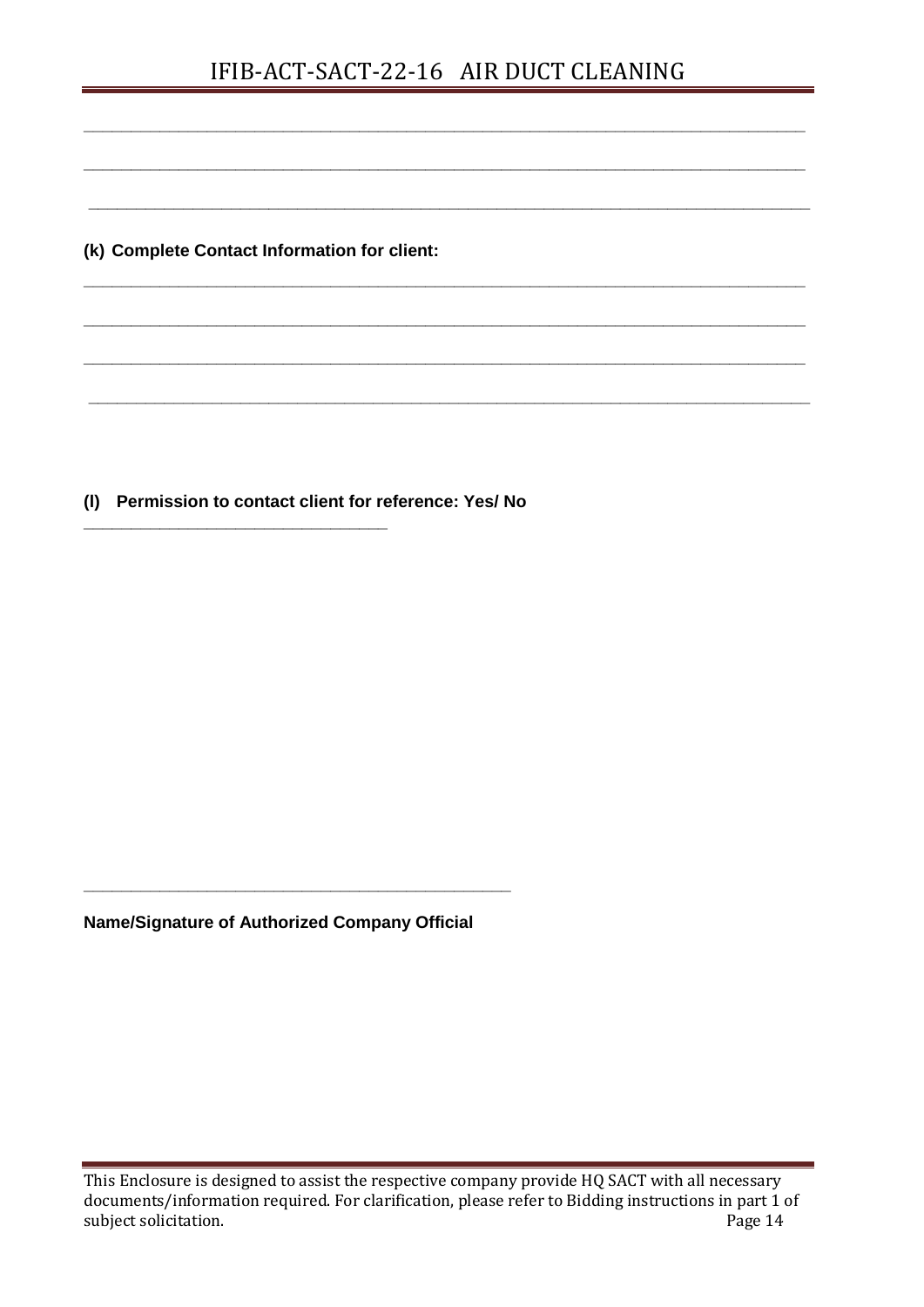IFIB-ACT-SACT-22-16, While the proposed hourly rates must be fully "loaded" (G&A, O/H, etc) they must not include per diem (meals & lodging) and travel. Travel (and related expenses will not be covered under this contract, but handled separately in accordance with the ACT Financial Manual, Section 24 "Contractor Travel".

**Enclosure 5**

# *IFIB-ACT-SACT-22-16 SEALED BID PRICE PROPOSAL*

*COMPANY NAME: ABC, Inc* 

*ADDRESS: Street,*

 *City, Post code*

*TO: Chairman of Supreme Allied Commander Transformation, (HQ SACT)*

 *Contracts Award Committee.* 

 *ATTN: LCDR Mark Macsule*

 *7857 Blandy Road, Suite 100*

 *Norfolk, VA 23551*

Bidder's proposal must be based on full compliance with the terms, conditions and requirements of the IFIB and all future clarifications and/or amendments. The bidder may offer variations in specific implementation and operational details provided that the functional and performance requirements are fully satisfied. In case of conflict between the compliance statement and the detailed evidence or explanation furnished, the detailed evidence/comments shall take precedence/priority for the actual determination of compliance. Minor or non substantial deviations may be accepted. Substantial changes shall be considered non responsive. Page 15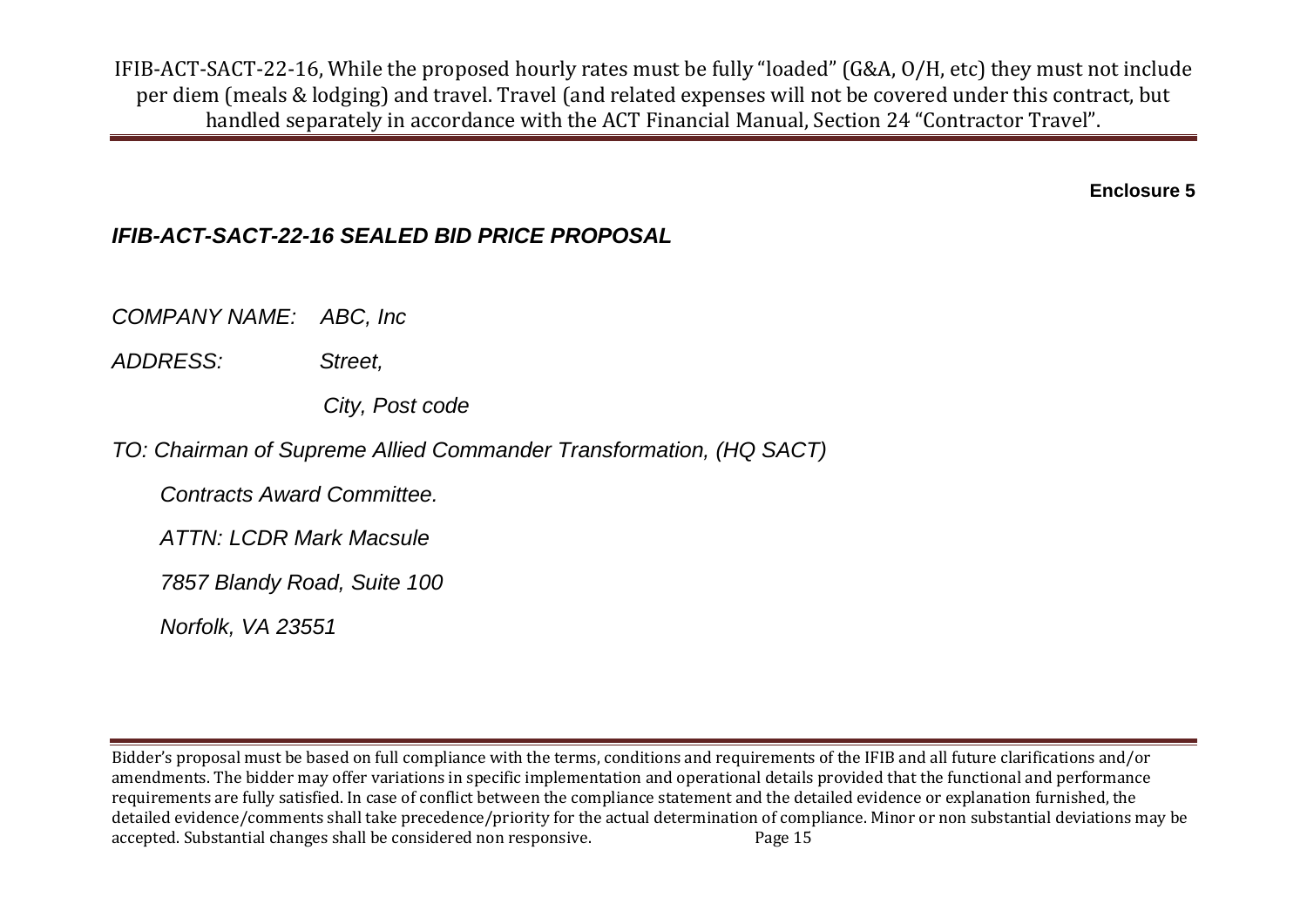IFIB-ACT-SACT-22-16, While the proposed hourly rates must be fully "loaded" (G&A, O/H, etc) they must not include per diem (meals & lodging) and travel. Travel (and related expenses will not be covered under this contract, but handled separately in accordance with the ACT Financial Manual, Section 24 "Contractor Travel".

# **SUBJECT: IFIB-ACT-SACT-22-16 Sealed Bid Price Proposal**

Please find on behalf of **Insert: Company Name** to provide HQ SACT with services (collectively referred as "ITEMS"), subject to the provisions, terms and conditions stated in IFIB- ACT-SACT-22-16 and the "**Insert**: **Company Name** Technical proposal", submitted in accordance with solicitation provisions.

|                                                  | <b>Base Year</b>                      | <b>Total Cost</b> |
|--------------------------------------------------|---------------------------------------|-------------------|
| Labor category                                   | 1 Apr $-30$ Sep 22                    |                   |
| <b>HVAC Cleaning for</b><br>all air duct systems | <b>Square Foot Per</b><br>Floor<br>\$ |                   |
| <b>Material Cost</b>                             | Lump Sum<br>\$                        |                   |

Grand Total Contract Price (Air Duct Cleaning and Material) \$

Bidder's proposal must be based on full compliance with the terms, conditions and requirements of the IFIB and all future clarifications and/or amendments. The bidder may offer variations in specific implementation and operational details provided that the functional and performance requirements are fully satisfied. In case of conflict between the compliance statement and the detailed evidence or explanation furnished, the detailed evidence/comments shall take precedence/priority for the actual determination of compliance. Minor or non substantial deviations may be accepted. Substantial changes shall be considered non responsive. Page 16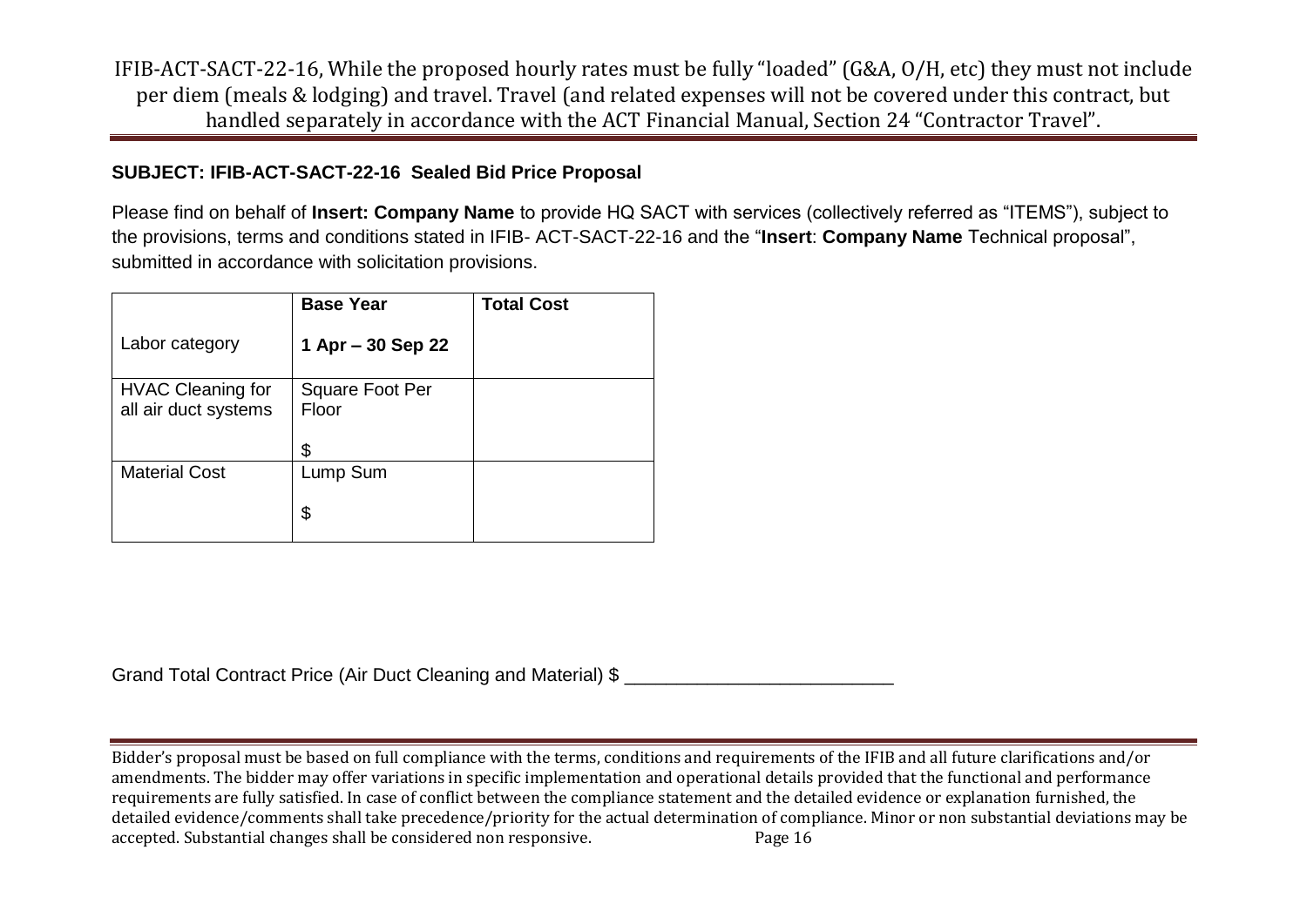IFIB-ACT-SACT-22-16, While the proposed hourly rates must be fully "loaded" (G&A, O/H, etc) they must not include per diem (meals & lodging) and travel. Travel (and related expenses will not be covered under this contract, but handled separately in accordance with the ACT Financial Manual, Section 24 "Contractor Travel".

Please verify and acknowledge propriety of above, by duly completing signatures below.

| <b>Authorizing Company Official:</b>                                                                                                                                                                                   |
|------------------------------------------------------------------------------------------------------------------------------------------------------------------------------------------------------------------------|
| Printed Name: <b>All Access Printed Name: All Access Printed Name: All Access Printed Name: All Access Printed Name: All Access Printed Name: All Access Printed Name: All Access Printed Name: All Access Printed</b> |
| Position:<br><u> 1989 - Johann John Stone, markin film yn y brenin y brenin y brenin y brenin y brenin y brenin y brenin y br</u>                                                                                      |
| Title:<br><u> 2002 - Johann Barn, amerikan personal (h. 1878).</u>                                                                                                                                                     |
| Authorizing Company (Signature): --------------------------------, Date: ----------------.                                                                                                                             |
| <b>Company name Witness Official:</b>                                                                                                                                                                                  |
|                                                                                                                                                                                                                        |
| Position:                                                                                                                                                                                                              |
| Title:<br>the control of the control of the control of the control of the control of the control of the control of the control of                                                                                      |
|                                                                                                                                                                                                                        |

Bidder's proposal must be based on full compliance with the terms, conditions and requirements of the IFIB and all future clarifications and/or amendments. The bidder may offer variations in specific implementation and operational details provided that the functional and performance requirements are fully satisfied. In case of conflict between the compliance statement and the detailed evidence or explanation furnished, the detailed evidence/comments shall take precedence/priority for the actual determination of compliance. Minor or non substantial deviations may be accepted. Substantial changes shall be considered non responsive. Page 17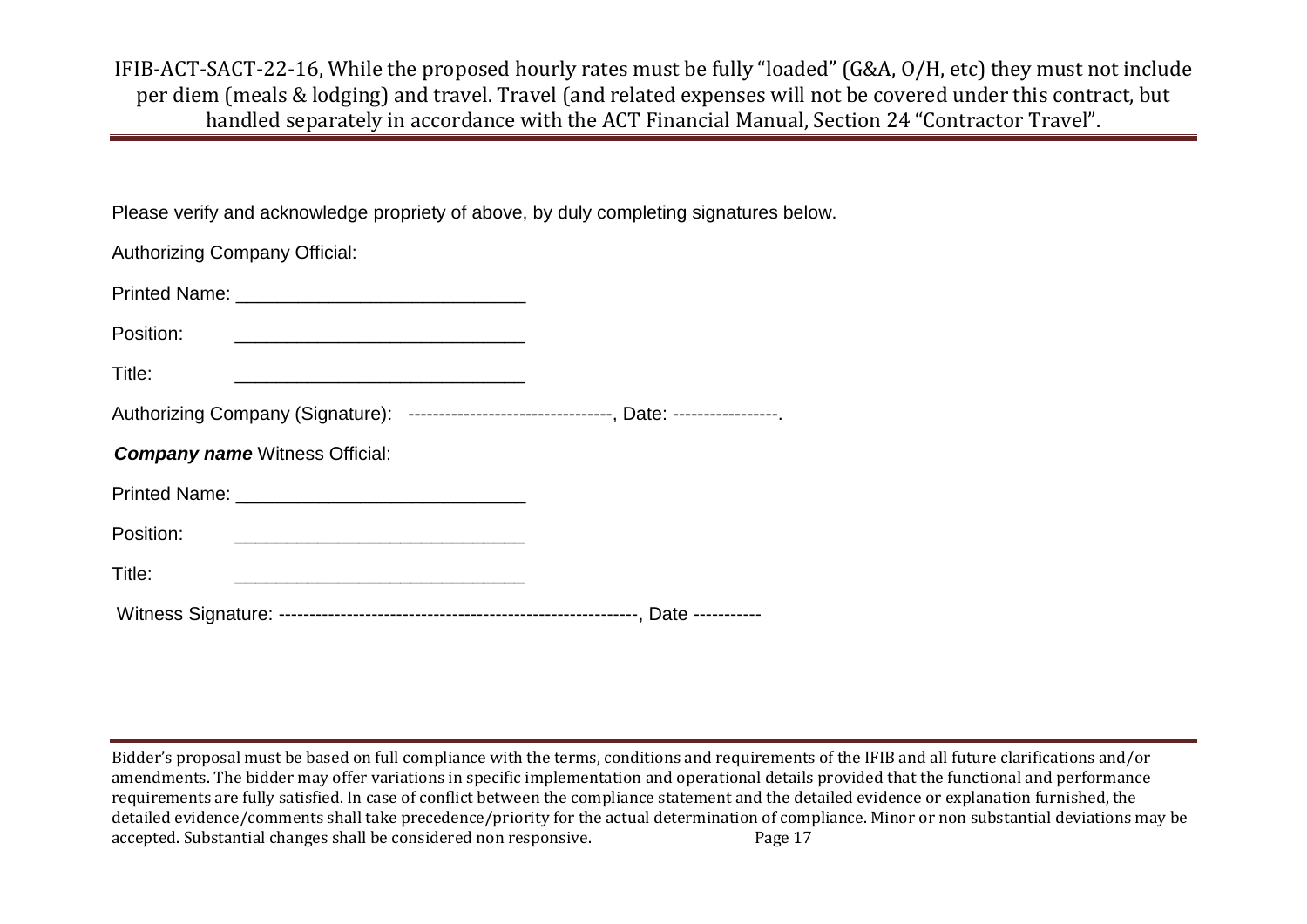### **Statement of Work**

### **Support to the**

### **Headquarters Supreme Allied Commander Transformation**

### **Air Duct Cleaning Service**

### **1. Introduction**

NATO established Headquarters Supreme Allied Commander Transformation (HQ SACT) in Norfolk, VA, in 2003 to lead warfare development efforts and improve military capabilities to meet 21st century security and defense requirements. This work encompasses the need to enhance the Alliance's ability to apply a comprehensive approach to the conduct of future operations and engagement with partners, NATO's interaction with non-NATO entities that include states, non-state actors, international and non-governmental organizations.

### **2. Scope of Services**

The Base Support Office under the Resources and Management Directorate (R&M) requires a support arrangement, for the performance of services at HQ SACT. The services required are to provide HQ SACT with a full service air duct cleaning agreement on all components of the water source heat pumps, turbulence boxes, ventilation heat pumps (roof top make up air units), and all other equipment associated with the HVAC ducting system.

The Contractor will repair or replace damaged components serviced under this contract should the ducting become unsecured or has been penetrated.

### **3. Type Of Contract**

- **a.** This is a firm fixed price maintenance service contract for the acquisition of preventive maintenance air duct cleaning for HQ SACT, Norfolk, Virginia.
- **4. Period of Performance,** The period of performance for this contract is from 1 April to 30 September 2022.
- **5. Contractor Requirements,** the Contractor shall provide the labor, management, equipment, transportation, inspection, and material to provide the deliverables in this Statement of Work.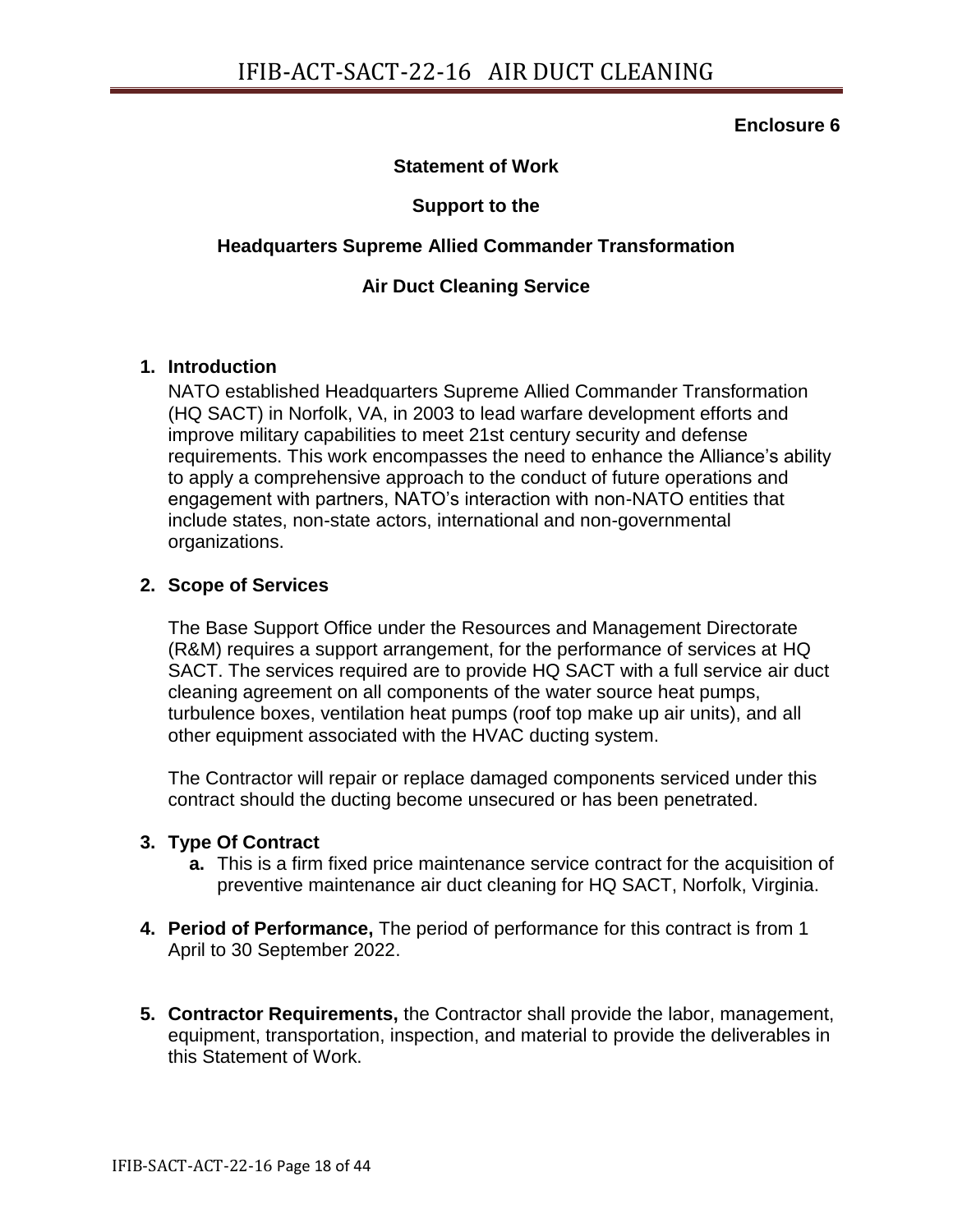**5.1** Site Survey: Two mandatory site survey periods will be held on 8 and 9 of March 2023 to allow for examination of the work sites. The site survey periods will take place at HQ SACT, 7857 Blandy Road, Suite 100, Norfolk, VA 23551- 2490. PROSPECTIVE BIDDERS MUST ATTEND ONE OF TWO AVAILABLE SITE SURVEYS. ATTENDANCE AT ONE OF THE SITE SURVEYS IS REQUIRED TO BE CONSIDERED ADMINISTRATIVELY COMPLIANT DURING PROPOSAL EVALUATION. Please pre-register by completing the base access form and submit electronically sending an email to the two points of contacts Chief Dan Mccluskey at [Daniel.mccluskey@act.nato.int](mailto:Daniel.mccluskey@act.nato.int) and Chief Cody Kincaid at [Cody.kincaid@act.nato.int](mailto:Cody.kincaid@act.nato.int) no later than 2 days prior to the desired site visit date. No submissions will be accepted outside of the 2 working days. Companies are limited to a maximum of 2 employees in attendance at a site survey to ensure social distancing can be maintained.

- **6. Qualifications,** the Contractor shall meet the minimum following qualifications:
	- **1** Contractor must be a fully licensed Class "A" Contractor by the State of Virginia and this license must remain valid through the term of this agreement. The bidder shall submit a copy with their response.
	- **2** Contractor must have a sub-classification notation of HVAC for the previous five years.
	- **3** Have the ability to provide and adhere to a set schedule to maintain workflow.
	- **4** The bidder shall submit with the bid, evidence of documented contracts for the air duct cleaning of similar sized systems and components. The bidder will provide the names and addresses of at least 3 customers with whom the bidder has documented contracts for facilities in excess of 100,000 square feet with similar scope of work, including contact name, address and telephone number.
	- **5** Bidders must use a National Air Duct Cleaning Association (NADCA) certified project supervisor. The staff used must be directly employed and/or supervised by the bidder. The bidder will provide, as part of his bid, the name, qualifications and certifications of each person who will be assigned to this contract service agreement.
- **7. Experience**, the Contractor shall have a minimum of 5 years' experience providing HVAC and air duct cleaning.
- **8. Implementation Plan,** the Contractor shall submit a detailed plan for work, schedule of work activities and estimated time restoration.

# **9. Contractor Performance Reporting.**

**1. Supervision:** The contractor shall report directly to the COTR. The Contracting Officer's Technical Representative (COTR) can recommend to the Contracting Officer (CO), who has final authority that the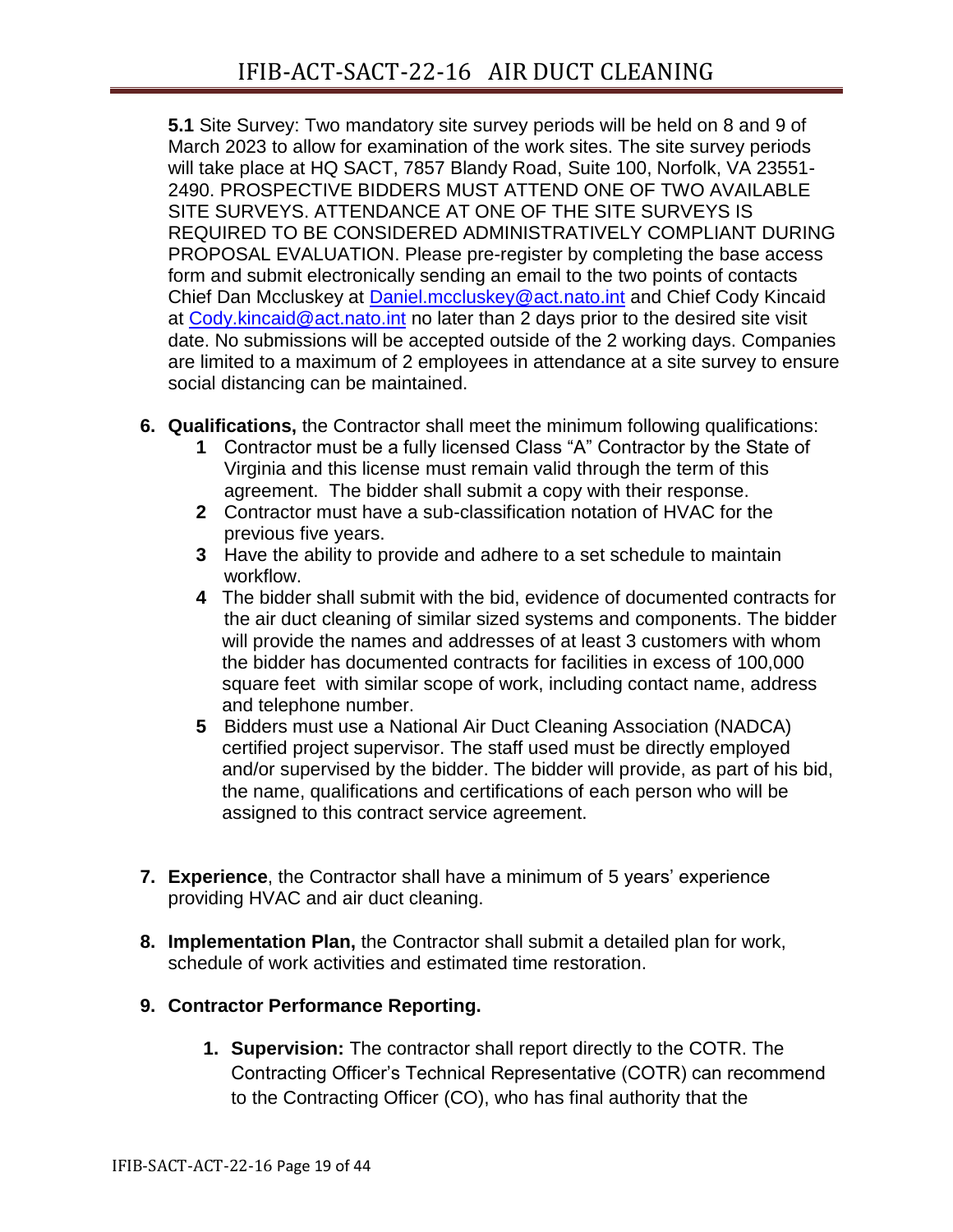contract/SOW be amended, extended or cancelled for evolving requirements, new tasking and/or technical non-performance.

The COTR (or designated representative) shall provide direction, guidance, and support information, as needed, for all technical and content areas of the SOW, especially the tasking and deliverables. The COTR shall:

- **a.** On behalf of the Contracting Officer, attempt to resolve outstanding disputes, problems, deficiencies, and/or questions on the technical aspects of the SOW.
- **b.** Review (and approve) all Contractor tasking and deliverables for completeness and accuracy.
- **c.** The COTR shall review the Contractor's work at a minimum of monthly, or more often if needed. The COTR's written approval of work performed is mandatory for Contractor invoices to be successfully processed.
- (b) **Schedule of Work:** All work for HQ SACT shall be scheduled and completed in an expeditious manner. Set schedules shall be followed to ensure production. Weekly progress report must be submitted via email to the COTR at the end of each work week. Progress milestone reports shall be submitted upon completion of each floors of HQ SACT. Project completion shall not exceed 30 Sep 2022.
- (c) **Work Standards:** The contractor agrees that all work shall be performed under the supervision of contractor personnel trained, skilled and experienced. All work shall comply with 2012 Uniform Mechanical Code, 2011 National Electrical Code, NADCA ACR standards, and all other national, state and local codes and standards. Performance shall also include site clean-up of displaced parts and packing materials upon completion of individual tasking.

# **b) Place of Performance**

- **(a)** On-site work, Headquarters, Supreme Allied Commander Transformation (HQ SACT) 7857 Blandy Road, Suite 100, Norfolk, VA 23551.
- **(b)** Work Abroad, None

# **c) Security**

(a) **Personnel Clearances,** The Contracting firm will be responsible for obtaining a Nationwide Criminal Background Check on all employees prior to starting work identified in this IFIB. All contractor personnel assigned to HQ SACT must undergo a Multi-National Background Check (vetted via multiple Federal/State Law Enforcement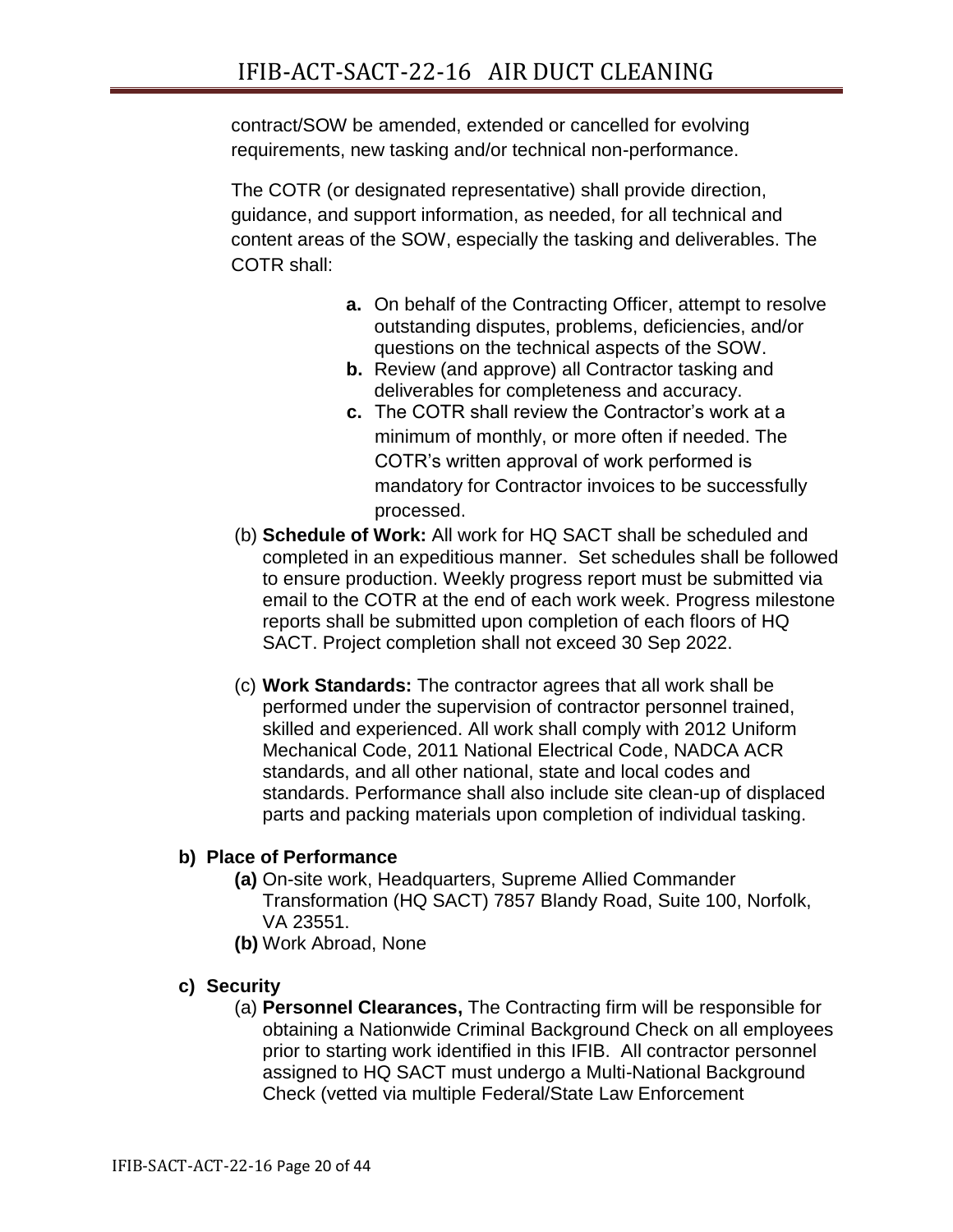Authorities/Agencies), Local Law Enforcement Check, and Financial Review/Credit Check to work at HQ SACT in Norfolk, Virginia. Personnel identified in a Nationwide Criminal Background Check as having a conviction, within 10 years of perspective employment date, for illegal drugs, assault and battery, domestic violence, larceny, fraud or any felony offense will not be assigned custodial duties at HQ SACT. No waiver to this requirement shall be granted. If the Contracting Firm cannot assign personnel with the required Nationwide Criminal Background Check on the start date, the Contracting Firm shall be liable for bid non-compliance or immediate contract termination. If the financial Review/Credit Check or administrative action/review reveals an employee to be either untrustworthy or a possible security risk for exploitation, the employer is responsible for ensuring immediate action is taken to suspend employment within HQ SACT facilities. The contractor must provide advance written proof of the ability to assign fully cleared personnel to the HQ Security Officer prior to contract award/start. The Contracting Firm is fully responsible for arranging all work visas.

- **(b) Security Conditions,** the contractor must adhere to the current security directives and conditions at HQ SACT, as required.
- **(c) Building, Installation Access,** The contractor is responsible for ensuring that personnel have all needed vehicle passes and decals, and individual access badges and documents for access to NSA Hampton Roads. Contractor personnel shall follow all HQ SACT health, safety and personal conduct directives and guidance, including those necessary for COVID-19 mitigation.
- **(d) Electronic Devices,** All contractor personnel shall abide by the security restrictions regarding carrying and using electronic devices (e.g. laptops, cell phones, PDAs) in HQ SACT. The contractor shall be responsible for satisfying the necessary clearance from the HQ SACT Security Office before bringing any such device into the HQ SACT work environment.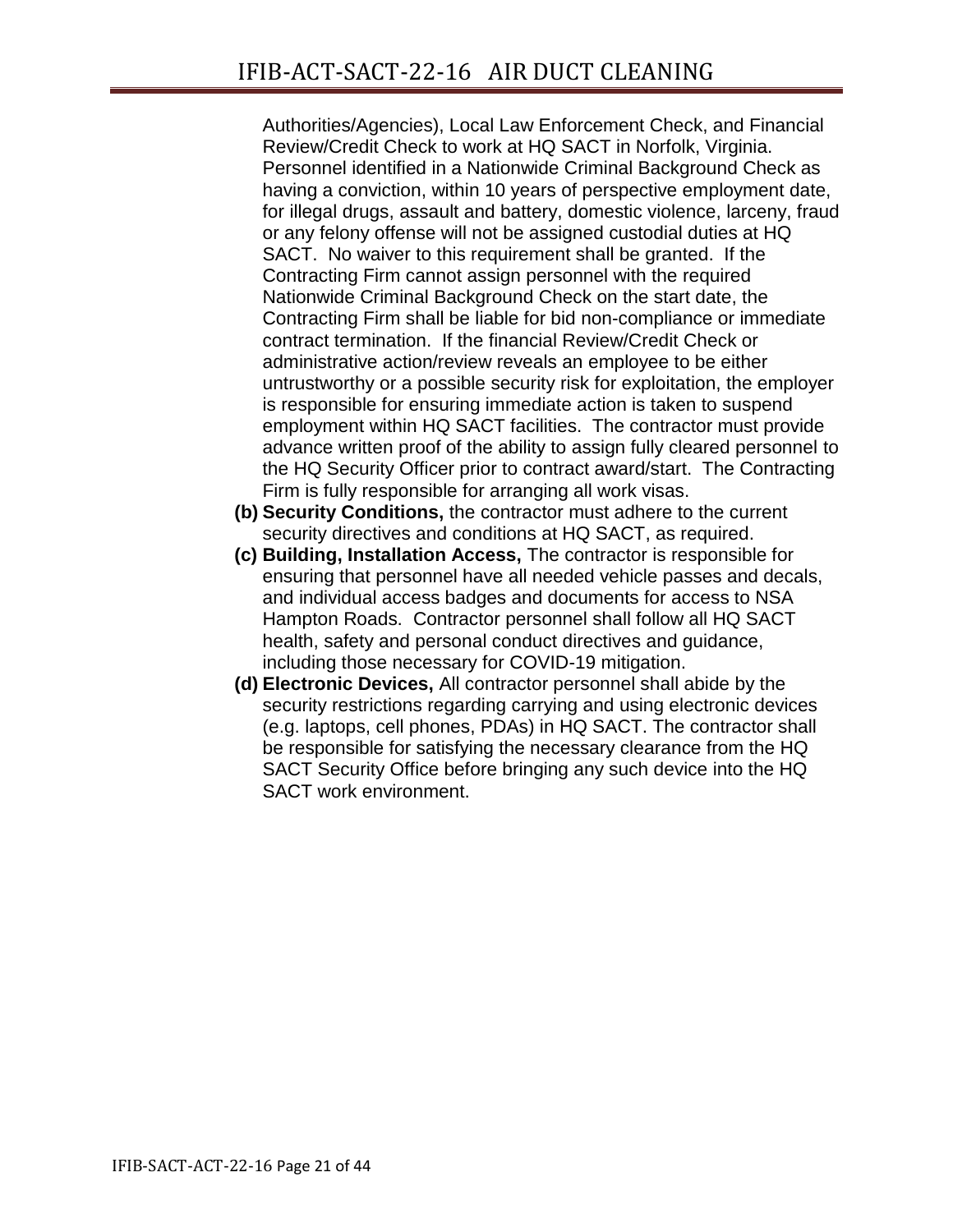# **Addendum 1**

# **Provide Scheduled Air Duct Cleaning**

The air duct cleaning schedule is the responsibility of the selected firm and shall not be limited to the major pieces of equipment listed herein but also is meant to include all devices and systems that are related to the heating, ventilation, and air conditioning systems. Included equipment is as follows:

1. **Air Handling System** – Make up air unit ducting, Water source heat pump ducting, VAV (Variable Air Volume) unit ducting, Supply and Return Ducting.

# **Equipment Type: Air Handling System**

**Task(s)**

Clean all HVAC /Air Handling System ducting components using industry approved methodologies.

- 1. **Reports: During the term of the contract:** The contractor shall demonstrate and certify that all units meet or exceed the conditions logged at the beginning of the contract. The Contractor shall demonstrate this by providing the following initial and weekly reports:
	- i. Initial Condition Report (Weekly).
	- ii. An operating log (illustrating actual progress for areas completed).

The initial report shall be made within seven (07) days from commencement of the contract or as the equipment is made available by the operating personnel. Sample documentation of the above analysis reports and logs shall be provided with the bid.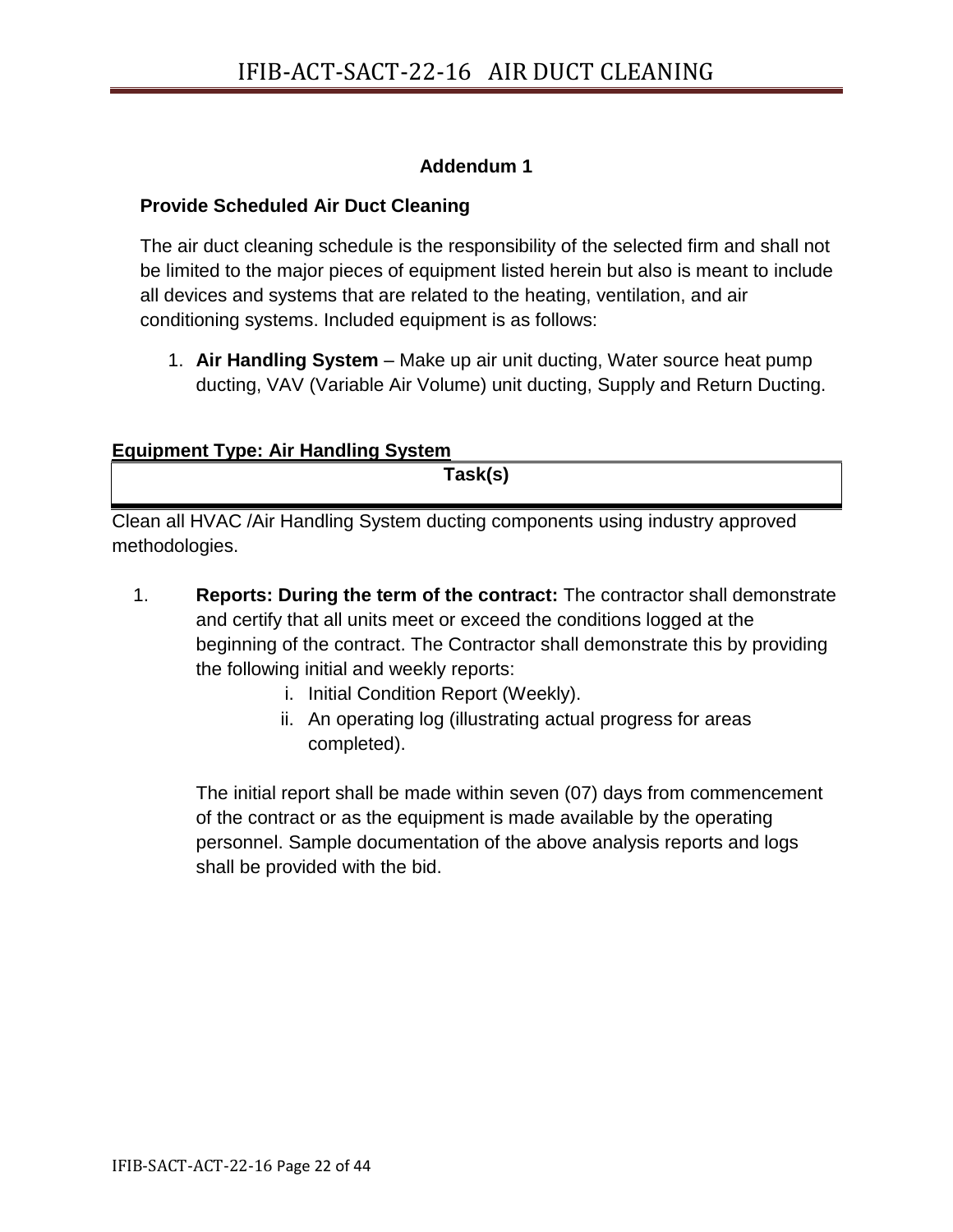# IFIB-ACT-SACT-22-16 AIR DUCT CLEANING Part Two, Annex "A", Technical Evaluation Matrix

Contractor's technical proposals will be assessed on the qualifications of the individuals proposed to perform the work. Individuals' résumés will be measured against each of the criteria specified below in order to ascertain whether the individuals have adequately demonstrated that they possess the required qualifications. HQ SACT reserves the right to conduct interview of nominated candidates). Examples of how detailed knowledge levels were attained are expected. Ultimately Contractor companies shall clearly demonstrate by providing unequivocal reference to where candidates meet the criteria set forth in this solicitation. The bids will be evaluated against the following levels:

| Compliant $(C) =$         |     | Meets the criterion                   |
|---------------------------|-----|---------------------------------------|
| Minor Shortfall (M)       | $=$ | Marginally meets the criterion        |
| Serious shortfall $(S) =$ |     | Proposal will be deemed non-compliant |

| #                   | Criteria                                                                                                                                                            | Evaluation<br>(C/M/S) | Comments<br>(Contractor should complete each section below<br>outlining how compliance is achieved and<br>concisely demonstrate by direct reference to<br>technical proposal that unequivocally |
|---------------------|---------------------------------------------------------------------------------------------------------------------------------------------------------------------|-----------------------|-------------------------------------------------------------------------------------------------------------------------------------------------------------------------------------------------|
| <b>REQUIREMENTS</b> |                                                                                                                                                                     |                       | demonstrates compliance)                                                                                                                                                                        |
|                     | Contractor must be a fully licensed<br>Class "A" Contractor by the State of<br>Virginia and this license must<br>remain valid through the term of<br>this agreement |                       |                                                                                                                                                                                                 |
| $\mathbf{2}$        | Contractor must have a sub-<br>classification notation of HVAC for<br>the previous five years.                                                                      |                       |                                                                                                                                                                                                 |
| 3                   | The selected firm shall employ a<br>NADCA certified project supervisor                                                                                              |                       |                                                                                                                                                                                                 |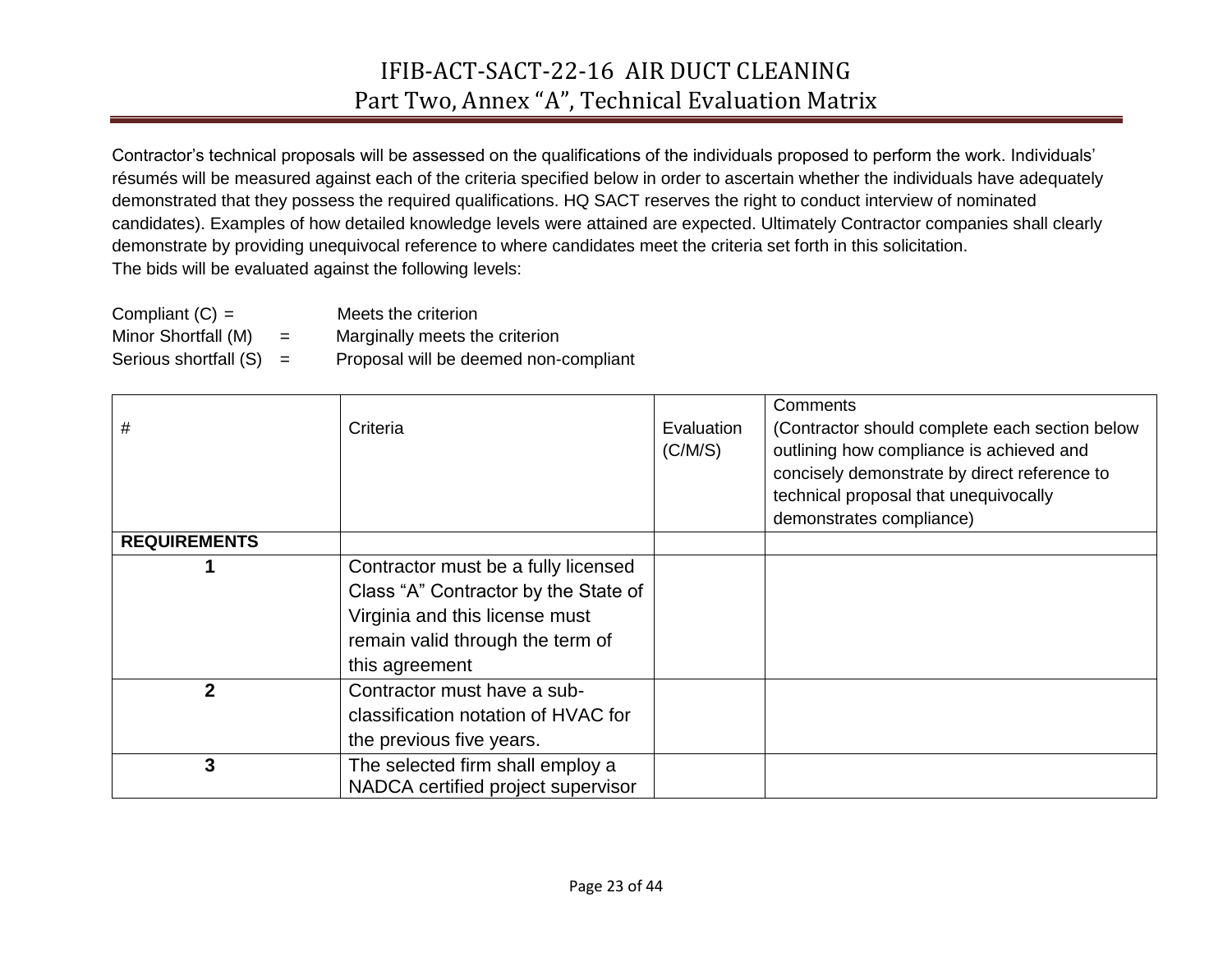# IFIB-ACT-SACT-22-16 AIR DUCT CLEANING Part Two, Annex "A", Technical Evaluation Matrix

|   | and sufficient number of qualified    |  |
|---|---------------------------------------|--|
|   | personnel to complete this contract   |  |
|   | in its designated performance         |  |
|   | period.                               |  |
| 4 | Ensure a Safety Supervisor is         |  |
|   | present during each work shift.       |  |
| 5 | Bidders must use only staff which     |  |
|   | are trained and qualified to provide  |  |
|   | HVAC cleaning services. The staff     |  |
|   | used must be directly employed        |  |
|   | and/or supervised by the bidder.      |  |
|   | The bidder will provide, as part of   |  |
|   | his bid, the name, qualifications and |  |
|   | certifications of each person who     |  |
|   | will be assigned to this contract     |  |
|   | service agreement. Qualifications     |  |
|   | shall include a listing of technical  |  |
|   | training, schools or apprenticeships  |  |
|   | for each employee.                    |  |
| 6 | Bidders shall be a registered and     |  |
|   | bonded contractor, licensed by the    |  |
|   | State of Virginia. Bidders must use   |  |
|   | only staff which are trained and      |  |
|   | qualified to provide HVAC cleaning    |  |
|   | services. The staff used must be      |  |
|   | directly employed and/or              |  |
|   | supervised by the bidder. The         |  |
|   | bidder will provide, as part of his   |  |
|   | bid, the name, qualifications and     |  |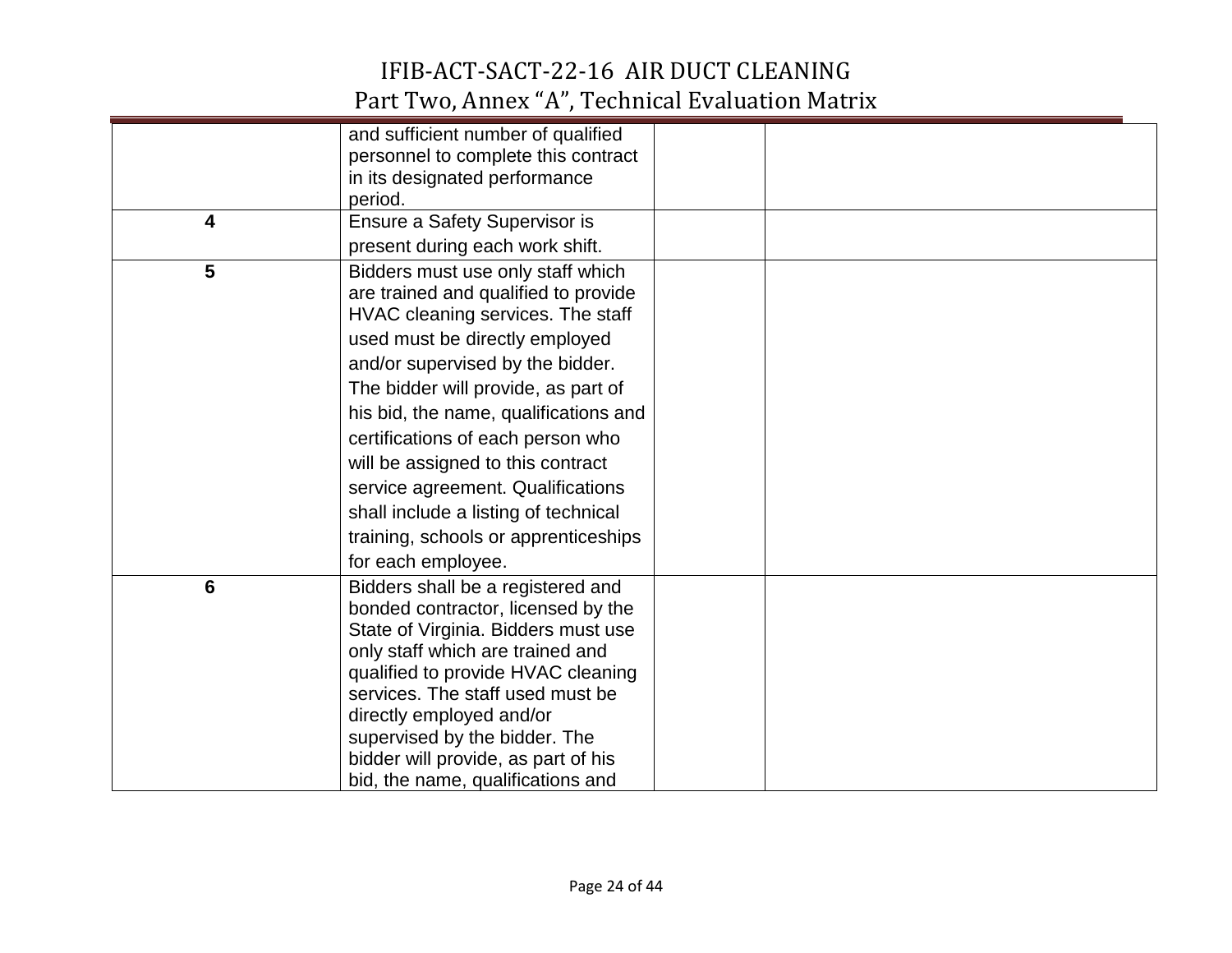# IFIB-ACT-SACT-22-16 AIR DUCT CLEANING Part Two, Annex "A", Technical Evaluation Matrix

|   | certifications of each person who<br>will be assigned to this contract<br>service agreement. Qualifications<br>shall include a listing of technical<br>training, schools or apprenticeships                                                                                                                                                                                                                                          |  |
|---|--------------------------------------------------------------------------------------------------------------------------------------------------------------------------------------------------------------------------------------------------------------------------------------------------------------------------------------------------------------------------------------------------------------------------------------|--|
|   | for each employee.<br><b>Quality Management Plan - Within</b><br>15 calendar days after award of the<br>contract, the Contractor shall<br>submit to the Contracting<br>Officer/COTR a QM Plan. The QM<br>Plan shall describe the QM<br>methodology and approaches used<br>under this contract. Within seven<br>calendar days of any change during<br>period of performance, submit to<br>the KO a revised QM Plan for<br>acceptance. |  |
| 8 | Attended one of two mandatory Site<br><b>Surveys</b>                                                                                                                                                                                                                                                                                                                                                                                 |  |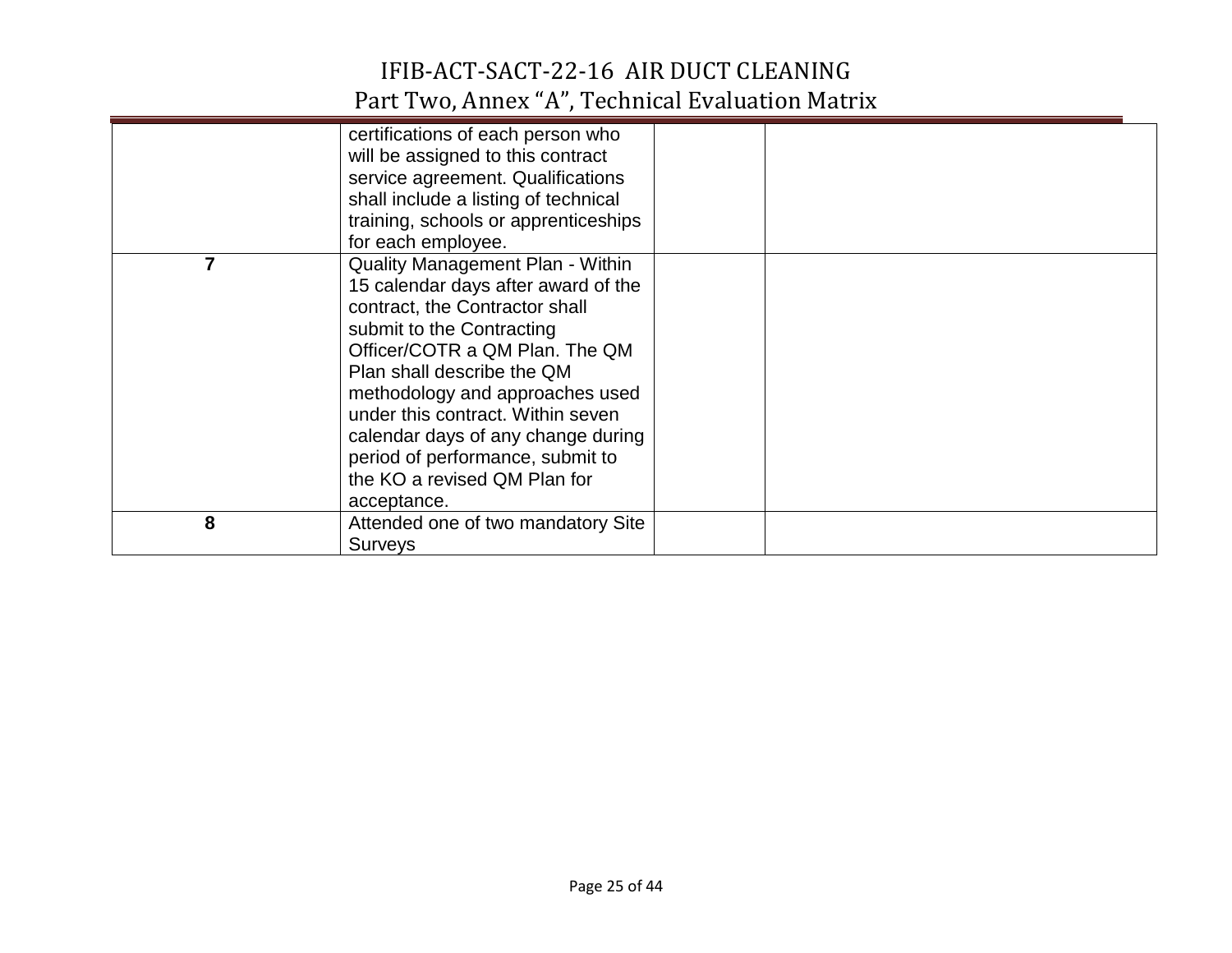## **ACT General Contract Terms and Conditions**

**Index of Clauses** 

- **1. Definitions**
- **2. Applicable Law**
- **3. Assignment**
- **4. Acceptance**
- **5. Service and Parts Availability**
- **6. Preferred Customer**
- **7. Notice of Shipment**
- **8. Security**
- **9. Inspection**
- **10. Title**
- **11. Supply Warranty**
- **12. Invoices**
- **13. Payment**
- **14. Taxes**
- **15. Excusable Delays**
- **16. Indemnity**
- **17. Disputes**
- **18. Termination for Convenience**
- **19. Termination for Default**
- **20. Limitation of Liability**
- **21. Export Control**
- **22. Risk of Loss**
- **23. Authorization to Perform**
- **24. Performance**
- **25. Travel**
- **26. Proposed Candidates**
- **27. Partial Awards**
- **28. Competition**
- **29. Contractor Notice Regarding Delay**
- **30. Notice of Assistance with respect to Patent and Copy Right Infringement**
- **31. Publicity, Public Relations, and Branding**
- **32. Health and Safety and Accident Prevention**
- **33. Prohibition of Sexual Exploitation and Abuse, and Sexual Harassment**
- **34. Patent Indemnity**
- **35. Organisational Conflicts of Interest (OCI)**
- **36. Rights in Technical Data and Computer Software**
- **37. Software Releases and Updates**
- **38. Inconsistency between English version and Translation of Contract**
- **39. Contract Effective Date**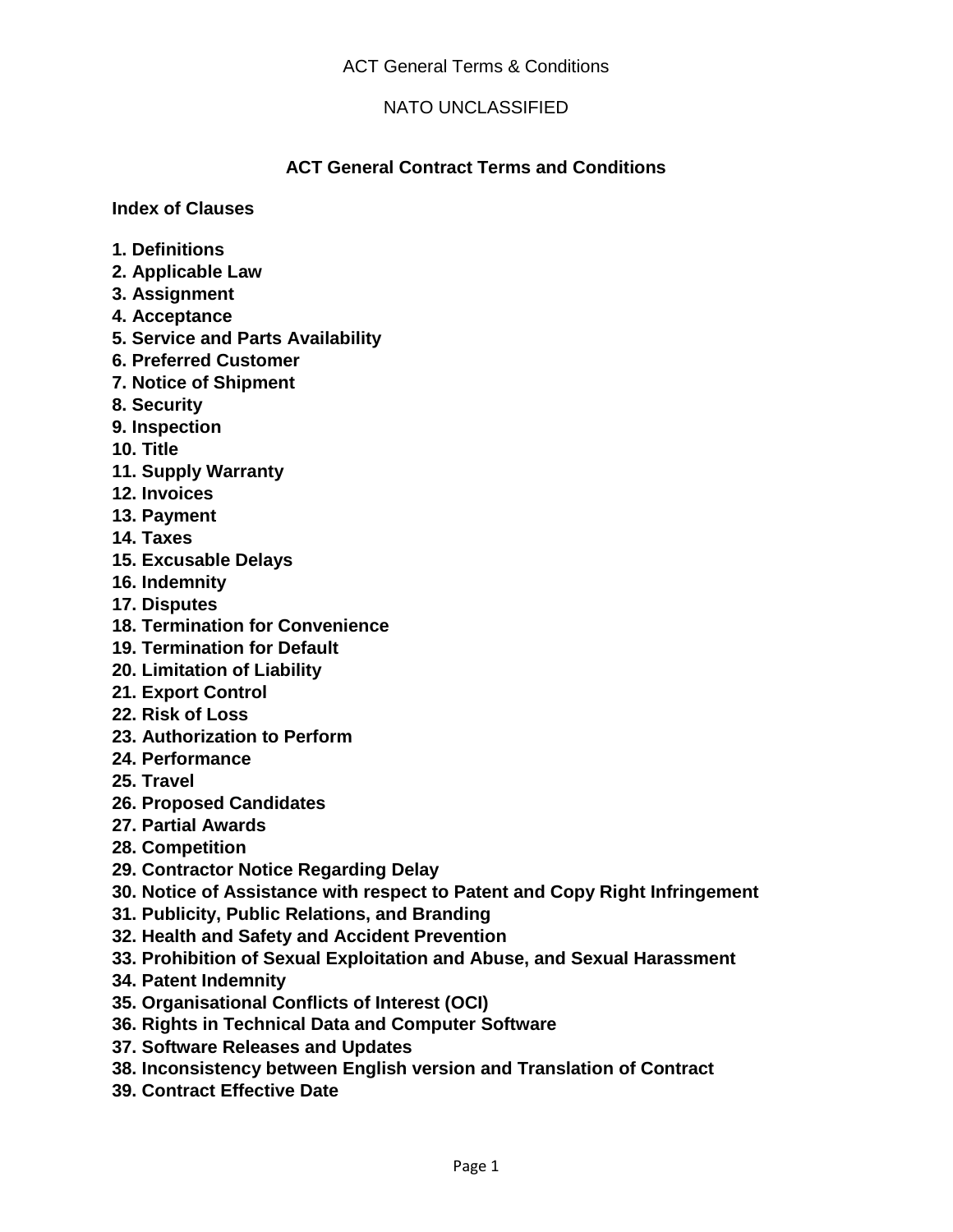# ACT General Terms & Conditions

# NATO UNCLASSIFIED

**40. Enforcement** 

**41. Order of Precedence** 

**42. Entire Agreement**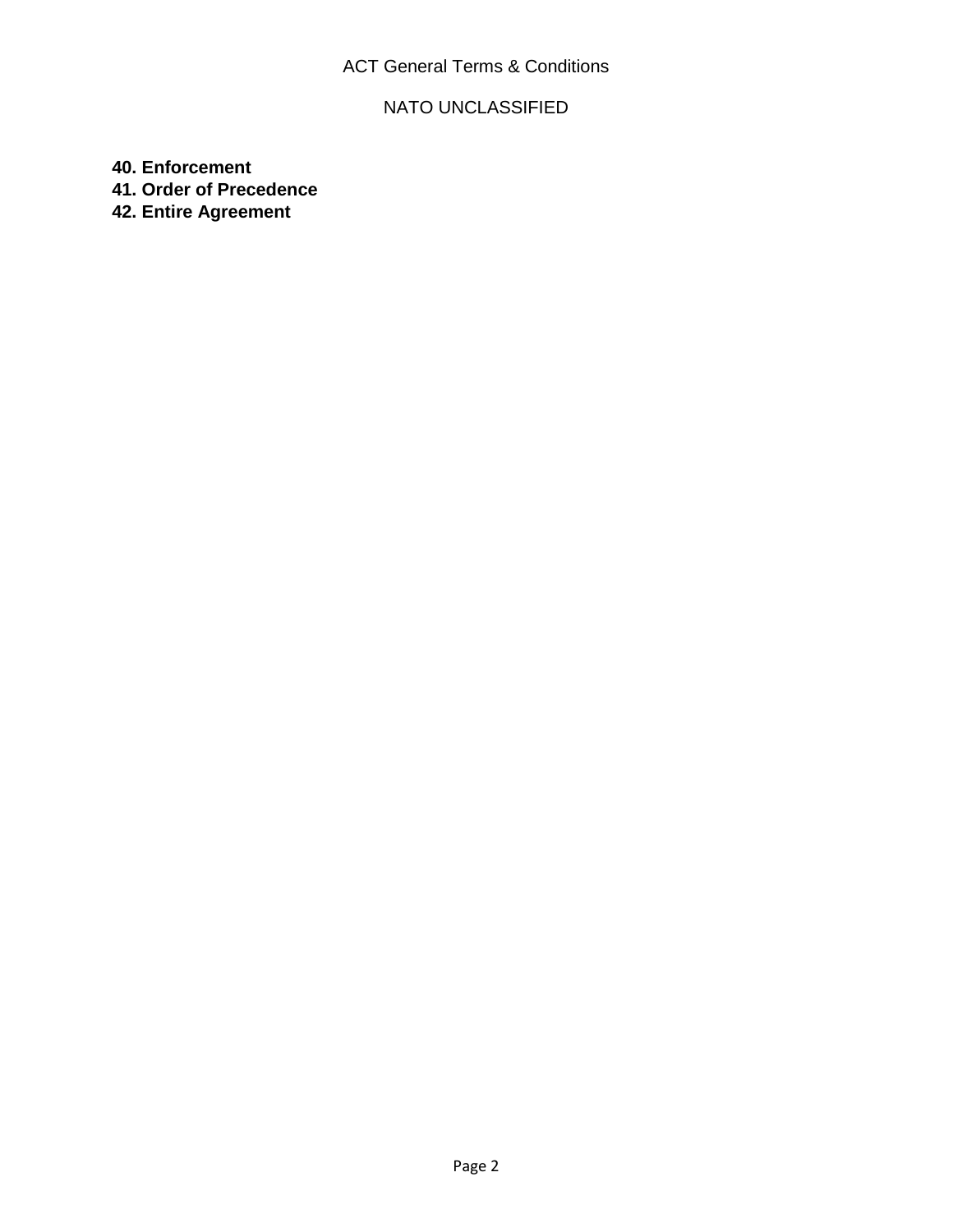**1. Definitions**. As used throughout this contract, the following terms shall have meanings as set forth below:

a. "HQ SACT" means the Supreme Headquarters Allied Command Transformation, located at 7857, Blandy Road, Suite 100, Norfolk, Virginia, United States of America. Wherin a subordinate command is referred, it shall have equal meaning and representation as HQ SACT. (HQ SACT SEE, JALLC, JWC, JFTC).

b. Contracting Officer means the person executing and managing this contract on behalf of HQ SACT.

c. Inspector means a person appointed by the Contracting Officer for the purpose of determining compliance with the technical requirements of the contract.

d. The North Atlantic Treaty Organization is hereafter referred to as "NATO".

e. The term "days" shall be interpreted as meaning calendar days

**2. Applicable law**. Except as otherwise provided in this contract, this contract shall be governed, interpreted and construed with the laws of the commonwealth of Virginia of the United States of America.

**3. Assignment**. This agreement is not assignable by the Contractor either in whole or in part unless agreed in writing by HQ SACT Contracting Officer in accordance with;

a. Any modifications, including changes, additions or deletions and instructions under this contract shall not be binding unless issued in writing by the Contracting Officer

b. Sub-contractors shall be limited to citizens or legal entities of member nations of NATO, unless specifically authorized by the Contracting Officer.

c. The Contractor shall determine that any sub-contractor proposed by him for the furnishing of supplies or services which shall involve access to classified information in the Contractor's custody has been granted an appropriate facility security clearance by the subcontractor's national authorities, which is still in effect, prior to being given access to such classified information.

#### **4. Acceptance**

a. Acceptance or rejection of the supplies shall be made as promptly as practicable after delivery, except as otherwise provided in this contract.

b. Acceptance shall be conclusive, except for latent defects, fraud, gross mistakes amounting to fraud, or otherwise stated in the Contract. It is the action by which HQ SACT acknowledges that the Contractor has fully demonstrated that the deliveries are complete and operational. The formal acceptance will take place when the following requirements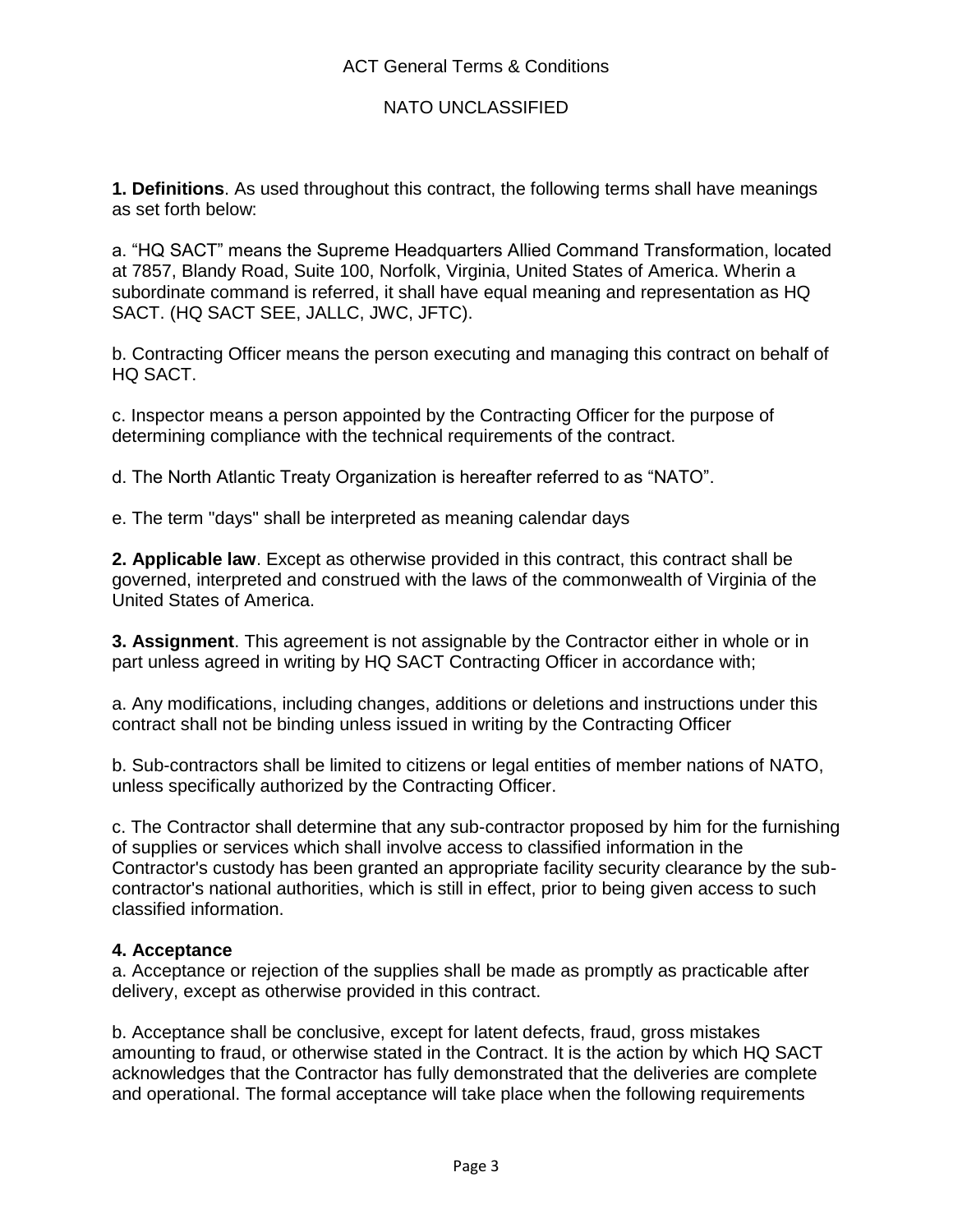have been met:

- Availability at final destination of all deliverables.

- Successful completion of acceptance testing.
- Verification of the inventory.

- Satisfactory completion of all training or other services, if any, required by that date.

- Agreement between the Contracting Officer and the Contractor on a discrepancy list (if necessary) and corresponding clearance dates.

c. When discrepancies exist and if these do not prevent satisfactory use or operation of the supplies, the Contracting Officer may declare the acceptance provisional. In this case he will withhold from payment an amount commensurate with the importance of the discrepancies but in any case not less than ten (10) percent of the total contract value and this until all discrepancies have been cleared; at that time the acceptance becomes final.

**5. Service and Parts Availability.** Unless as specified otherwise in the Technical Specifications, the Contractor and his subcontractors will maintain and furnish a source of an adequate supply of services, components, spare parts and sub-assemblies to properly maintain the supplies for a period of minimum five (5) years from Contract Effective Date.

### **6. Preferred Customer**

a. The Contractor warrants that the prices set forth in this contract are as favorable as those extended to any Government, Agency, Company, Organization or individual purchasing like quantities covered by the contract under similar conditions. In the event that prior to complete delivery under this contract the Contractor offers any of such items in substantially similar quantities to any customer at prices lower than those set forth herein, the Contractor shall so notify HQ SACT and the prices of such items shall be correspondingly reduced by a supplement to this contract.

b. Prices in this sense means "Base Price" prior to applying any bonuses.

### **7. Notice of Shipment**

a. At the time of delivery of any supplies to a carrier for transportation, the Contractor shall give notice of shipment to the Contracting Officer and to such other persons or installations as are designated by the Contracting Officer. If such instructions have not been received by the Contractor at least one working day prior to such delivery to a carrier, the Contractor shall request instructions from the Contracting Officer concerning notice of shipment to be given.

b. The following information shall be included in such notification:

### (1) Contract Number

(2) Shipping address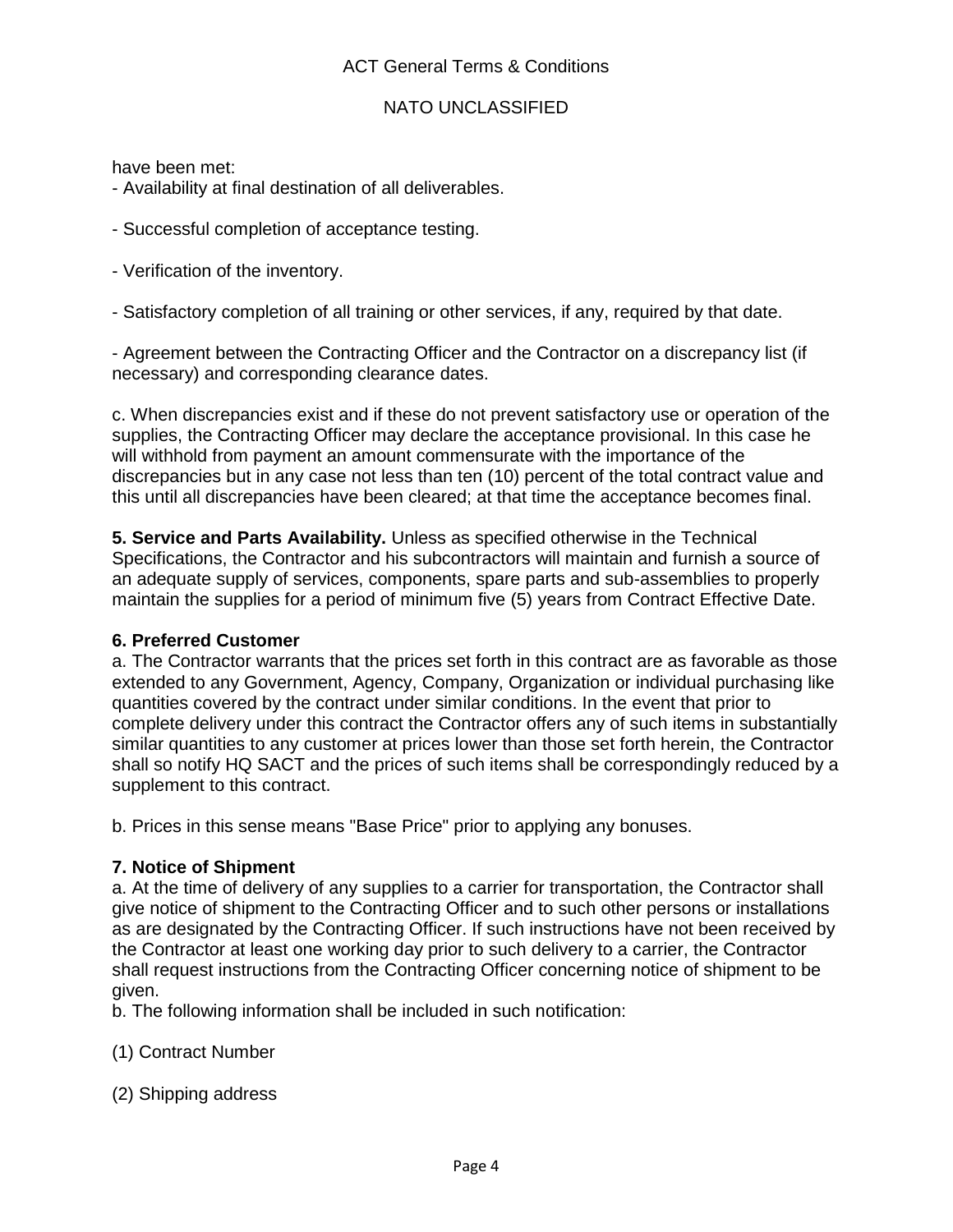From: (Name and complete address of consignor) To: (Name and complete address of consignee)

(3) Listing of supplies by Contract Items(s)

(4) Number of and marking on packages(s)

(5) Weight and dimensions of packages(s)

(6) Name and address of Carrier, mode and date of shipment with waybill number,

(7) Customs documents required by Contractor (if applicable).

### **8. Security**

a. The Contractor shall comply with all security requirements prescribed by HQ SACT and the National Security Authority or designated security agency of each NATO country in which the contract is performed.

b. The Contractor shall be responsible for the safeguarding of NATO classified information, material and equipment entrusted to him or generated by him in connection with the performance of the contract.

c. Any known or suspected breaches of security or other matters of security significance shall be reported by the Contractor to the Contracting Officer and to the National Security Authority or designated security agency.

d. The Contractor shall apply to the Contracting Officer for approval before sub- contracting any part of the work, if the sub-contract would involve the sub-contractor in access to classified information. The Contractor shall place the sub-contractor under security obligations no less stringent than those applied to his own contract

#### **9. Inspection**

a. Unless otherwise specifically provided for in the specifications, all equipment, materials and articles incorporated in the work covered by this contract are to be new and of the most suitable grade of their respective kinds for the purposes intended. All workmanship shall be first class.

b. All supplies (which terms throughout this clause includes without limitation raw materials, components, intermediate assemblies, and end products) shall be subject to inspection and test by HQ SACT, to the extent practicable at all times and places including the period of manufacture, and in any event prior to acceptance.

c. In case any supplies are defective in material or workmanship or otherwise not in conformity with the requirements of this contract, HQ SACT shall have the right either to reject them (with or without instructions as to their disposition) or to require their correction or to accept them against reduction in price which is equitable under the circumstances.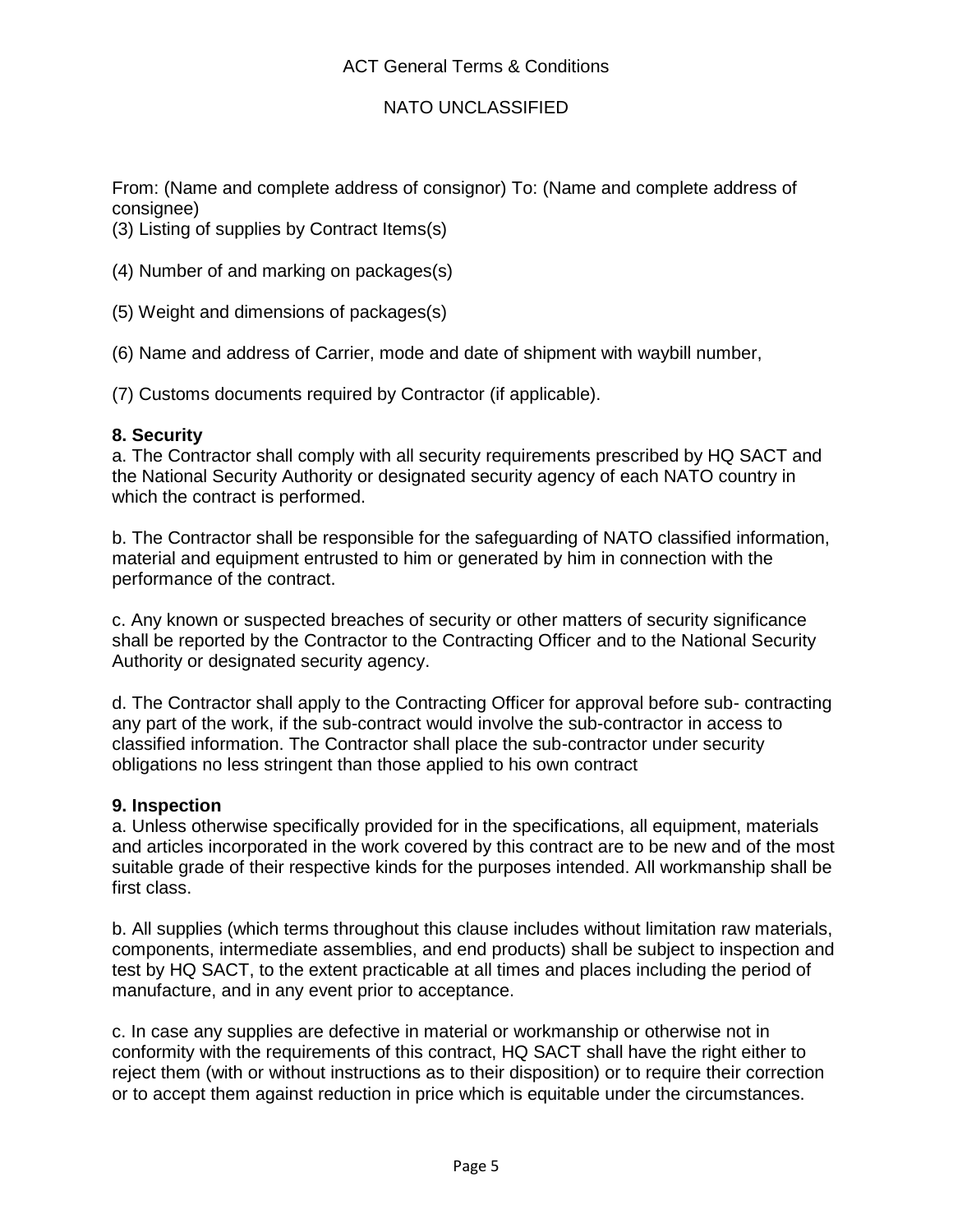d. If any inspection or test is made by HQ SACT on the premises of the Contractor or subcontractor, the Contractor without additional charge shall provide all reasonable facilities and assistance to inspectors in the performance of their duties. If HQ

SACT inspection or test is made at a point other than the premises of the Contractor or a sub-contractor, it shall be at the expense of HQ SACT except as otherwise provided in this contract. In case of rejection HQ SACT shall not be liable for any reduction in value of samples used in connection with such inspection or test. HQ SACT reserves the right to charge to the Contractor any additional cost of HQ SACT inspection and test when supplies are not ready at the time such inspection, when test is requested by Contractor or when reinspection or retest is necessitated by prior rejection. Failure to inspect supplies shall neither relieve the Contractor from responsibility for such supplies as are not in accordance with the contract requirements nor impose liability on HQ SACT therefore. e. The inspection and test by HQ SACT of any supplies does not relieve the Contractor from any responsibility regarding defects or other failures to meet the contract requirements

which may be discovered prior to acceptance. Except as otherwise provided in the contract, acceptance shall be conclusive except as regards latent defects, hidden deficiencies, fraud, or such gross mistakes as amount to fraud.

**10. Title**. Unless specified elsewhere in this contract, title to supplies furnished under this contract shall pass to HQ SACT upon acceptance, regardless of when or where HQ SACT takes physical possession.

### **11. Supply Warranty**

a. Notwithstanding inspection and acceptance by HQ SACT of supplies furnished under the contract or any provision of this contract concerning the conclusiveness thereof, the Contractor warrants that for a period of twelve (12) months following the date of acceptance:

(1) All supplies furnished under this contract will be free from defects in material or workmanship and will conform with the specifications and all other requirements of this contract; and

(2) The preservation, packaging, packing and marking and the preparation for and method of shipment of such supplies will conform with the requirements of this contract.

b. The Contracting Officer shall give written notice to the Contractor of any breach of the warranties in paragraph a. of this clause within thirty (30) days after discovery of any defect.

c. Within a reasonable time after such notice, the Contracting Officer may either:

(1) By written notice require the prompt correction or replacement of any supplies or part thereof (including preservation, packaging, packing and marking) that do not conform with requirements of this contract within the meaning of Paragraph a. of this clause; or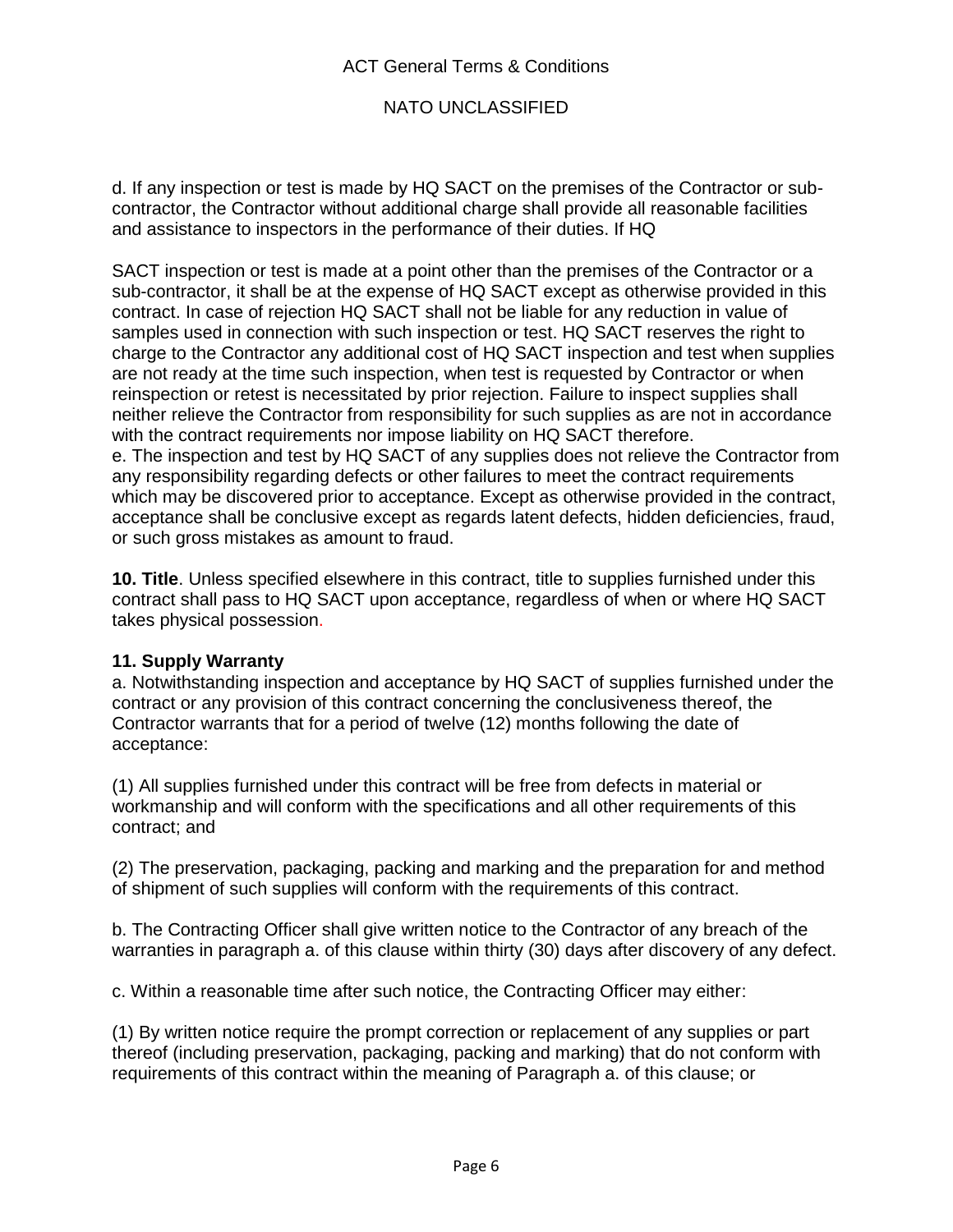### ACT General Terms & Conditions

### NATO UNCLASSIFIED

(2) Retain such supplies, whereupon the contract price thereof shall be reduced by an amount equitable under the circumstances and the Contractor shall promptly make appropriate payment.

d. When return, correction or replacement is required, the Contracting Officer shall return the supplies and transportation charges and responsibility for such supplies while in transit shall be borne by the Contractor. However, the Contractor's liability for such transportation charges shall not exceed an amount equal to the cost of transportation by the usual commercial method of shipment between the designated destination point under this contract and the Contractor's plant and return.

e. If the Contractor does not agree as to his responsibility to correct or replace the supplies delivered, he shall nevertheless proceed in accordance with the written request issued by the Contracting Officer per paragraph c to correct or replace the defective or nonconforming supplies. In the event it is later determined that such supplies were not defective or nonconforming within the provisions of this clause, the contract price will be equitably adjusted. Failure to agree to such an equitable adjustment of price shall be a dispute concerning a question of fact within the meaning of the clause of this contract entitled "Dispute".

f. Any supplies or parts thereof furnished in replacement pursuant to this clause shall also be subject to all the provisions of this clause to the same extent as supplies initially delivered. Corrected parts will be warranted for a period not less than six (6) months starting at the time the part is received back at the user's location.

g. In case of a provisional acceptance the warranty period starts at the date of provisional acceptance and ends twelve (12) months after the date of provisional acceptance. h. Failure to agree upon any determination to be made under this clause shall be a dispute concerning a question of fact within the meaning of the "Disputes" clause of this contract.

i. The word "supplies" as used herein includes related services.

j. The rights and remedies of HQ SACT provided in this clause are in addition to and do not limit any rights afforded to HQ SACT by any other clause of the contract.

#### **12. Invoices**

a. The contractor shall submit an original invoice and three (3) copies (or electronic invoice, if authorized) to the address designated in the contract to received invoices. All invoices shall be submitted no later than 30 days upon completion of work or services performed. Standard Payment Terms are NET 30 days. An invoice must include: 1) Name and address of the Contractor; 2) Invoice date; 3) Purchase Order number and Purchase Order or Contract line item number; 4) Description, quantity, unit of measure, unit price and extended price of the items delivered; 5) Shipping number and date of shipment including the bill of lading number and weight of shipment if shipped on a bill of lading; 6) Terms of any prompt payment discount offered; 7) Name and address of official to whom payment is to be sent: and 8) Name, title, and phone number of person to be notified in event of defective invoice.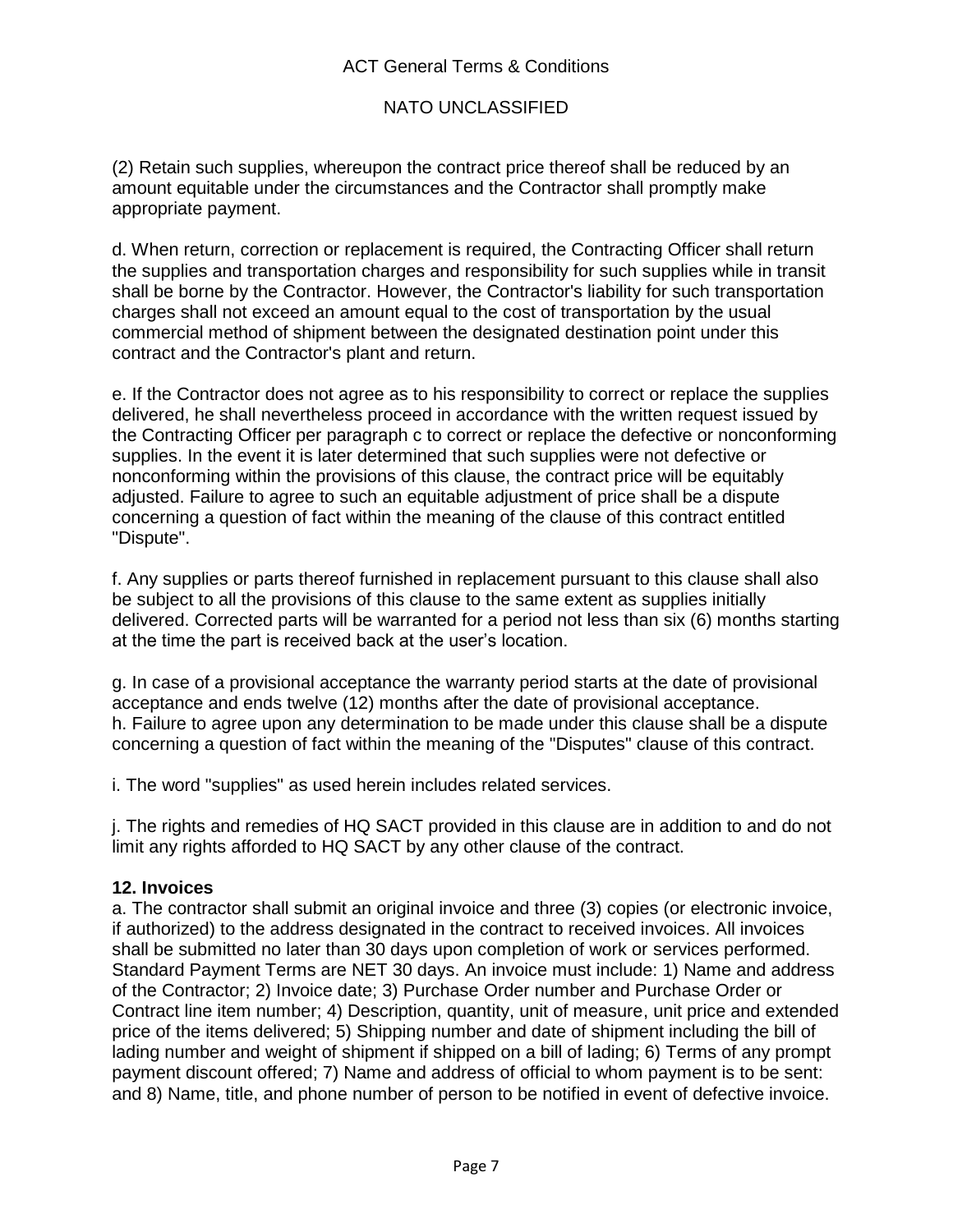All invoices shall be certified by the signature of a duly authorized company representative. Invoices for Contractor Travel shall include: 1) Contractor name; 2) Date of Travel; 3) Number of days; 4) Destinations. All invoices shall be submitted to:

HQ SACT Accounts Payable 7857 Blandy Road Suite 100, SR-82, Norfolk, VA 23551-2490 b. Electronic Fund Transfer is the prescribed method of payment for HQ SACT. Contractors are requested to submit copies of banking information available at (http://www.act.nato.int/organization/contracting/forms-contractor-travel). Such information shall be submitted to HQ SACT 14 days prior to any contract award.

**13. Payment**. Payment shall be made for items accepted by HQ SACT that have been delivered to the delivery destinations set forth in this contract. Payments under this contract may be made by HQ SACT by electronic funds transfer payments or (check in exceptional cases) and shall submit this designation to the contracting officer as directed. In the event the Contractor, during the performance of this contract, elects to designate a different financial institution for receipt of any payment made using electronic funds transfer procedures, notification of such change and the required information must be obtained by HQ SACT thirty (30) days prior to the date such change is to become effective. The documents furnishing the information required in this clause must be dated and contain the signature, title, and telephone number of the Contractor official authorized to provide it, as well as the Contractor's name and Purchase Order number. Contractor failure to properly designate a financial institution or to provide appropriate payee bank account information may delay payments of amounts otherwise properly due. Discount time will be computed from date of delivery at place of acceptance or from receipt of correct invoice at the office specified by HQ SACT, whichever is later. For the purpose of computing the discount earned, payment shall be considered to have been made on the date which appears on the payment check or the specified payment date if an electronic funds transfer payment is made.

**14. Taxes**. The contract excludes all applicable Federal, State, and local taxes and duties. HQ SACT is a tax-exempt organization.

**15. Excusable Delays**. The Contractor shall be liable for default unless nonperformance is caused by an occurrence beyond the reasonable control of the Contractor and without its fault or negligence such as, acts of God or the public enemy, acts of HQ SACT in its sovereign or contractual capacity, fires, floods, epidemics, quarantine restrictions, strikes, unusually severe weather, and delays of common carriers. The Contractor shall notify the contracting Officer in writing as soon as is reasonably possible after the commencement of any excusable delay, setting forth the full particulars in connection therewith, shall remedy such occurrence with all reasonable dispatch, and shall promptly give written notice to the Contracting Officer of the cessation of such occurrence.

**16. Indemnity**. The contractor shall indemnify HQ SACT and its officers, employees and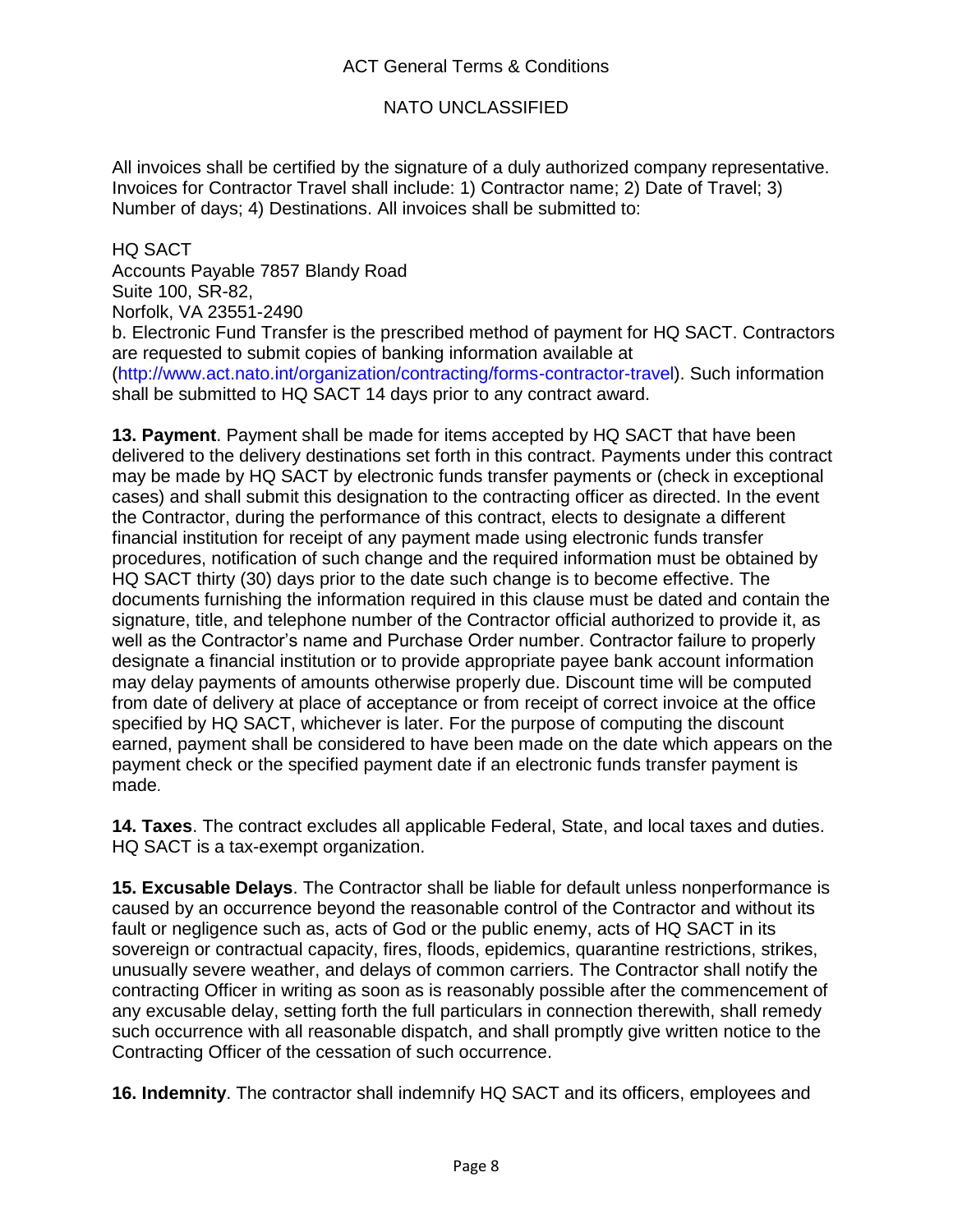agents against liability, including costs for actual or alleged direct or contributory infringement of or inducement to infringe, any United States or foreign patent, trademark, copyright, or other intellectual property right, arising out of the performance of this contract, provided the Contractor is reasonably notified of such claims and proceedings.

**17. Disputes**. Except as otherwise provided, during the period of performance, any dispute between the parties arising out of the performance of this contract which is not disposed of by agreement shall be decided by the HQ SACT Contracting Officer, who shall reduce his decision to writing and mail or otherwise furnish a copy thereof to the Contractor. The decision of HQ SACT shall be final and conclusive unless, within thirty

(30) days from the date of receipt of such copy, the Contractor mails or otherwise furnishes to HQ SACT a written appeal. In connection with any appeal of HQ SACT decision under this paragraph, the Contractor shall be afforded an opportunity to be heard and to offer evidence in support of its appeal. A decision shall be rendered within thirty (30) days of receipt of appeal. HQ SACT FC decision is final.

**18. Termination for Convenience**. HQ SACT reserves the right to terminate this contract, or any part hereof, for its sole convenience. In the event of such termination, the Contractor shall immediately stop all work hereunder and shall immediately cause any and all of its suppliers and subcontractors to cease work. Subject to the terms of this contract, the Contractor shall be paid a percentage of the contract price reflecting the percentage of the work performed prior to the notice of termination, plus reasonable charges the Contractor can demonstrate to the satisfaction of HQ SACT using its standard record keeping system have resulted from the termination. In the event of the failure of the Contractor and the Contracting Officer to agree as provided in paragraph

d. upon the whole amount to be paid to Contractor by reason of the termination of work pursuant to this clause, the Contracting Officer shall pay to the Contractor the amounts determined by the Contracting Officer. The Contractor shall not be required to comply with the cost accounting standards or contract cost principles for this purpose. This paragraph does not give SACT any right to audit the Contractor's records. The Contractor shall not be paid for any work performed or costs incurred which reasonably could have been avoided.

### **19. Termination for Default**

a. HQ SACT may, subject to the provisions or paragraph c. below, by written notice of default to the Contractor, terminate the whole or any part of this contract in any one of the following circumstances:

(1) If the Contractor fails to make delivery of the supplies or to perform the Services within the time specified herein or any extension thereof; or

(2) If the Contractor fails to perform any of the other provisions of this contract, or so fails to make progress as to endanger performance of this contract in accordance with its terms and in either of these two circumstances does not cure such failure within a period of ten days (or such longer period as the Contracting Officer may authorize in writing) after receipt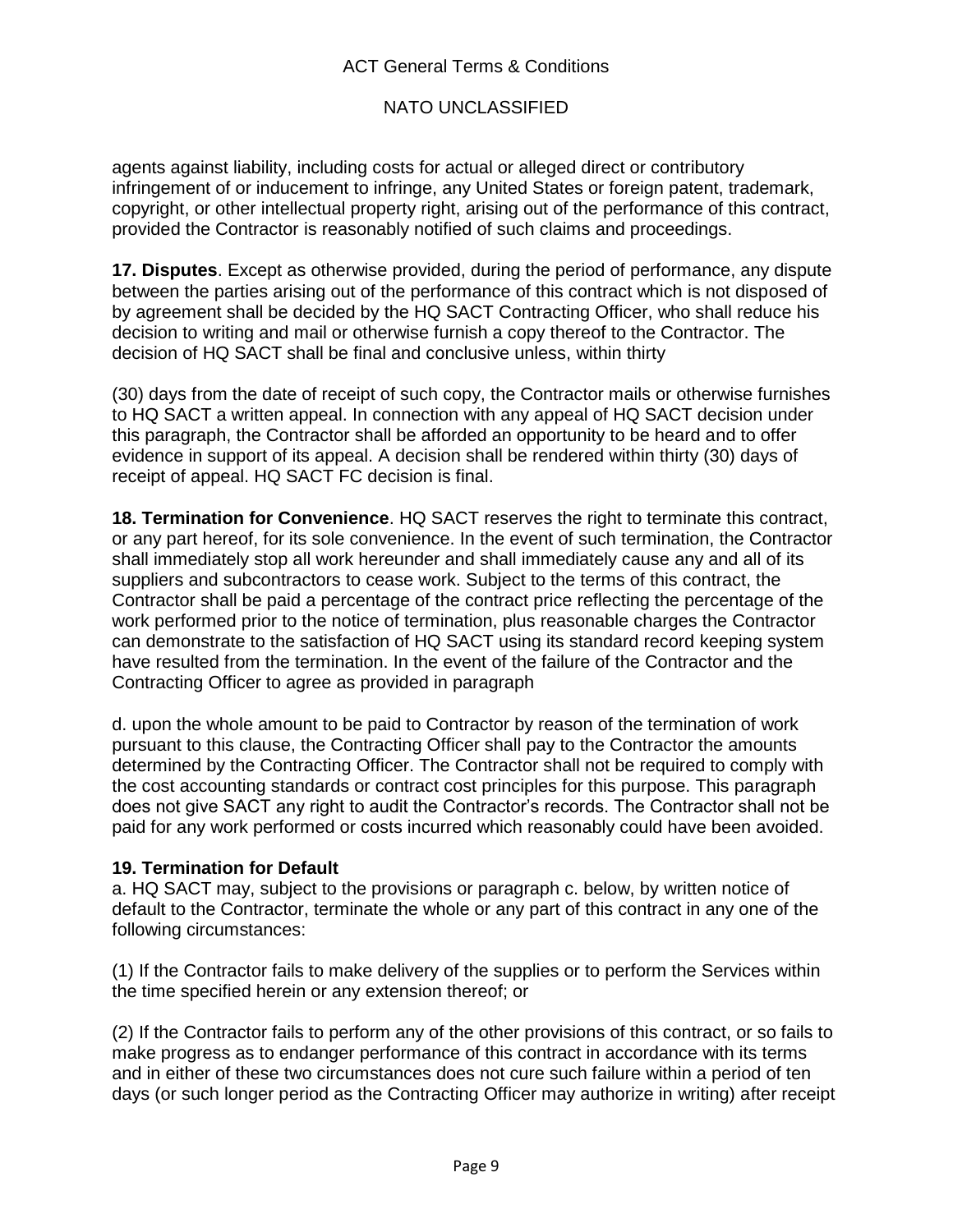of notice from the Contracting Officer specifying such failure.

b. In the event HQ SACT terminates this contract in whole or in part as provided in paragraph a. of this clause, HQ SACT may procure supplies or services similar to those so terminated and the Contractor shall be liable to HQ SACT for any excess costs for such similar supplies or services. The Contractor shall continue the performance of this contract to the extent not terminated under the provisions of this clause.

c. Except with respect to defaults of sub-contractors, the Contractor shall not be liable for any excess costs if the failure to perform the contract arises out of causes beyond the control and without the fault or negligence of the contractor. If the failure to perform is caused by the default of a sub-contractor, and if such default arises out of causes beyond the control of both the Contractor and sub-contractor, without the fault or negligence of either of them, the Contractor shall not be liable for any excess costs for failure to perform unless the supplies or services to be furnished by the sub-contractor were obtainable from other sources in sufficient time to permit the Contractor to meet the required delivery schedule.

d. If this contract is terminated as provided in paragraph a. of this clause, HQ SACT, in addition to any other rights provided in the clause, may require the Contractor to transfer title and deliver to HQ SACT in the manner and to the extent directed by the Contracting Officer:

#### (1) Any completed supplies and

(2) Such partially completed supplies and materials, parts, tools, die, jigs, Fixtures, plans, drawings, information and contract rights (hereinafter called "Manufacturing materials") as the Contractor has specifically produced or Specifically acquired for the performance of such part of this contract as has been terminated; and the Contractor shall, upon direction of the Contracting Officer, protect and preserve property in the possession of the Contractor in which HQ SACT has an interest. Payment for completed supplies delivered to and accepted by HQ SACT shall be at the contract price. Payment for manufacturing materials delivered to and accepted by HQ SACT and for the protection and preservation of property shall be in an amount agreed upon by the Contractor and Contracting Officer; failure to agree such amount shall be a dispute concerning a question of fact within the meaning of the clause of this contract entitled "Dispute". HQ SACT may withhold from amounts otherwise due the Contractor for such completed supplies or manufacturing materials such sum as the Contracting Officer determines to be necessary to protect HQ SACT against loss because of outstanding liens or claims of former lien holders.

e. If, after notice of termination of this contract under the provisions of this clause, it is determined for any reason that the Contractor was not in default under the provisions of this clause, or that the default was excusable under the provisions of this clause, the rights and obligations of the parties shall, if the contract contains a clause providing for termination for convenience of HQ SACT, be the same as if the notice of termination had been issued pursuant to such clause. If, after such notice of termination of this contract under the provisions of this clause, it is determined for any reason that the Contractor was not in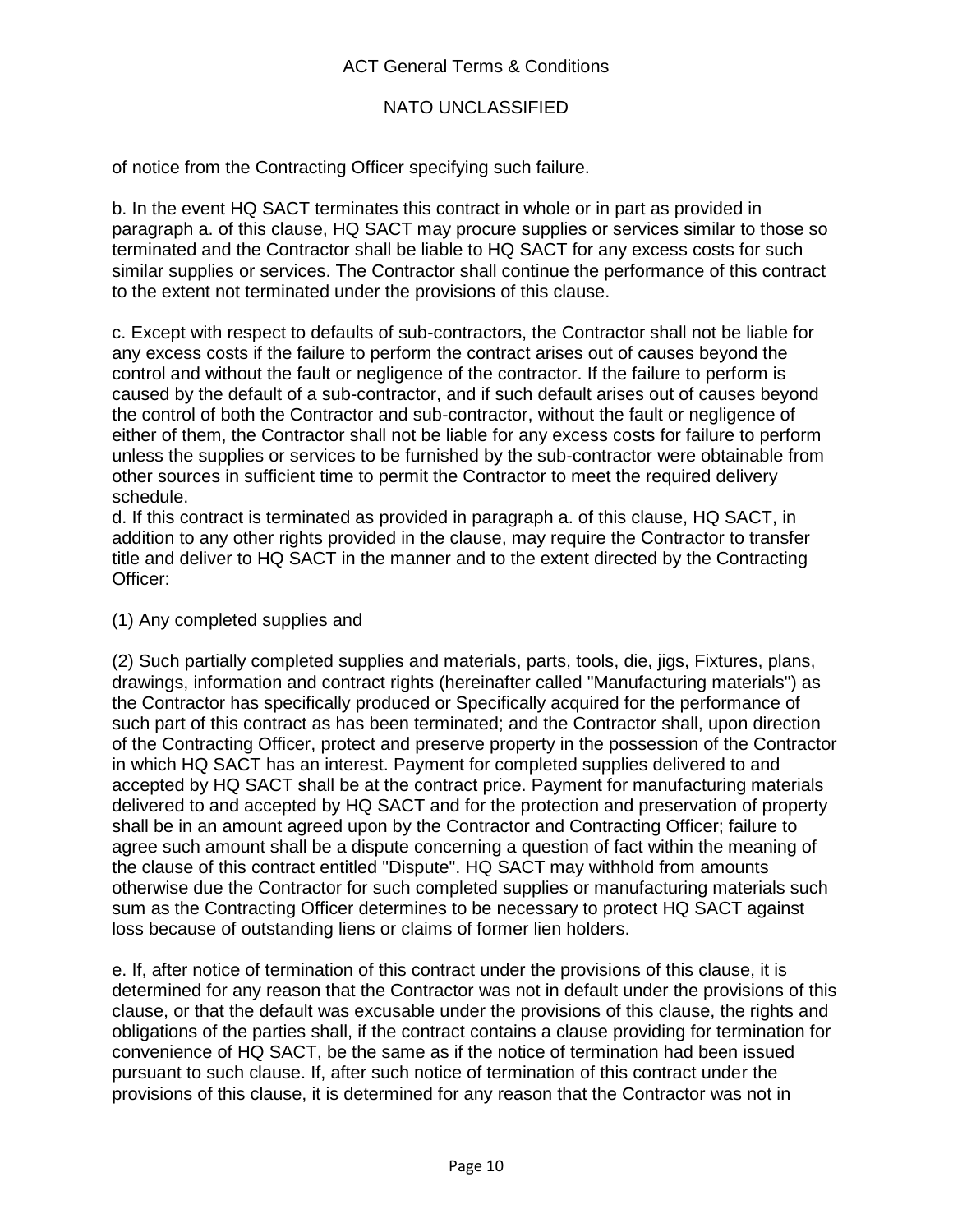### ACT General Terms & Conditions

### NATO UNCLASSIFIED

default under the provisions of this clause, and if this contract does not contain a clause providing for termination for convenience of HQ SACT the contract shall be equitably adjusted to compensate for such termination and the contract modified accordingly; failure to agree to any such adjustment shall be a dispute concerning a question of fact within the meaning of the clause of this contract entitled "Disputes".

f. Both parties are under duty of good faith. The contract includes not only the specific terms, but also law and customary practice applicable in the place where the contract is to be carried out and to the Type of Trade to which the contract relates.

**20. Limitation of Liability**. Except as otherwise provided by an express or implied warranty, the Contractor will not be liable to HQ SACT for consequential damages resulting from any defects or deficiencies in accepted items

**21. Export Control**. Contractor warrants that, if applicable all necessary technical assistance agreements (TAA), export control or other associated arrangements shall be valid prior to contract award. Should a Contractor require export pre-approval HQ SACT legal staff will be provided a preview of said companies request PRIOR to the companies submission to a Government entity. Upon validation of request by HQ SACT Legal staff, subject agreement or request may be submitted to appropriate authority. (Please note: There are no specified time delays regarding TAA, aor export control request being processed. However, experience has shown request can take anywhere from 30 days to 90 days depending on complexity of request, and administrative preparedness).

**22. Risk of Loss**. Unless the contract specifically provides otherwise, risk of loss or damage to the supplies provided under this contract shall remain with the Contractor until, and shall pass to HQ SACT upon: 1) Delivery of the supplies to a carrier, if transportation is f.o.b. origin; or 2) Delivery of the supplies to HQ SACT at the destination specified in the contract, if transportation is f.o.b. destination.

**23. Authorization to Perform**. The Contractor warrants that he and his sub- contractors have been duly authorized to operate and do business in the country or countries in which this contract is to be performed; that he and his sub-contractors have obtained all necessary licenses and permits required in connection with the contract; that he and the subcontractors will fully comply with all the laws, decrees, labor standards and regulations of such country or countries during the performance of this contract; and that no claim for additional moneys with respect to any authorizations to perform will be made upon HQ SACT.

**24. Performance**. Candidates/contractors who accept HQ SACT issued contracts, shall, at a minimum, serve in a designated capacity for no less than 180 calendar days from commencement of contract period of performance. Contracts' with performance periods having less than 180 days in totality shall require contractors to serve a minimum of 50% of estimated performance period. Should a candidate vacate the contract in less time than described, HQ SACT reserves the right to cancel the contract in whole or part. Replacement candidates, if acceptable to HQ SACT, shall be reviewed by HQ SACT for compliance, and,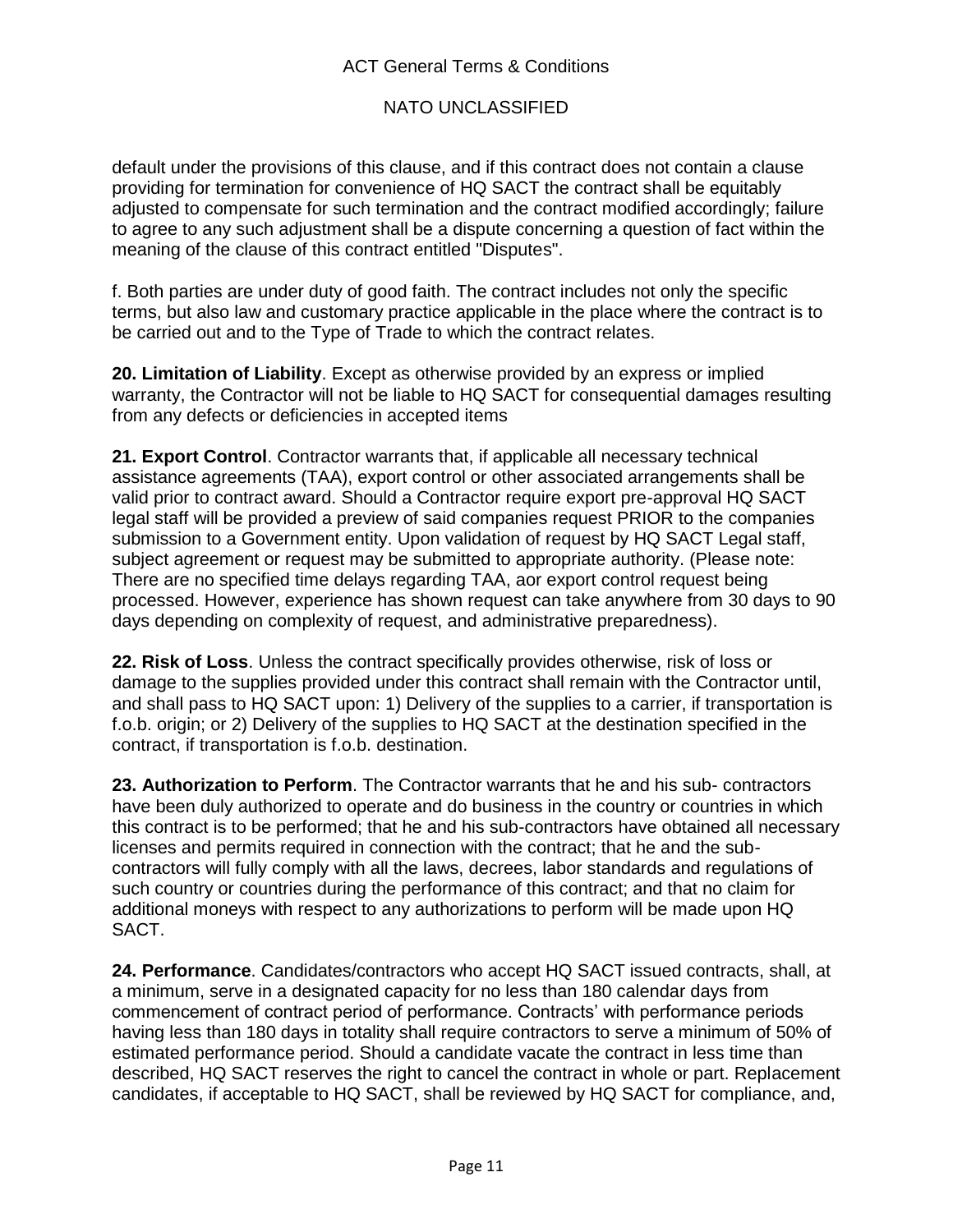### ACT General Terms & Conditions

### NATO UNCLASSIFIED

or technical acceptance per the original Statement of Work and final acceptance by HQ SACT Contracting Officer.

**25. Travel**. In accordance with AFM Section 24, Contractor Travel, travel by contractors in support of the HQ SACT mission will only be performed when a member of the approved International HQ SACT Peacetime Establishment is unable to perform the mission. Once contractor travel has been established under a contract and a contractor is tasked to travel, the HQ SACT Contractor Travel Request form must be filled out and approved prior to any travel being conducted. This form may be found at:

http://www.act.nato.int/organization/contracting/forms- contractor-travel. The in-house Travel Agency will set the Transport Ceiling Cost and at that time the contractor may elect to book their transportation with the in-house travel agency. (Please refer to Clause Number 7 above).

Transport tickets purchased through the in-house travel agency will be reimbursed by the HQ SACT entity directly to the in-house travel agency, and the applicable travel line of the contract will be charged. These costs will not be invoiced by, or paid to, the contractor company. When transport tickets are purchased through another source only the ceiling cost allocated by the in-house travel agency will be reimbursed to the contractor company. Per Diem is based on the NATO Group One subsistence allowance, which covers meals, lodging, incidental expenses and any applicable overhead and/or fees. Per Diem Reimbursement will only be made at these rate amounts. NATO Group III daily subsistence allowances are posted on HQ SACT website at

http://www.act.nato.int/organization/contracting/forms- contractor-travel.

**26. Proposed Candidates**. No proposals shall be accepted or considered for candidates already assigned to an existing contract with HQ SACT, without the prior permission of the Contracting Officer. .

**27. Partial awards** will be allowed when determined in the best interests of NATO. The Contracting Awards Board and the Contracting Officer, when deemed prudent and necessary have the authority to make this determination. Partial bidding shall be consistent with released solicitation.

**28. Competition**. HQ SACT reserves the right to engage in Full and Open Competition after exclusion of sources.

**29. Contractor Notice Regarding Delay**. In the event the Contractor encounters difficulty in meeting performance requirements, or when he anticipates difficulty in complying with the contract delivery schedule or date, he shall immediately notify the Contracting Officer in writing, giving pertinent details; provided, however, that this data shall be informational only in character and that this provision shall not be construed as a waiver by HQ SACT of any delivery schedule or date, or of any rights or remedies provided by law or under this contract.

#### **30. Notice and Assistance regarding Patent and Copyright Infringement**

a. The Contractor shall report to the Contracting Officer, promptly and in reasonable written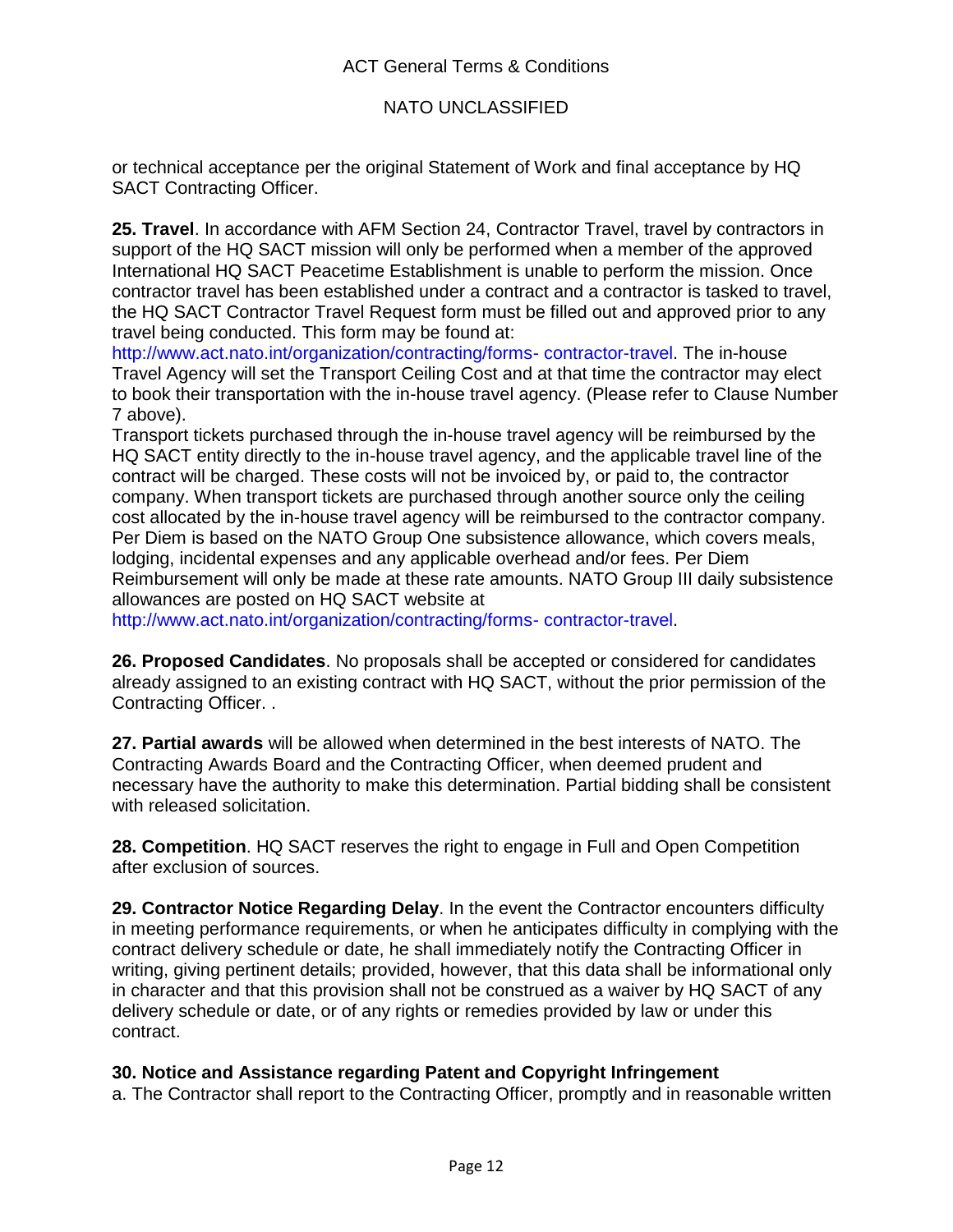detail, each notice or claim of patent or copyright infringement based on the performance of this contract of which the Contractor has knowledge.

b. In the event of any claim or suit against HQ SACT on account of any alleged patent or copyright infringement arising out of the performance of this contract or out of the use of any supplies furnished or work or services performed hereunder, the Contractor shall furnish to HQ SACT, when requested by the Contracting Officer, all evidence and information in possession of the Contractor pertaining to such suit or claim. Such evidence and information shall be furnished at the expense of HQ SACT except where the Contractor has agreed to indemnify HQ SACT.

c. This clause shall be included in all sub-contracts.

### **31. Publicity, Public Relations, and Branding**

a. Unless authorized in writing by the Contracting Officer, the Contractor shall not advertise or otherwise make public, including but not limited to photographs and films or public statements concerning this Contract, the fact that it is a contractor to HQ SACT [JALLC, JFTC, JWC], or use the name, emblem, logo, official seal or any abbreviation of the HQ SACT [JALLC, JFTC, JWC]. This obligation shall survive the completion, expiration, cancellation or termination of the Contract.

b. The Contractor shall ensure that all deliverables in support of the contract are consistent with NATO Approved Branding.

**32. Health, Safety and Accident Prevention**. If the Contracting Officer notifies the Contractor in writing of any non-compliance in the performance of this contract, with safety and health rules and requirements prescribed on the date of this contract by applicable national or local laws, ordinances and codes, and the Contractor fails to take immediate corrective action, the Contracting Officer may order the Contractor to stop all or part of the work until satisfactory corrective action has been taken. Such an order to stop work shall not entitle the Contractor to an adjustment of his contract price or other reimbursement for resulting increased costs, or to an adjustment of the delivery or performance schedule.

### **33. Prohibition of Sexual Exploitation and Abuse, and Sexual Harassment**

a. The Contractor shall take all appropriate measures to prevent and respond to sexual exploitation or sexual abuse ("SEA") and sexual harassment ("SH") of anyone by its employees or any other persons engaged and controlled by the Contractor to perform any services under the Contract ") including but not limited to vetting its potential employees. In the performance of the Contract, the Contractor shall comply with the standards of conduct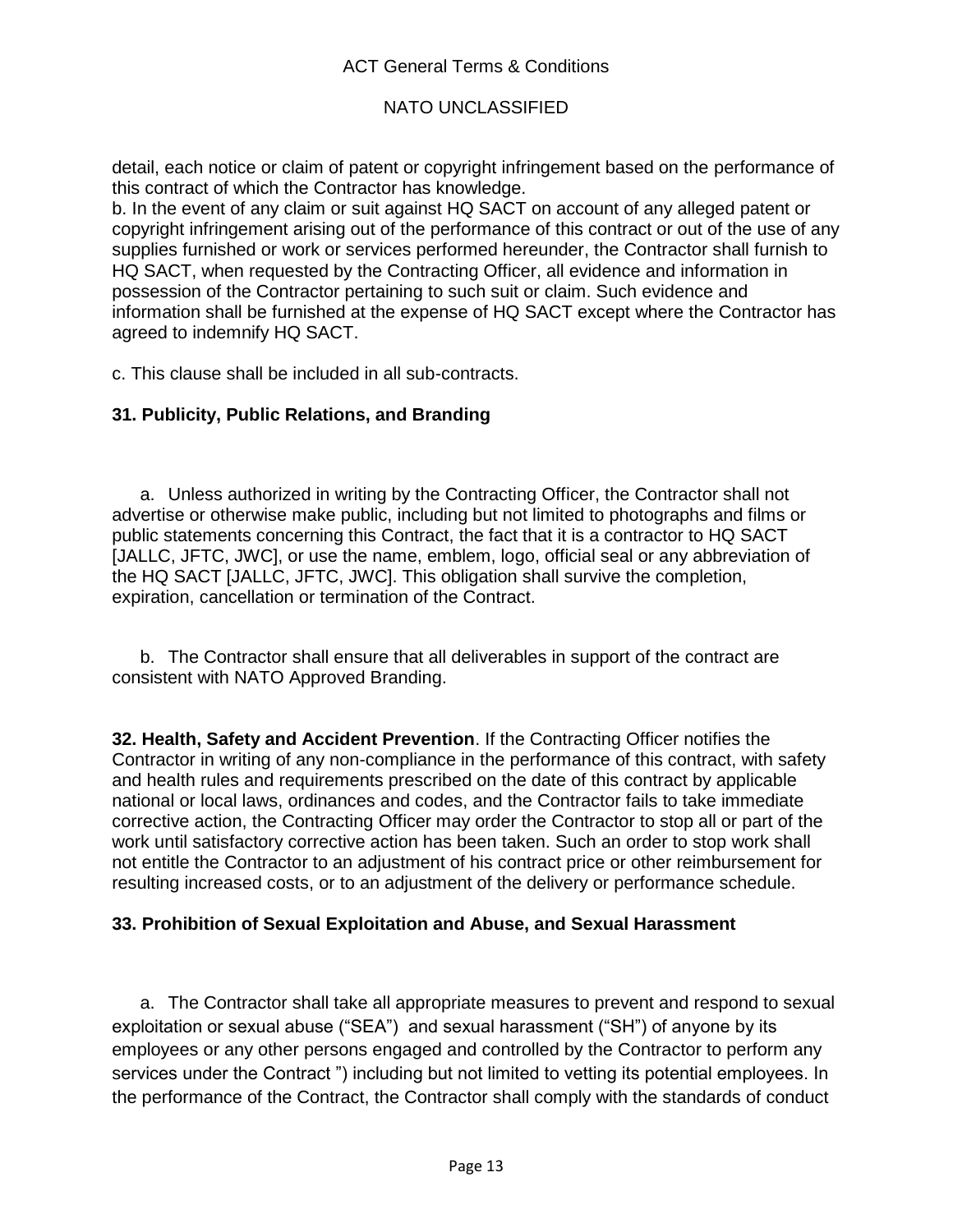set forth in the "The NATO Policy on Preventing and Responding to Sexual Exploitation and Abuse" of 20 November 2019.

b. In particular, the Contractor and Contractor's Employees shall not engage in any conduct that would constitute sexual exploitation or sexual abuse:

1) Sexual Exploitation is any actual or attempted abuse of a position of vulnerability, differential power, or trust, for sexual purposes, including, but not limited to, profiting monetarily, socially or politically from the sexual exploitation of another. Acts that constitute sexual exploitation include, but are not limited to, the exchange of money, goods or other commodities and or services, employment or any exchange of assistance that is due to the local population in exchange for sex, including sexual favours or other forms of humiliating, degrading or exploitative behaviour. All such transactional sex, including the exploitation of the prostitution of others, is a form of sexual exploitation. Sexual relationships based on inherently unequal power dynamics are a form of sexual exploitation.

2) Sexual abuse is any actual or threatened physical intrusion of a sexual nature, whether by force or under unequal or coercive conditions. Acts that constitute sexual abuse include, but are not limited to, any action or behaviour of a sexual nature that coerces, threatens or forces a person to engage in a sexual activity, or any unlawful sexual activity with a person under the age of 18.

c. Contractor and Contractor's Employees will also not engage in any conduct that would constitute sexual harassment:

1) SH is any unwelcome and unwanted behaviour of a sexual nature, whether verbal or physical that is offensive and creates a hostile or intimidating work environment.

2) SH may include unwelcome sexual advances, unsolicited requests for sexual favours, or any other behaviour of a sexual nature that might reasonably be expected or be perceived to intimidate, cause offense or humiliation to another, when such conduct interferes with work or is made a condition of employment. SH is particularly egregious when it is linked with direct or implied threats or promises about career prospects ("quid pro quo" harassment).

3) SH may occur between persons of any gender who can be either the target or the perpetrators of SH.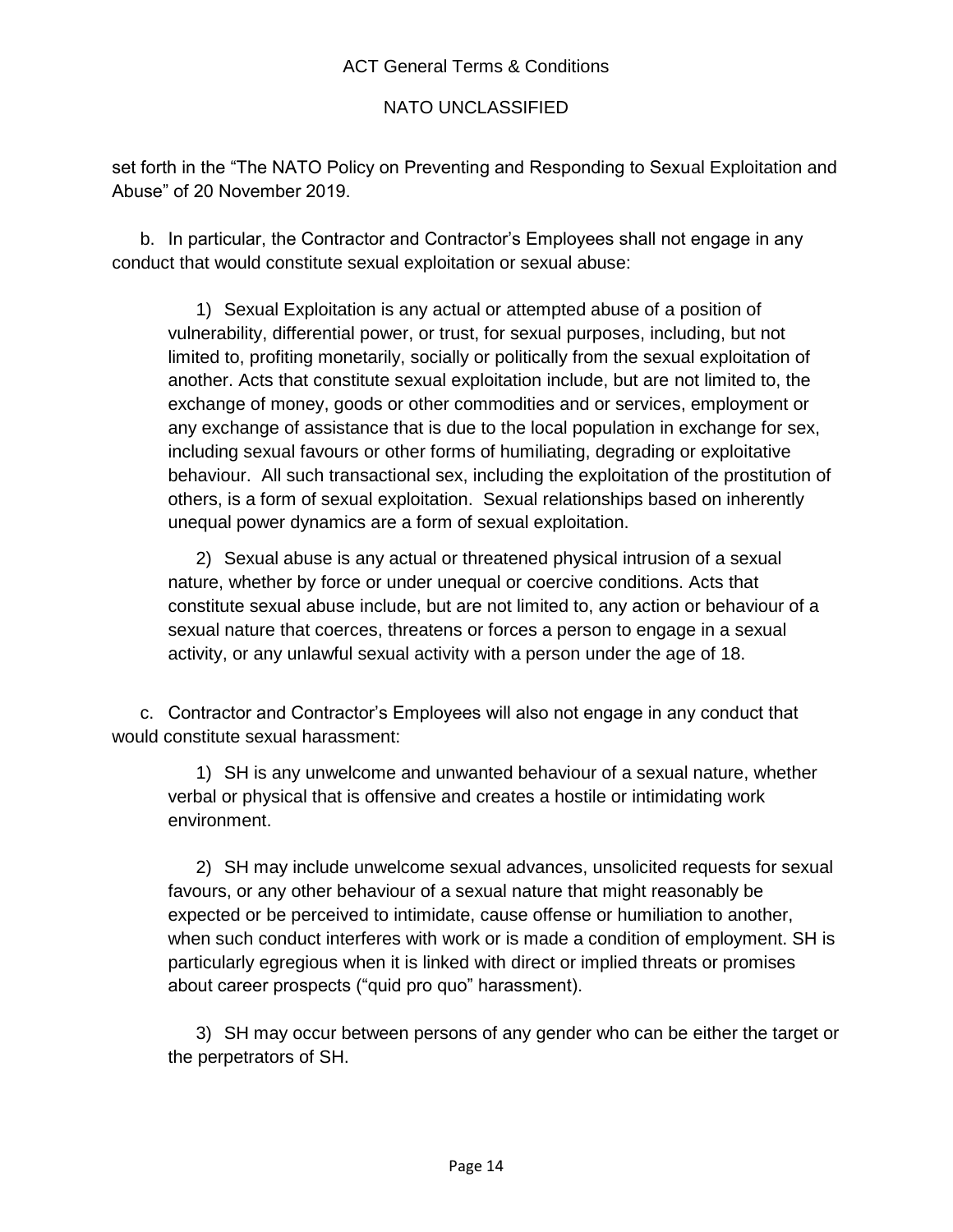### ACT General Terms & Conditions

## NATO UNCLASSIFIED

d. Contractor and Contractor's Employees will also not engage in any conduct that would constitute workplace discrimination (i.e. gender, race or ethnic origin, religion or belief, disability, age or sexual orientation, etc.) and others counter to HQ SACT and NATO's code of conduct policies.

e. In the performance of the Contract, should sufficient information of conduct described above against the Contractor or Contractor's Employees be brought to HQ SACT [JALLC, JFTC, JWC]'s attention, HQ SACT [JALLC, JFTC, JWC] shall commence a review into the Contractor's or Contractor's Employees' conduct in this regard in accordance with HQ SACT [JALLC, JFTC, JWC] regulations, rules, policies and procedures.

f. The Contractor acknowledges and agrees that any breach of any of the provisions set forth in this Clause, shall constitute a breach of an essential term of the Contract, and, in addition to any other legal rights or remedies available to any person, may give rise to grounds for suspension or termination of the Contract. In addition, nothing herein shall limit the right of HQ SACT [JALLC, JFTC, JWC] to refer any alleged breach of the foregoing standards of conduct or any other terms of the Contract to the relevant national authorities for appropriate legal action.

**34. Patent Indemnity**. If the amount of this contract is in excess of \$1,000,000 , the Contractor shall indemnify HQ SACT and its officers, agents and employees against liability, including costs, for infringement of any letters patent (except letters patent issued upon an application which is now or may hereafter be kept secret or otherwise withheld from issue by order of the government which issued the letters patent) arising out of the manufacture or delivery of supplies under this contract, or out of the use or disposal by or for the account of HQ SACT of such supplies. The foregoing indemnity shall not apply unless the Contractor shall have been informed as soon as practicable by HQ SACT of the suit or action alleging such infringement and shall have been given such opportunity as is afforded by applicable laws, rules, or regulations to participate in the defense thereof; and further, such indemnity shall not apply to:

a. An infringement resulting from compliance with specific written instructions of the Contracting Officer directing a change in the supplies to be delivered or in the materials or equipment to be used or directing a manner of performance of the Contract not normally used by the Contractor;

b. An infringement resulting from an addition to, or change in, such supplies or components furnished which addition or change was made subsequent to delivery or performance by the Contractor; or

c. A claimed infringement which is settled without the consent of the Contractor, unless required by a court of competent jurisdiction.

# **35. Organisational Conflicts of Interest (OCI)**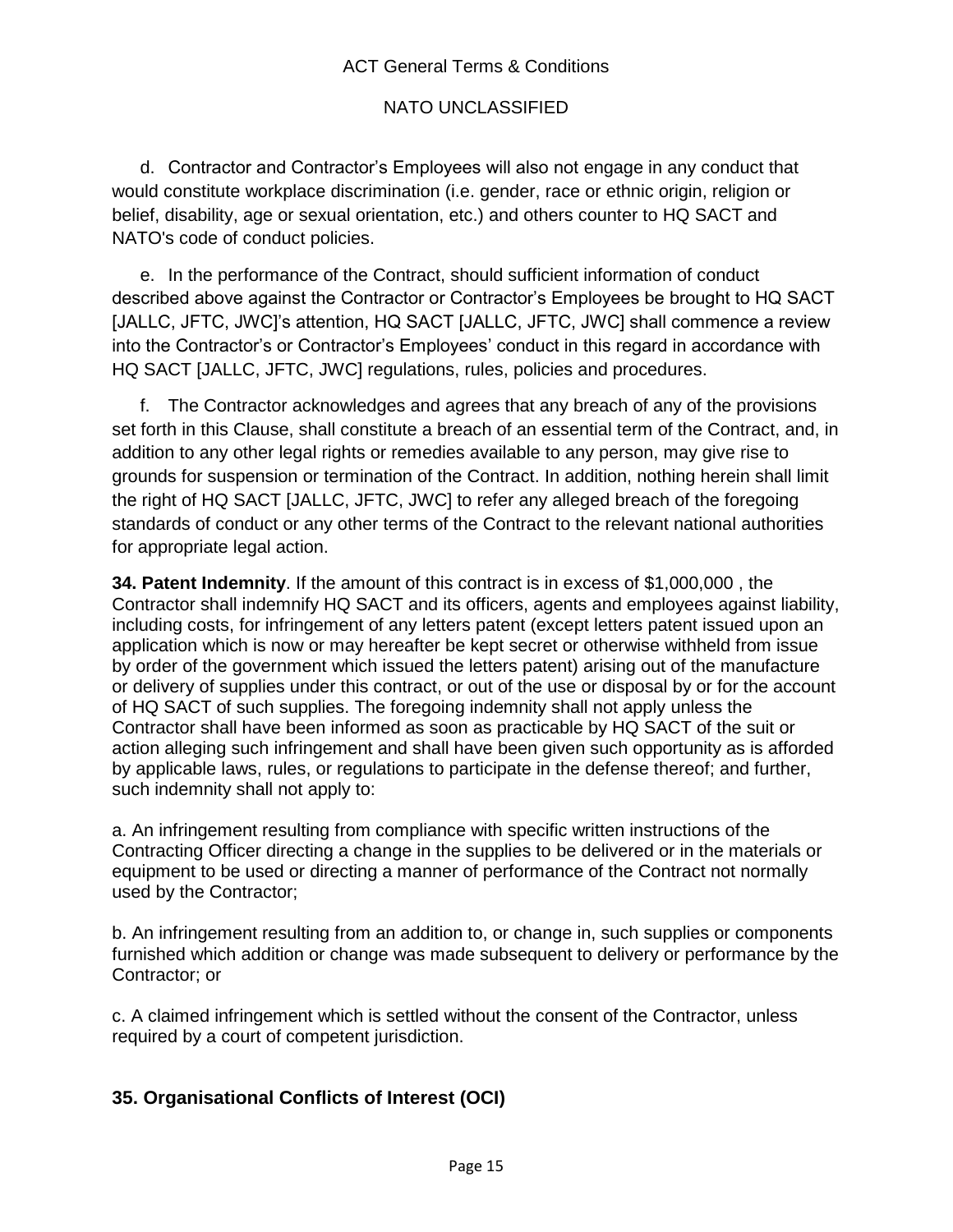a. Organisational conflicts of interest may occur when factors create an actual or potential conflict of interest on an instant contract, or when the nature of the work performed on the instant contract creates an actual or potential conflict of interest on a future acquisition. In the latter case, some restrictions on future activities of the contractor may result.

b. Contractors must implement a programme to monitor, detect, and mitigate/remediate organisational conflicts of interest. While Contracting Officers retain authority to approve mitigation or remediation measures once organizational conflicts of interest are identified, the primary burden of detecting, identifying and disclosing organisational conflicts of interest to the contracting officer and proposing suitable mitigation or remediation measures falls on the contractor.

c. The two underlying principles regarding organisational conflicts of interest are:

i. Preventing the existence of conflicting roles that might bias a contractor's judgment; and

ii. Preventing unfair competitive advantage. An unfair competitive advantage exists where a contractor competing for award of any contract possesses:

1. Proprietary information that was obtained from a NATO official, staff member, or NATO contractor without proper authorisation; or

2. Information that is relevant to the contract but is not available to all competitors, where such information would assist that contractor in obtaining the contract.

d. Contracting officers and potential bidders shall analyse planned acquisitions in order to:

i. Identify and evaluate potential organisational conflicts of interest as early in the acquisition process as possible; and

ii. Avoid, neutralise, or mitigate significant potential conflicts before contract award, where possible, or post award when the organizational conflict of interest is not revealed prior to award.

e. The contracting officer shall award the contract to the apparent successful bidder unless a conflict of interest is determined to exist that cannot be avoided or mitigated. Before determining to withhold award based on conflict of interest considerations, the contracting officer shall notify the contractor, provide the reasons therefor, and allow the contractor a reasonable opportunity to respond. If the contracting officer finds that it is in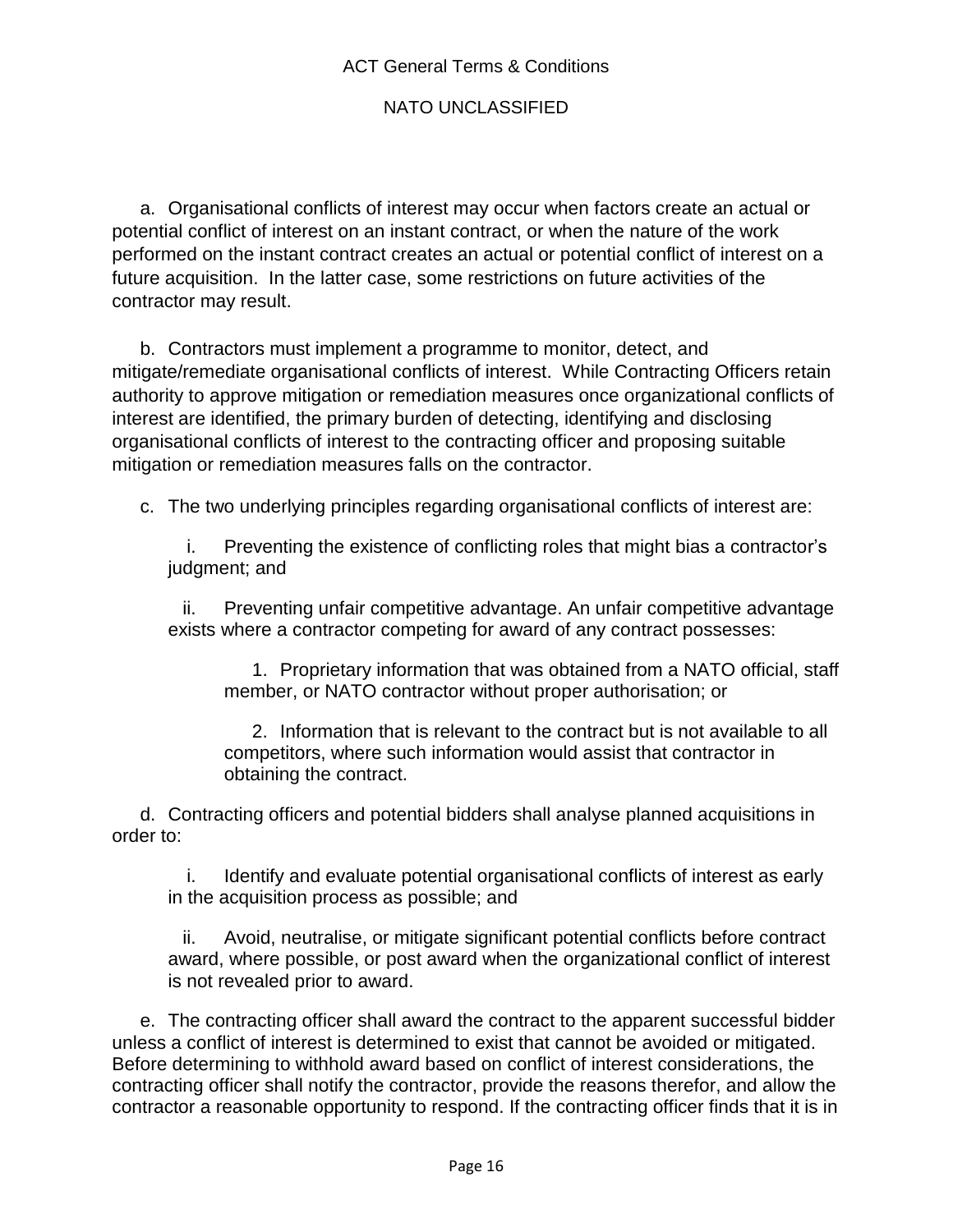the best interest of the HQ SACT [JALLC/JFTC/JWC] to award the contract notwithstanding a conflict of interest, the Contracting Officer will issue a waiver and disclose the award and the existence of the organisational conflict of interest to the Financial Controller. The waiver request and decision shall be included in the contract file.

f. Obligations of the Parties.

i. When a Contractor or Prospective Contractor becomes aware of the existence or potential for an organisational conflict of interest, the Contractor is obligated to disclose the existence, nature, and supporting evidence of the conflict. Contractors or Prospective Contractors will be deemed to be aware of the existence or potential for an organisational conflict of interest when the Contractor or Prospective Contractor actually knows or reasonably should know of the existence of the actual or potential organisational conflict of interest.

ii. If the Contracting Officer becomes reasonably aware that the award of a contract will restrict the contractor's eligibility for future contract work, the Contracting Officer will disclose this fact in writing to the Contractor prior to the award, where practicable, and will permit the Contractor or prospective Contractor 7 days to make an election regarding award, discontinuing performance, or submitting an OCI mitigation plan for the Contracting Officer's approval. The sufficiency of the OCI mitigation plan is in the Contracting Officer's sole discretion.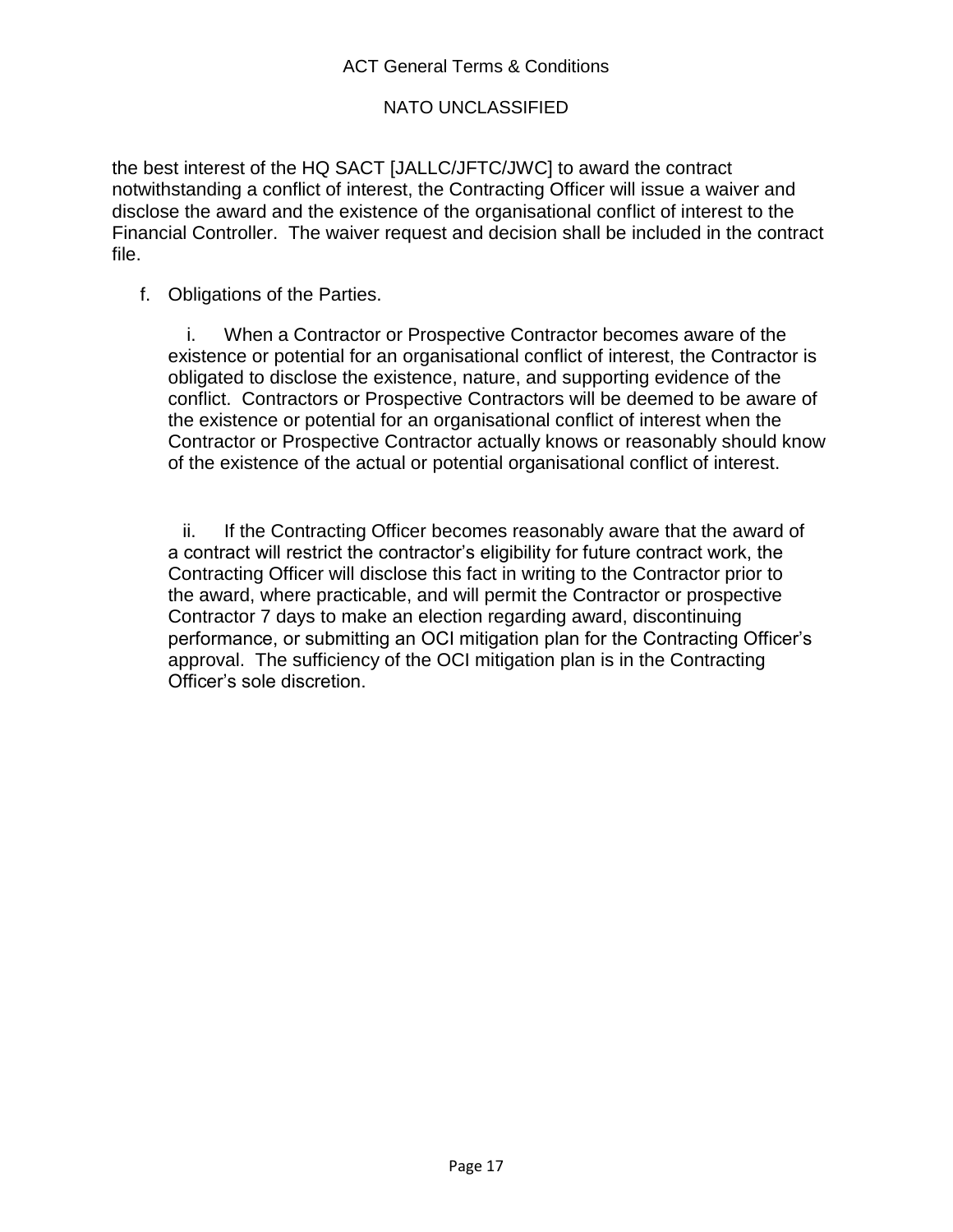### **36. Rights in Technical Data and Computer Software**

a. Ownership of Work Product. HQ SACT is and shall be the sole and exclusive owner of all right, title, and interest throughout the world in and to all the results and proceeds of the Research performed under this Agreement, including but not limited to inventions, derivative works, documents, reports, summaries, raw data, algorithms, charts, graphs, research results, methods, models, maps or drawings, tools, software (including source code), and other works which are created due to or as part of the Research by the Foundation, and including all patents, copyrights, trademarks, trade secrets and other Work Product (all of the above-described results and proceeds of the Research are herein referred to as "Work Product") and shall be deemed to be work made for hire. Accordingly, Sponsor may modify, protect, publish, incorporate into other documents, share with others, or otherwise use without restriction all aspects of the Work Product as HQ SACT deems fit in its sole discretion. The Foundation will not in any way use, license, or allow third parties to use the Work Product or any portion thereof without the express prior written consent of Sponsor.

b. Technical data and software delivered under this contract shall be marked with the number of this contract, name of Contractor and the rights transferred to HQ SACT.

#### **37. Software Releases and Updates.**

a. All software implemented on or delivered with the supplies shall be at the start of acceptance, the most recent versions or releases as available.

b. The Contractor shall for a duration of minimum five (5) years after acceptance, and upon their availability, offer to HQ SACT all software changes, fixes and new releases. These shall be offered at no cost when they are offered free of charge on the commercial market.

**38. Inconsistency between English Version and Translation of Contract**. In the event of inconsistency between any terms of this contract and any translation thereof into another language, the English language meaning shall control

**39. Contract Effective Date (CED).** The effective date of the contract is the date of last signature by the contracting parties, or a specific date set forth in the Contract.

**40. Enforcement**. Failure by either party to enforce any provision of this contract will not be deemed a waiver of future enforcement of that or any other provision. The invalidity or unenforceability of any provision of this contract shall not affect the other provisions hereof, and this contract shall be construed in all respects if such invalid or unenforceable provisions were omitted

**41. Order of Precedence**. Any inconsistencies in the solicitation or contract shall be resolved by giving precedence in the following order: (1) Special Terms and Conditions;

(2) General Terms and Conditions and Purchase Order terms; (3) solicitation provisions if this is a solicitation; (4) the specification/statement of work; (5) other HQ SACT documents, exhibits and attachments; (6) addenda to this solicitation or contract,